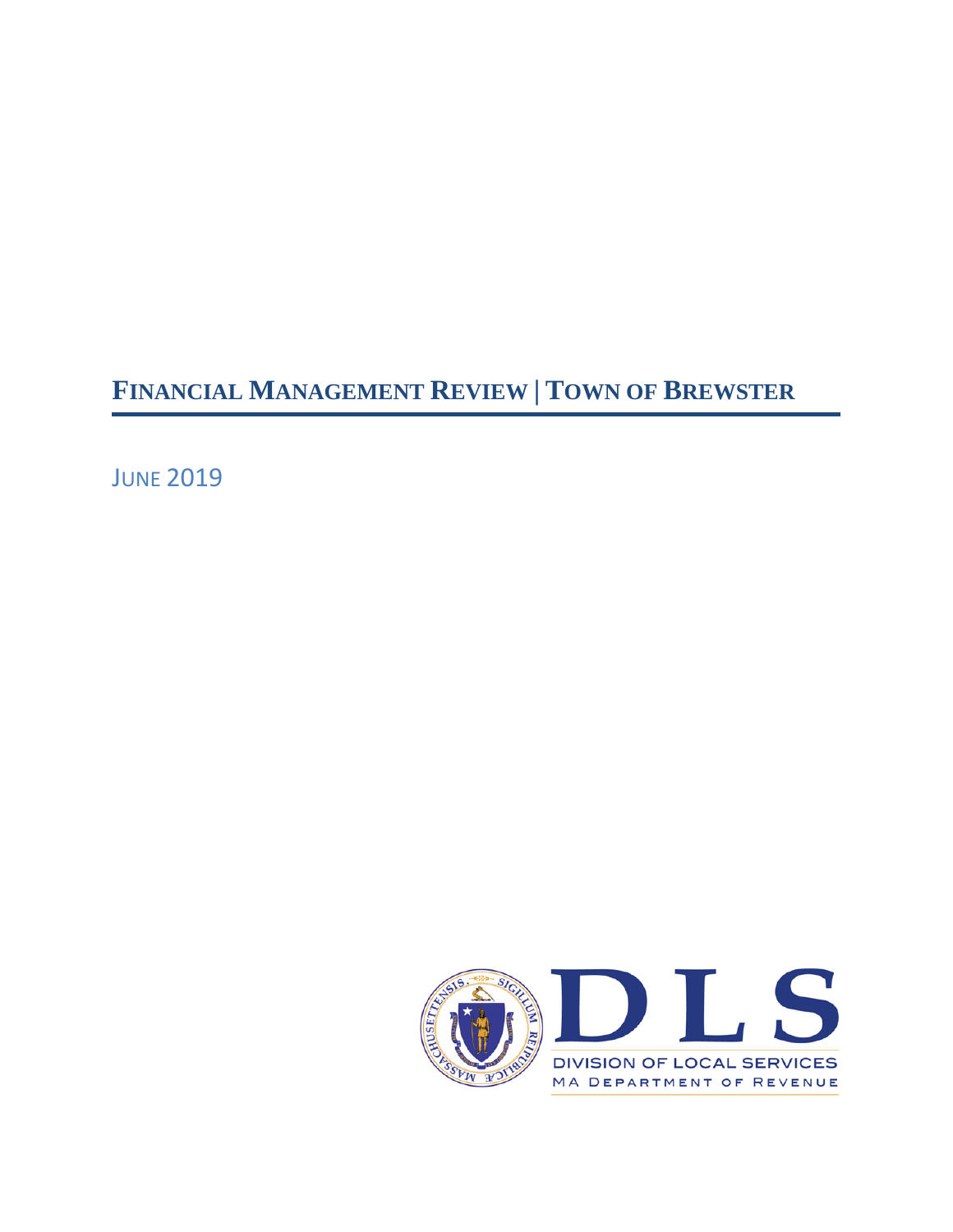**PREPARED BY:**

## **DLS | Technical Assistance Bureau**

100 Cambridge Street, Boston, MA 02114 [www.mass.gov/dls](http://www.mass.gov/dls)

Zack Blake, Chief, Technical Assistance Bureau Marcia Bohinc, Senior Project Manager, Technical Assistance Bureau Mary Jane Handy, Director, Bureau of Accounts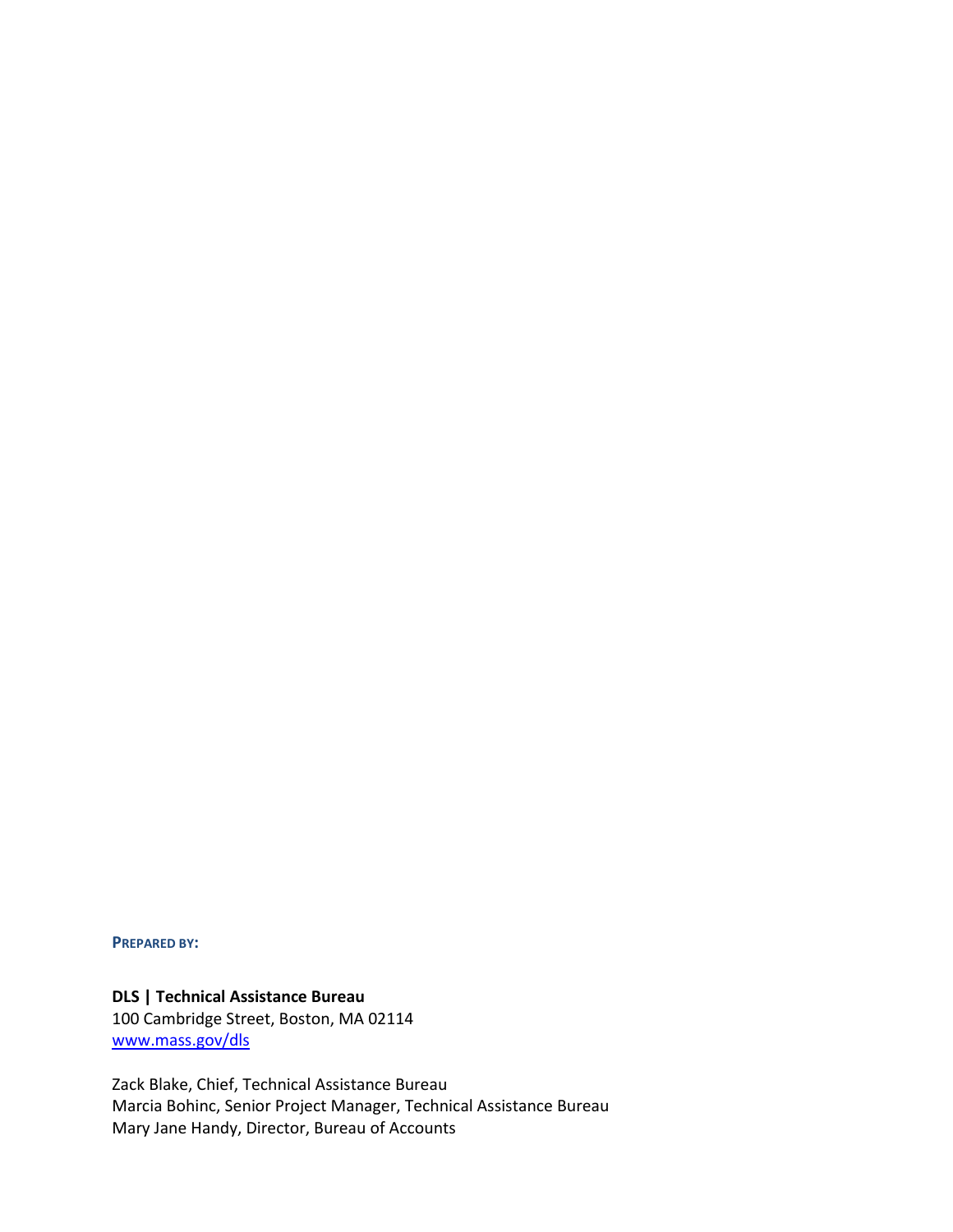

**Sean R. Cronin Senior Deputy Commissioner**

June 7, 2019

Select Board 2198 Main Street Brewster, MA 02631

Dear Board Members,

I am pleased to present the enclosed financial management review for the Town of Brewster, along with a set of financial policies that was previously delivered. It is my hope that our guidance provides direction and serves as a resource for local officials as we build better government for our citizens.

If you have any questions regarding the report, please contact Zack Blake, Technical Assistance Bureau Chief, at (617) 626-2358 or [blakez@dor.state.ma.us.](mailto:blakez@dor.state.ma.us)

Sincerely,

Sean R. Cronin Senior Deputy Commissioner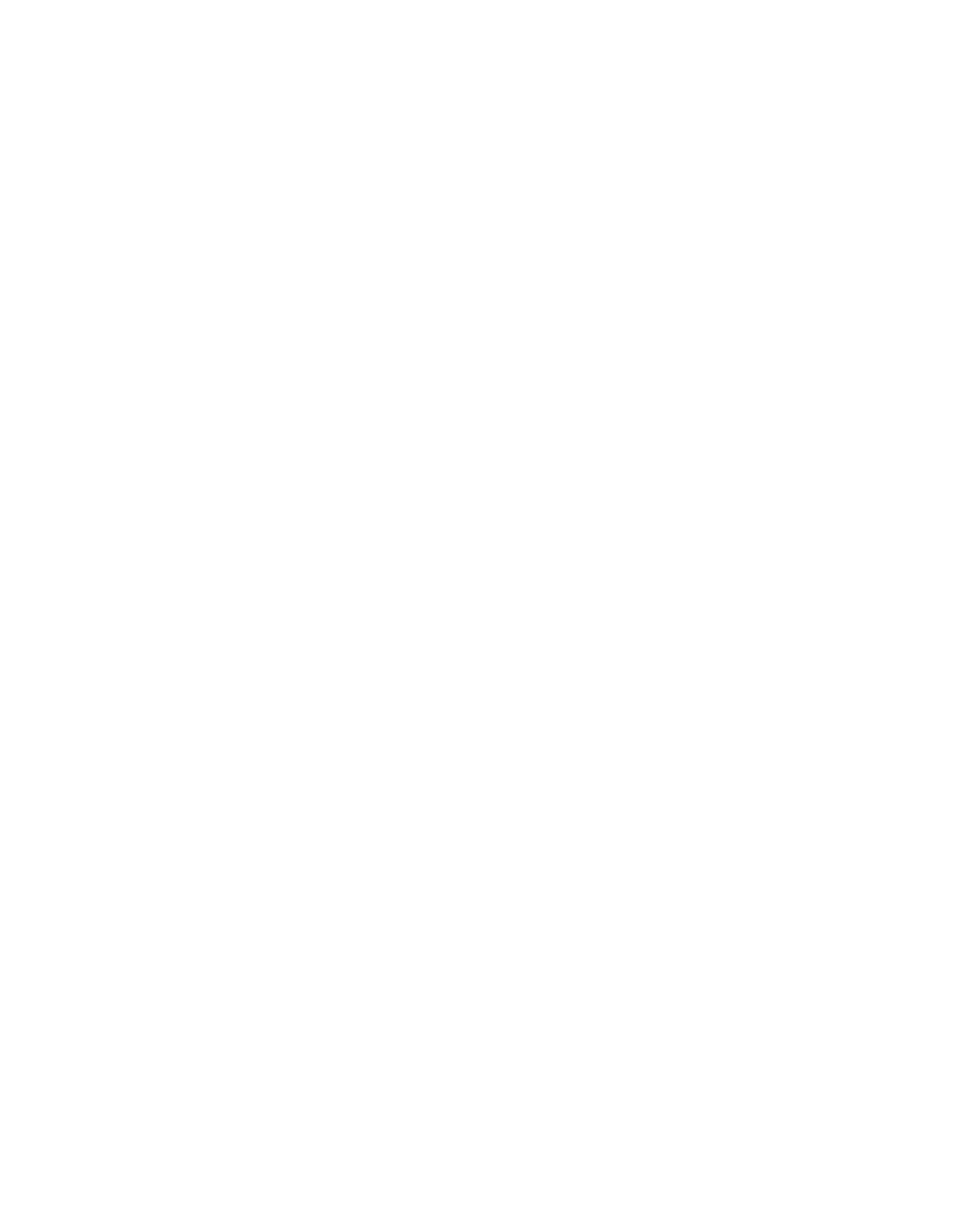# **TABLE OF CONTENTS**

| Determine if a Special Purpose Stabilization Fund for Capital Projects is Needed 16          |  |
|----------------------------------------------------------------------------------------------|--|
|                                                                                              |  |
|                                                                                              |  |
| Clarify the Reporting Structure of the Consolidated Department of Municipal Finance 21       |  |
|                                                                                              |  |
|                                                                                              |  |
|                                                                                              |  |
|                                                                                              |  |
|                                                                                              |  |
|                                                                                              |  |
|                                                                                              |  |
|                                                                                              |  |
|                                                                                              |  |
|                                                                                              |  |
|                                                                                              |  |
| Examples of Previous and Current Government Review Committees and Comparable Communities .31 |  |
| Sample: Dedication of Revenues to a Stabilization Fund Acceptance Legislative Body Vote  34  |  |
|                                                                                              |  |
|                                                                                              |  |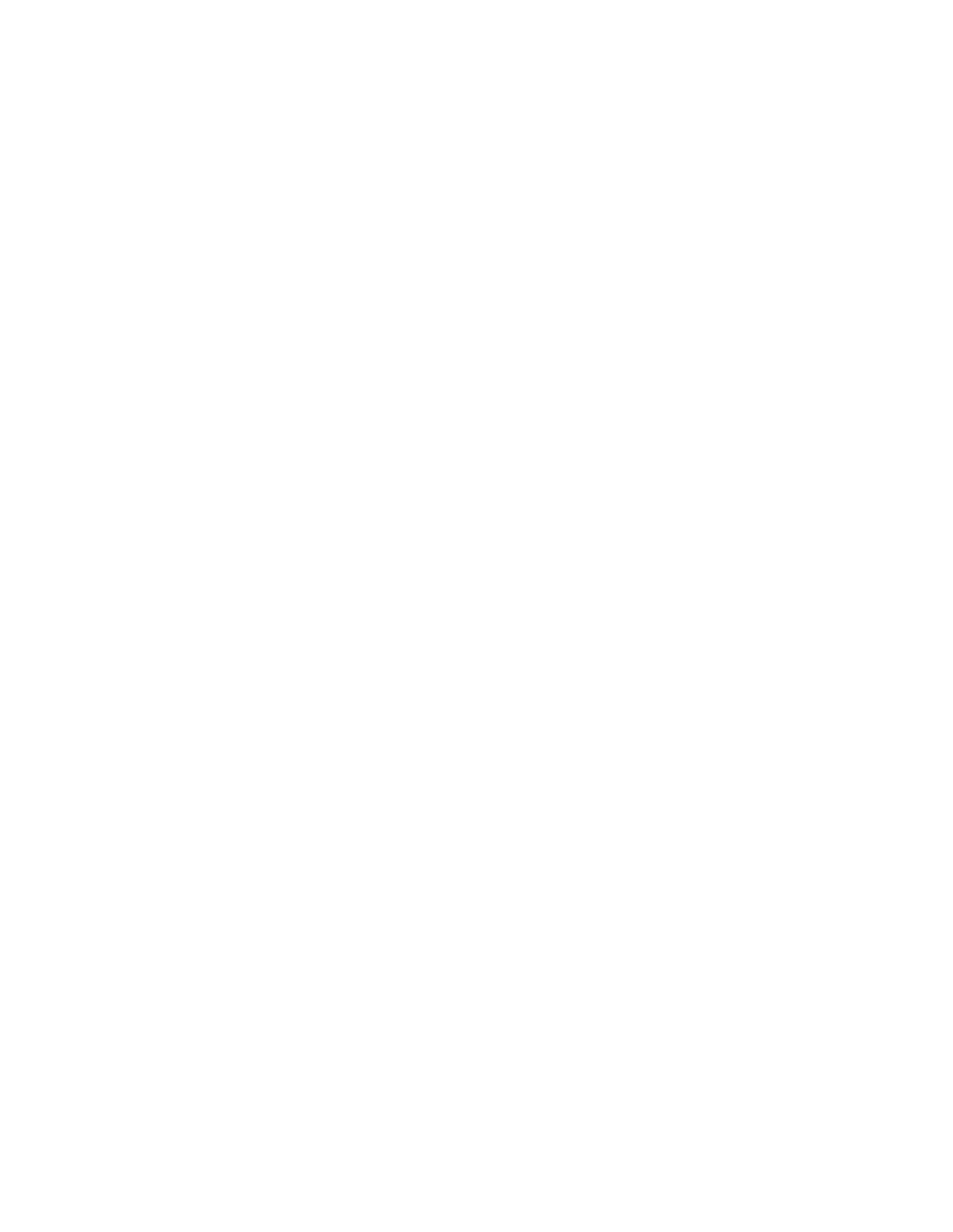## **INTRODUCTION**

<span id="page-6-0"></span>At the request of the Select Board, the Department of Revenue's Division of Local Services (DLS) completed this financial management review for the Town of Brewster. A team from the Technical Assistance Bureau (TAB) conducted the review in consultation with staff from the Division's Bureau of Accounts.

The purpose of this assessment is to assist Brewster officials as they evaluate government operations and the overall efficiency and effectiveness of financial management practices and procedures as the Town transitions two key management positions. The Town and its financial operations experienced a series of events beginning in late-2015 with the retirement of the longterm Town Administrator, followed by close to three years of instability in critical leadership roles which included the 2016 resignation of the long-term finance director. Although this report reviews the operations that led to much public concern and discourse, our primary goal is to provide guidance for future success. In reviewing operations, we focused on financial officers' duties and responsibilities, the coordination and communication among local officials, and opportunities for improving procedures and internal controls. We provide recommendations in three areas: general administration, finance department operations, and information technology.

Included with our financial management review is a framework for developing financial policies. These policies were started in the summer of 2017 but without the engagement of the new town administrator, we were unable to develop and deliver the policy document at that time. The purpose of this framework is to formalize as many policy areas as possible by providing instructive guidance and consistency. The document contains a series of footnotes that reflect required changes to the Town's bylaws or town meeting actions based on how the policy is presented. However, all final policy decisions are left to policymakers, who along with Town personnel, will need to evaluate the framework and tailor its content to Brewster's processes.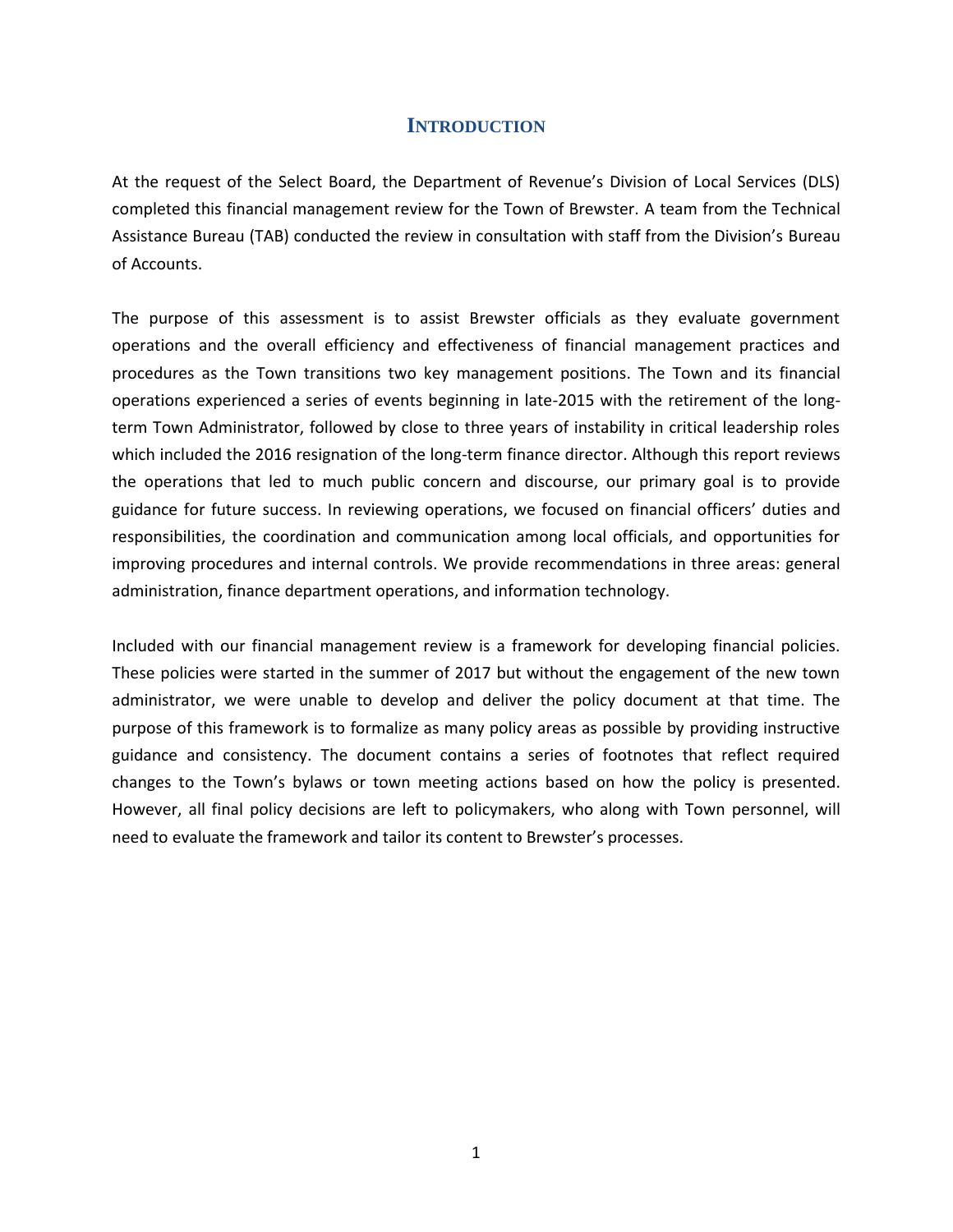## **COMMUNITY OVERVIEW**

<span id="page-7-0"></span>Brewster is a historic sea captains' town located approximately 90 road miles from Boston on Cape Cod's bay side. With a year-round population of fewer than 10,000, the Town swells to over 30,000 in the summer months as recreation enthusiasts flock to its many beaches freshwater ponds, golf courses, and Nickerson State Park. Also drawing in day-trippers and vacationers are Brewster's abundant antique shops, boutiques, art galleries, hotels, inns, and the Cape Cod Baseball League team.

The community operates under a board of selectmen-open town meeting form of government, with an appointed town administrator to manage day-to-day affairs. Along with the full range of municipal services typical of Brewster's size, including police, fire, and public works departments and a town library, the Town operating budget funds public education, a water department and a golf department that manages two 18-hole courses. Brewster is part of the of Nauset Public Schools and provides prekindergarten through fifth grade education at two local elementary schools. Students in grades sixth through twelve attend Nauset Regional for middle and high school or can elect to attend the Cape Cod Technical High School. The Town also has an enthusiastic volunteer force serving on various elected and appointed boards, committees, and commissions. $1$ 

Of the Town's \$51.2 million dollar FY2019 budget, \$33.8 million is derived from the tax levy, \$5.1 million from various local receipts (including motor vehicle excise), \$4 million from golf course fees, \$3.1 million from water charges, and \$3.1 from other revenue sources. State aid accounts for just under \$1.9 million. As with almost all of the region's communities, 94.5% of Brewster's tax levy is attributable to residential properties.

 $\overline{a}$ 

 $1$  A town-wide organizational chart is included in the Appendix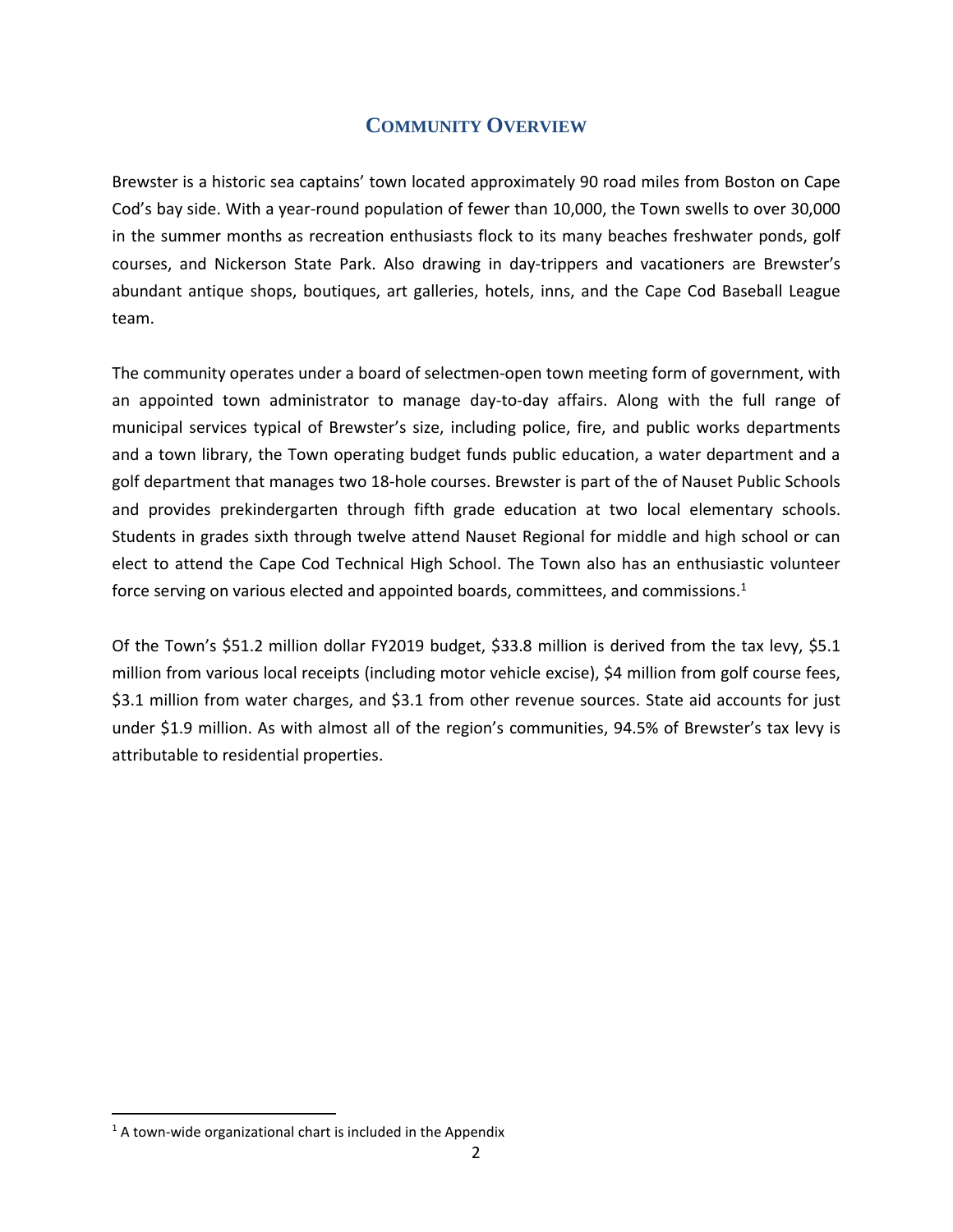#### FY2019 Revenues by Source



Brewster's main reserves consist of free cash and a general stabilization fund. Other reserves include an other post-employment benefits (OPEB) trust fund and amounts reserved for abatements and exemptions (overlay) declared as surplus by the Board of Assessors. The Town manages these reserves based on well-established practices, but without any formal long-term strategy.

Certified annually, free cash is a revenue source resulting from the calculation of a town's remaining, unrestricted funds from the previous fiscal year's operations based on the balance sheet as of June 30. Key factors that contribute to the amount of free cash include prior year unappropriated free cash, unexpended appropriations, local receipts in excess of budgeted amounts, and changes in fund equity<sup>2</sup>. Free cash is offset by property tax receivables and certain deficits or overdrawn accounts, and as a result, can be a negative amount.

Although Brewster's overall level of reserves have remained somewhat consistent, the balance of free cash and stabilization as a percentage of the operating budget has declined from a peak of 15.5% in 2008 to the current 8.1%. As the chart on the next page shows, Brewster's most recent free cash certification of \$2 million (as of 07/01/2018 based on the results of FY2018 revenues and expenditures) is below its 16-year annual certification average of close to \$2.4 million. This reflects a two-year downward trend and is the third lowest certified amount since 2004. The stabilization fund decreased \$1 million in FY2014 due to a transfer to the OPEB fund and has since stayed at the same level of \$2.1 million but will increase in FY2019 with a \$275,000 appropriation at the 2018 May annual town meeting and no subsequent withdrawals.

 $\overline{a}$ 

 $^2$  Fund equity is the change in undesignated balance (cash, receivables, liabilities, and amounts reserved)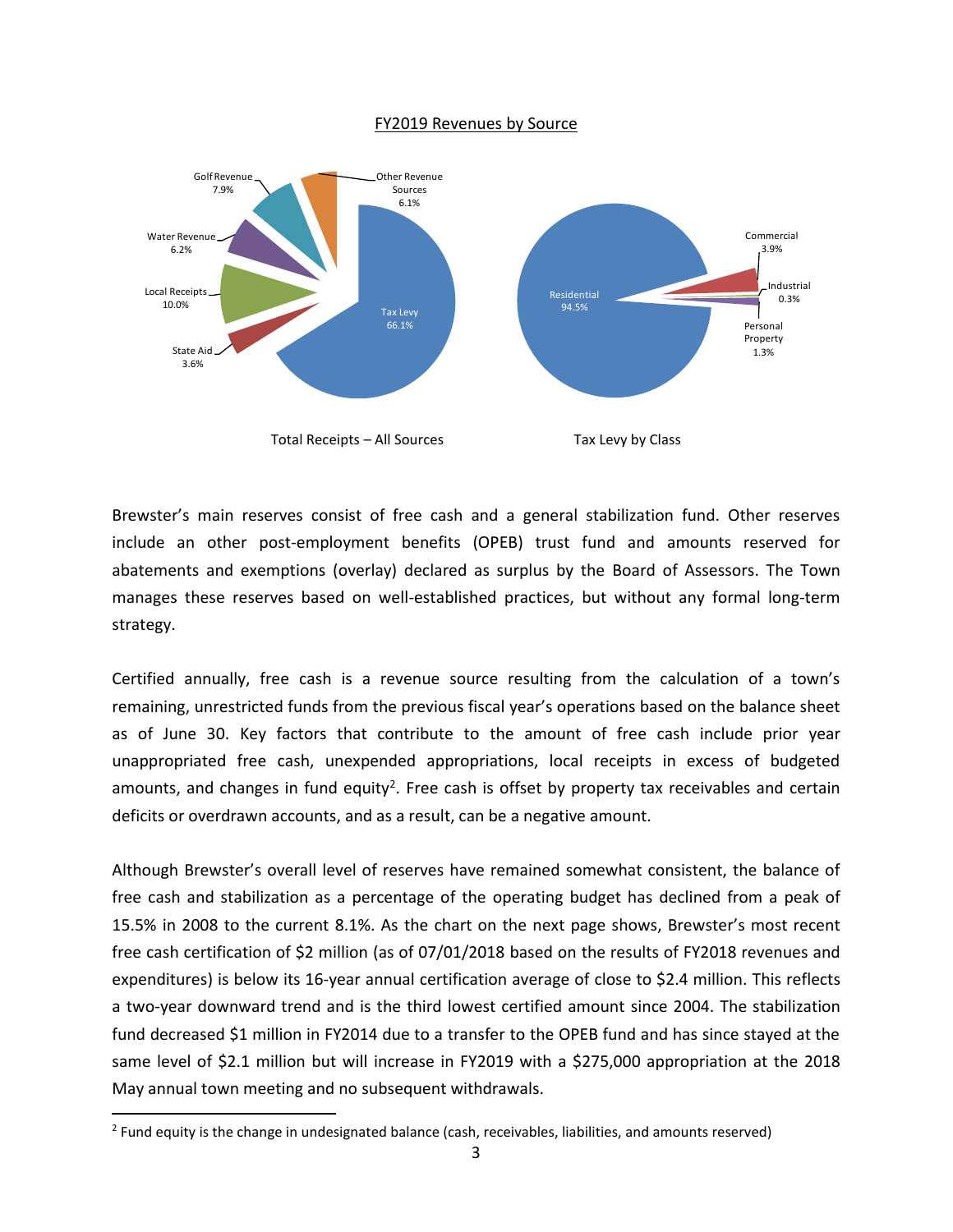

To further understand Brewster's fluctuation in free cash, the following graph and chart detail the key components for last five years. The general fund experienced a significant decrease in fund equity from FY2016 to FY2017<sup>4</sup> along with an increase in reported outstanding receivables that contributed to the \$610,589 decrease in free cash (both reflected in the 'other' category). A substantial drop in both unexpended appropriations and local receipts the following year caused a further decline.



<sup>&</sup>lt;sup>3</sup> Balances available as of the first day of the fiscal year

 $\overline{\phantom{a}}$ 

<sup>4</sup> FY2017 Schedule A Part 11: fund equity decreased by \$1.3M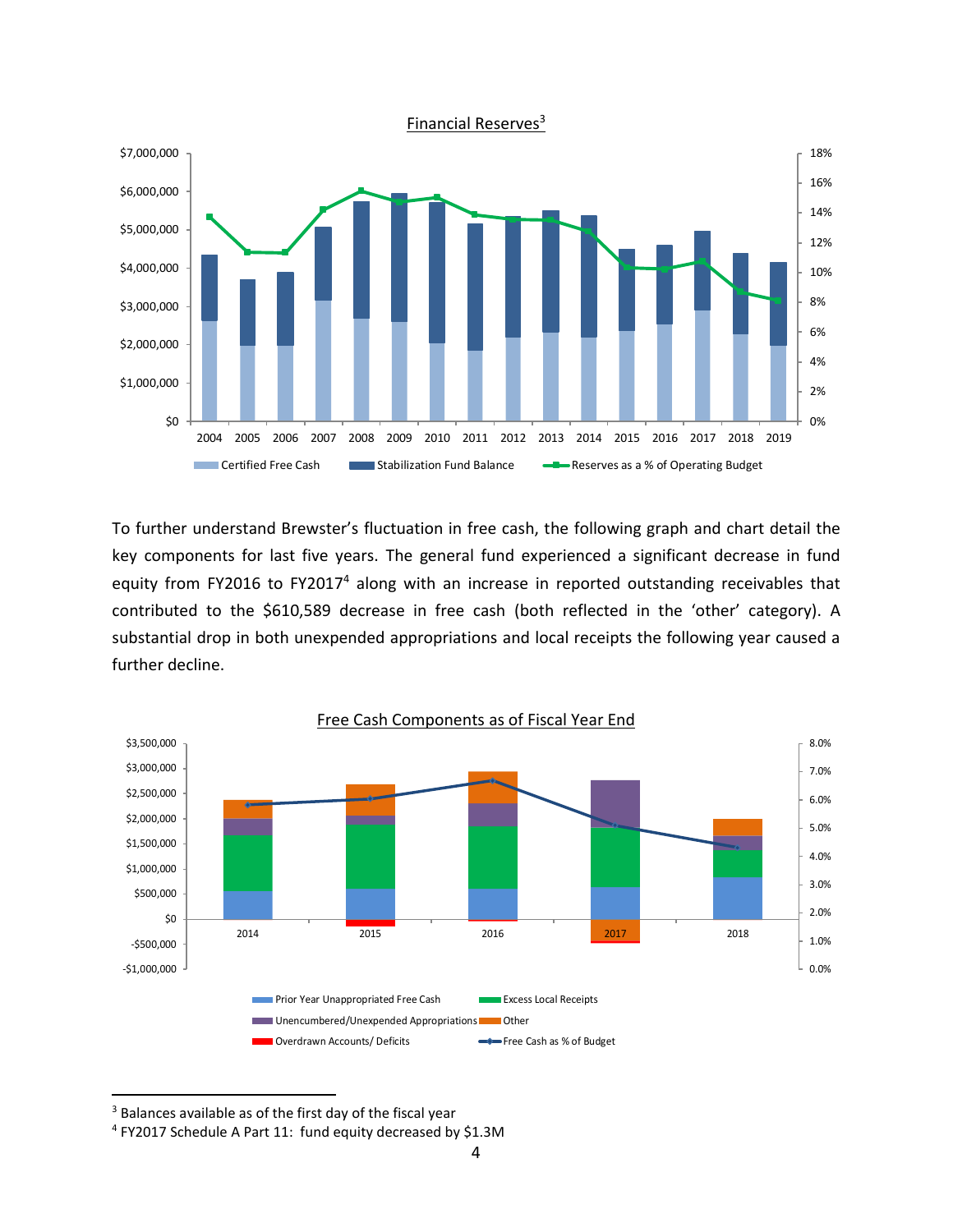| <b>Fiscal Year</b><br>End | <b>Total Free</b><br>Cash | <b>Excess Local</b><br><b>Receipts</b> | Unencumbered/<br>Unexpended<br>Appropriations | <b>Prior Year</b><br>Unappropriated<br><b>Free Cash</b> | Overdrawn<br>Accounts/<br><b>Deficits</b> | Other      | Free Cash as<br>% of Budget |
|---------------------------|---------------------------|----------------------------------------|-----------------------------------------------|---------------------------------------------------------|-------------------------------------------|------------|-----------------------------|
| 2014                      | 2.365.624                 | 1,109,786                              | 334.818                                       | 561.989                                                 | (11, 270)                                 | 370.301    | 5.45%                       |
| 2015                      | 2,542,316                 | 1,269,900                              | 194.497                                       | 607,861                                                 | (144, 550)                                | 614.608    | 5.65%                       |
| 2016                      | 2,905,830                 | 1,239,282                              | 465,125                                       | 606.836                                                 | (37,759)                                  | 632.346    | 6.29%                       |
| 2017                      | 2,295,241                 | 1,182,283                              | 942.798                                       | 642.084                                                 | (42, 552)                                 | (429, 372) | 4.55%                       |
| 2018                      | 1,989,981                 | 547.926                                | 279,862                                       | 833,652                                                 | (6,719)                                   | 335,260    | 3.89%                       |

It was noted by local officials during our meetings that free cash was viewed as too high; conversely, we also heard that others thought that it was too low. While it is not unusual for community members to have varying opinions on the appropriate amount of free cash and its use, the discussion highlights the need for the Town's policymakers to formalize not only the free cash level, but the strategy for maintaining all the Town's reserves. Fittingly local officials are currently working on a reserves policy to be adopted by the Select Board that will define the target level and provide guidelines on generating and using free cash, as well as appropriate target levels of other reserves.

Standard & Poor's Global Inc. (S&P) evaluates ongoing management practices and policies when reviewing a town's credit quality. In early 2018, S&P reaffirmed Brewster's bond rating of AAA<sup>5</sup> with a stable outlook, which the Town has held since 2014. In doing so, S&P cited the community's traditionally strong financial management and budgetary practices, as well as the healthy local economy. S&P's outlook expects the Town to continue its management practices, including focusing on financial and capital planning and maintaining transparency with ongoing reporting to the Select Board on financial matters. Noted though is the lack of certain formal policies, which the Select Board is now addressing. Fiscal Year<br>
End<br>
2014<br>
2015<br>
2016<br>
2017<br>
2018<br>
10 2017<br>
2018<br>
11 was nc<br>
conversely<br>
communit<br>
the discus<br>
level, but<br>
working o<br>
provide gu<br>
reserves.<br>
Standard<br>
reviewing<br>
a stable c<br>
traditional<br>
economy.<br>
on financia<br>

Whereas Brewster's financial characteristics are similar to many of the other 14 Barnstable County communities, the county itself is very different than the rest of the state. This is primarily due to the Cape's many seasonal property owners (close to 50% of Brewster's residential properties are second homes) and permanent resident population's demographics.

As shown in the chart on the next page, Brewster's FY2019 average single-family tax bill of \$4,499 is just slightly lower than the county's average (\$4,888) and significantly less than the state's (\$5,796). At the same time, Brewster's average single-family value of \$524,325 is higher than the statewide average of \$409,914. All this combines to return a very favorable average percentage of tax bill to value. The Town's per capita income of \$32,143 places it lower than almost all the other county

 $\overline{\phantom{a}}$ 

 $5$  AAA is the highest possible rating. The higher the credit rating, the lower the cost of borrowing and easier access to credit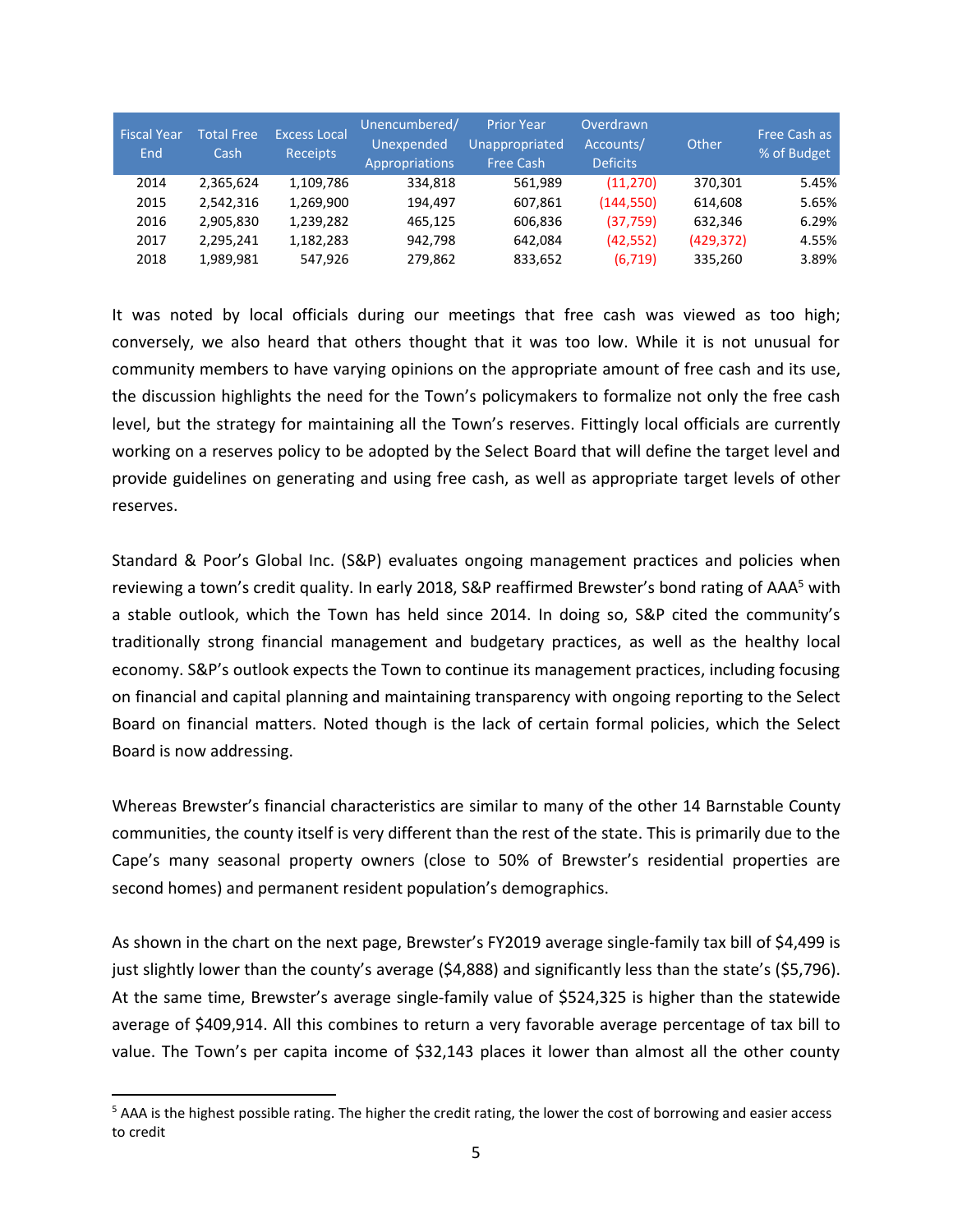communities and 24% lower than the statewide average of \$42,286. This is less favorable when comparing the ratio of tax bill to income. Brewster's per capita equalized valuation (EQV), which represents the full and fair cash value of all taxable property, of \$375,169 is well below the county average of \$547,927 but 42% higher than the statewide average (\$216,950). EQV is used to calculate various state aid allocations (e.g., Chapter 70) and assessments (e.g., county tax, mosquito control) and the Town's debt limit.

|                          | <b>Average Single</b><br><b>Family Tax Bill</b> | <b>Family Value</b> | Average Single Average Tax Bill DOR Income Per<br>as a % of Value | Capita | <b>Average Tax Bill</b><br>as a % of<br><i><u>Income</u></i> | <b>2016 EQV</b> |
|--------------------------|-------------------------------------------------|---------------------|-------------------------------------------------------------------|--------|--------------------------------------------------------------|-----------------|
| <b>Brewster</b>          | 4.499                                           | 524.325             | 0.86%                                                             | 32.143 | 14.00%                                                       | 375.169         |
| <b>Barnstable County</b> | 4.888                                           | 603.836             | 0.81%                                                             | 38.806 | 12.60%                                                       | 549.927         |
| Statewide                | 5.796                                           | 409.914             | 1.41%                                                             | 42.286 | 13.71%                                                       | 216.950         |

While Brewster maintains much of its quaint character, it is not the same small town it was 40 years ago. From 1980 to 2005, its population virtually doubled in size, from 5,226 to 10,242, with this growth exceeding the average for the Cape and Islands region as a whole. However, the decline since that peak is projected to continue over the next 20 years as the population also becomes more disproportionally elderly. In 2015, over 40% of residents were over 60 years of age and just 17% under age 20. By 2035, with an expected overall population decrease of close to 20%, the 60+ group is expected to grow to more than 55% of the total<sup>6</sup>. This population shift may strain the Town's budget as service demands change. Average Single Average Single Average Single Average Tax Bill Smilly Take as a % of Value<br>
starts and County<br>
4,499 524,325 0.869<br>
4,888 603,836 0.819<br>
4,888 603,836 0.819<br>
4,4149 4,99 4,09,914 1,419<br>
4,898 603,836 0.819<br>

 $\overline{a}$ 

<sup>&</sup>lt;sup>6</sup> Source: UMASS Donahue Institute Population Estimates Program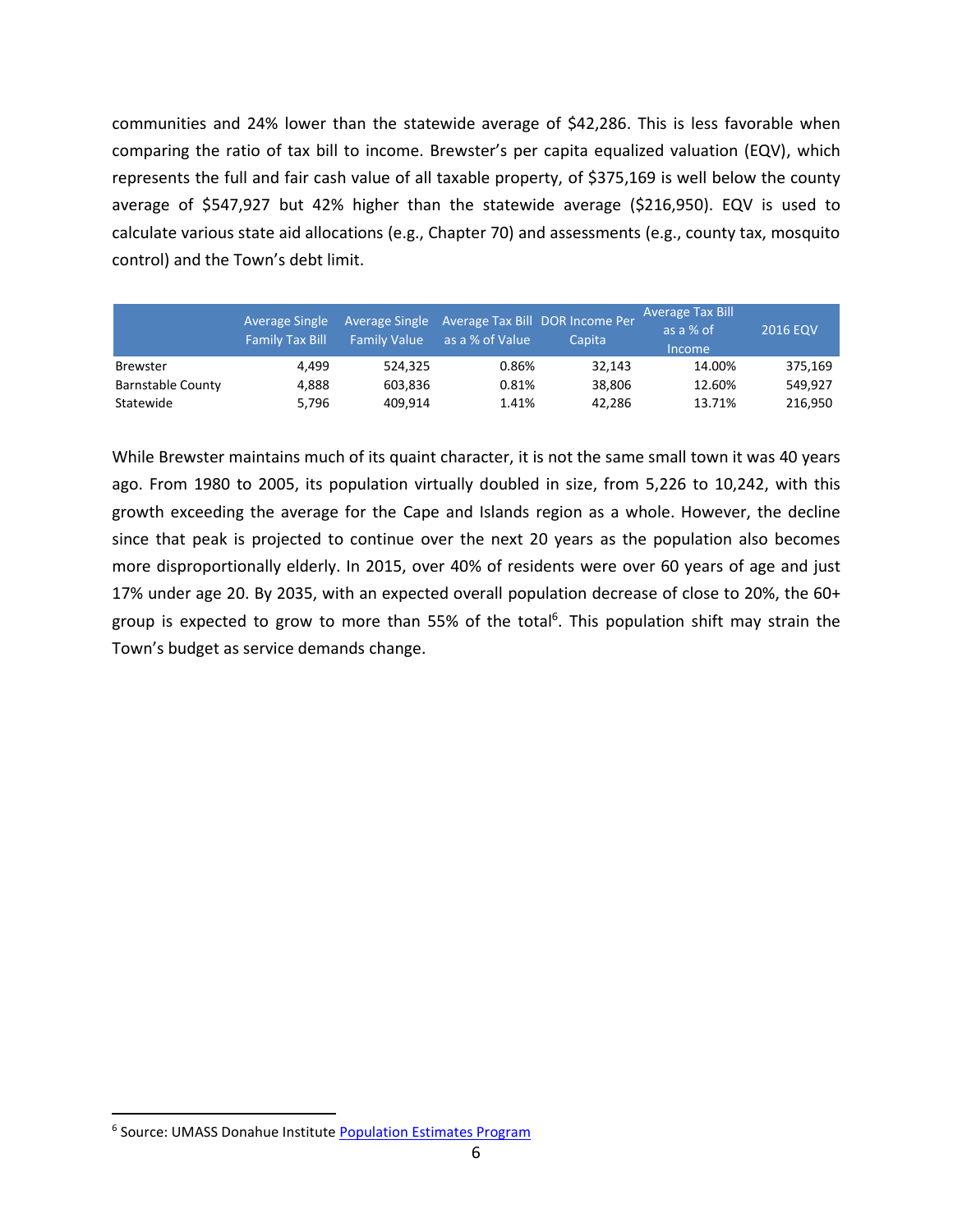### **BACKGROUND**

<span id="page-12-0"></span>In mid-2015, the Select Board was made aware of the approaching retirement of its long-serving Town Administrator (29 years). Anticipating this retirement, the Select Board engaged in a wide search for a well-seasoned leader to carry the community forward. With this process, they were able to appoint a qualified professional to the position as soon as the vacancy occurred in October 2015. It was soon thereafter, however that the Finance Director of 26 years also retired, and in September 2016, the position was filled with another experienced Finance Director. Although this type of thoughtful, prepared hiring process often favors successful outcomes, there was a convergence of factors that undermined the transitions in Brewster.

Over more than two decades, successive Select Board members had developed such confidence in the effectiveness of the former leadership tandem that the board typically took a hands-off approach to oversight of ongoing operations. Through years of competent management, the Town Administrator in particular earned the trust of the Select Board, employees, and residents, and he continues to hold a position of influence within Town in his retirement. Unfortunately, very few policies or procedures practiced under his administration were formalized in writing.

As Brewster moved to a new administration, the Select Board failed to anticipate the impact of the cultural shift that should be expected in this scenario. It was incumbent on the Board to give some consideration to the new officeholders' initiatives, to set goals for the transition period, and to follow-up on them. For their part, the new hires would have been well advised to take a gradual and consultative approach to implementing changes. Instead, with little or no formal transition from the prior administration, the Select Board and Town employees struggled to adjust to what they viewed as sweeping departures from longstanding practices. Poor communication from the administration and disregard of seasoned department heads' expertise strained relationships. Compounding this situation was the December 2017 resignation of the long-term Assistant Town Administrator, upon whom the Town had heavily relied for her human resource capabilities.

The most crucial change during this period was the Finance Director/Town Accountant's revision of the chart of accounts in the VADAR financial system. It is common for an incoming accountant to assess an inherited chart of accounts for potential improvements. And in this particular case, the Finance Director/Town Accountant's intent was, in part, to bring the chart into compliance with the Municipal Modernization Act, as she understood them. However, to mitigate the inherent, high risks involved with making changes to the chart and fund accounts, the accountant must have a strong understanding of the financial system (or active assistance from the software vendor) to verify that revisions achieve the desired outcomes and to notify relevant users of the changes made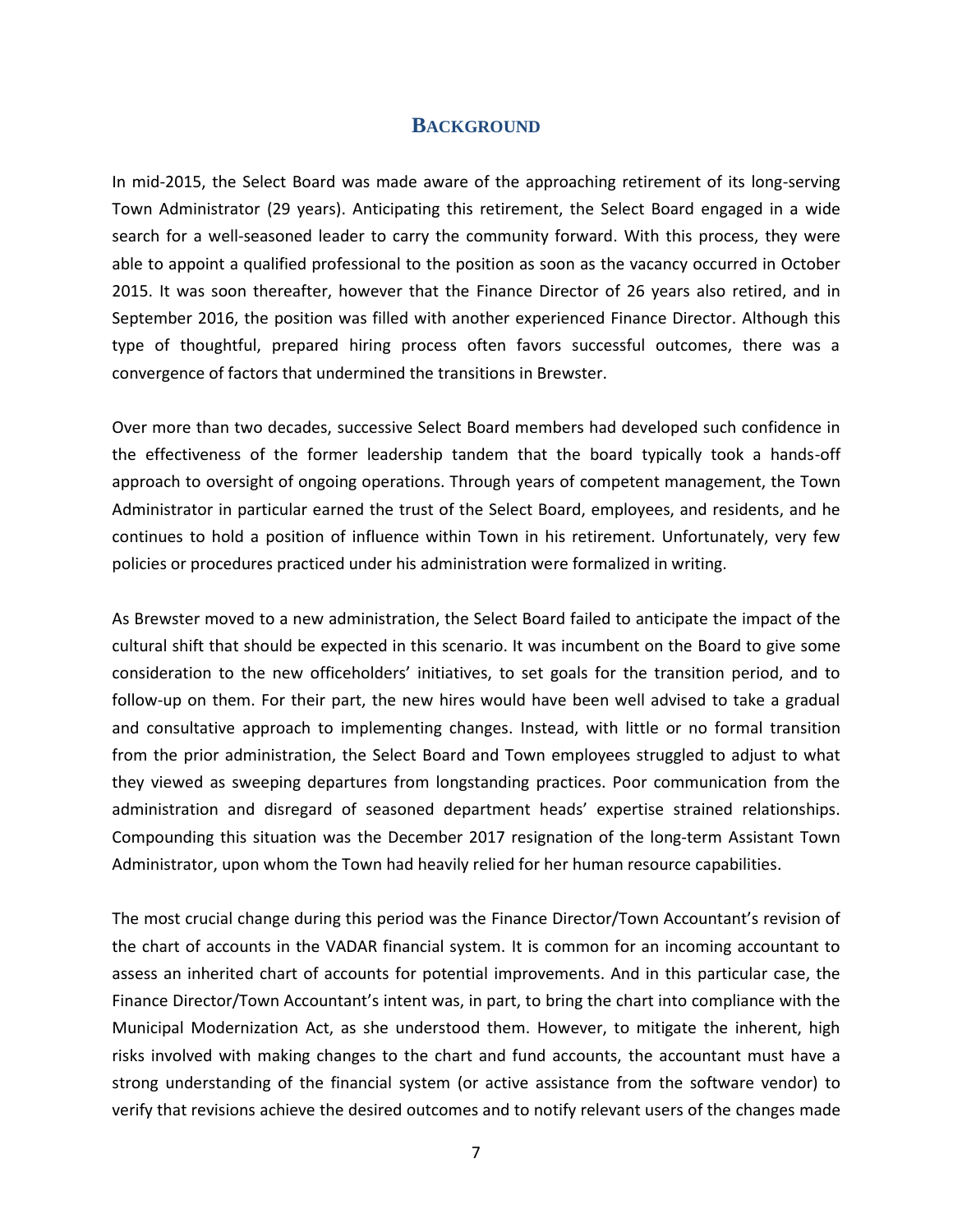to the chart or its data. By not taking these actions, the Finance Director/Town Accountant's revisions damaged the chart's integrity and the user's understanding of the accounts. Making the changes mid-fiscal year also led to issues with the financial records requiring costly analysis and remediation that delayed the year-end closing and free cash certification.

Changes initiated by the Town Administrator and Finance Director also led to various other problems in Town operations that were not recognized or addressed by the Select Board. Department heads stopped receiving timely revenue and expenditure reports and lacked confidence in the reports they received. Formerly well-established procurement procedures were not followed, allowing contracts to be signed without proper vetting and authorization. Unexplained changes in the annual budget process and treatment of certain items created doubts and confusion. The Town Administrator did not address department head concerns and the Select Board was uninformed, signaling a communication breakdown between Town Hall and the policymakers.

In March 2018, issues finally came into focus for the Select Board (and the public) when the Town received its FY2017 examination of financial statements and communication of internal control related matters, i.e., management letter, from the audit firm R.E. Brown & Company as part of the Town's annual independent audit. For the first time ever, the firm cited in the letter a material weakness and a separate significant deficiency related to account reconciliations. Now spurred into action, the Select Board engaged The Abrahams Group<sup>7</sup> to review Brewster's FY2018 accounting records, reconcile the FY2017 general ledger ending balances and FY2018 beginning balances for all funds, reconcile and close the FY2018 books, and prepare the documents required for free cash certification by DLS.

The Finance Director/Town Accountant had gone on leave in the spring of 2018 to not return, and in June of that year the Town Administrator resigned. To stabilize operations, the Select Board hired an experienced interim Town Administrator and also brought back the recently retired Finance Director as interim Town Accountant. As the result of all these corrective actions, we have been informed that the FY2017 audit citations have been addressed; FY2018's books have been corrected, reconciled, and closed; FY2019's accounting is on track; and a balanced FY2020 budget was presented at the annual town meeting in May.

Internal control deficiencies, lack of formal policies, poor communication, absence of a smooth transition to the new Finance Director, and inadequate Select Board oversight all contributed to the issues Brewster faced over the past few years. But local leaders have since made positive strides

 $\overline{a}$ 

 $7$  Clic[k here](https://www.brewster-ma.gov/files/abrahamsbrownpresentation.pdf) for a copy of The Abrahams Group Status Report and R.E. Brown's FY2017 Annual Audit Recap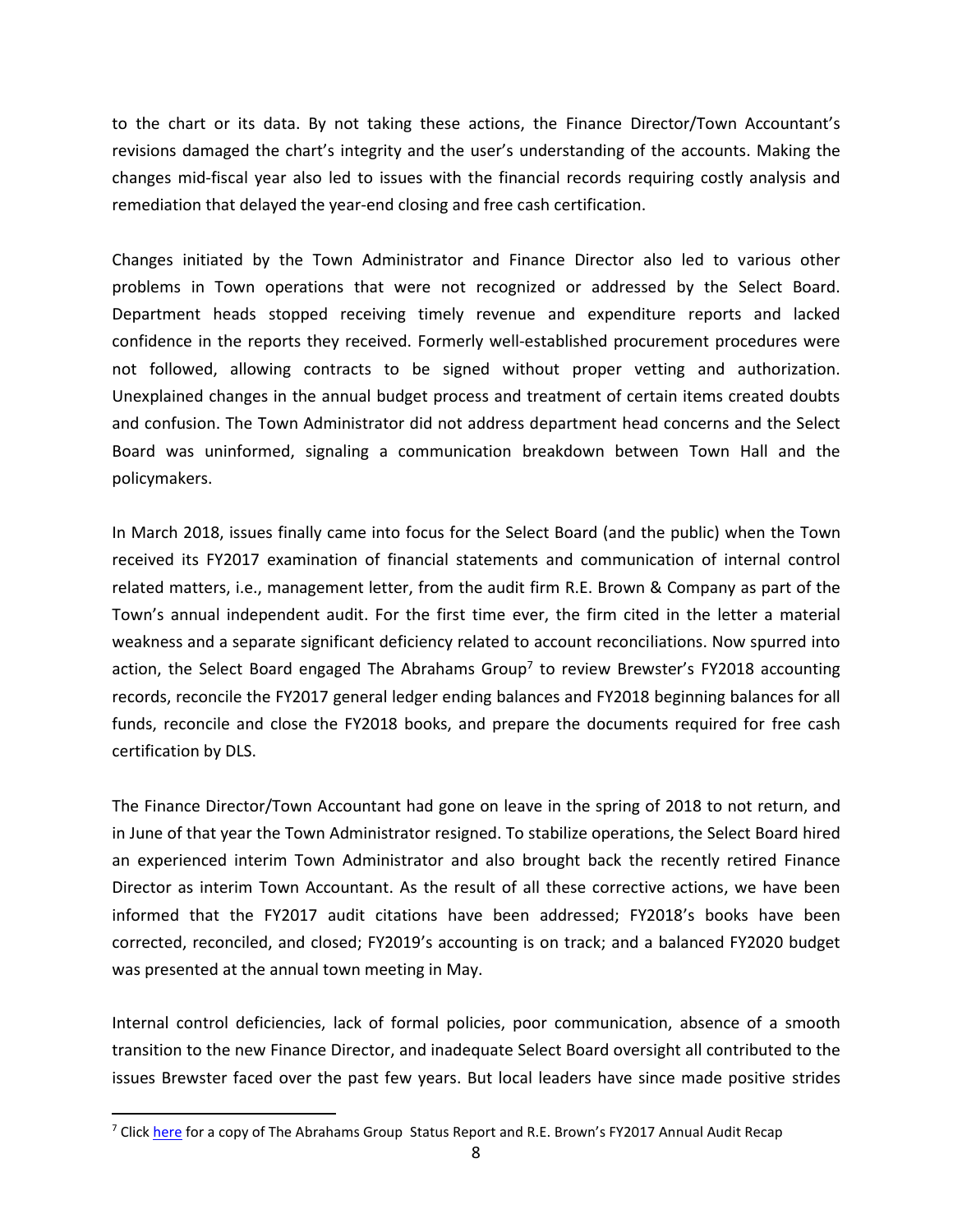towards stabilizing operations and bringing confidence back in town government. A new Town Administrator is in place as of the end April, and the hiring of a new Finance Director is complete. It is well understood that a transition plan that includes adequate training for the Finance Director on the Town's financial system is critical to that office's success. Finance Team meetings with the Town Administrator and a member of the Select Board (rotating based on availability) are now routine. In addition, Town officials are following through on a plan to implement formal financial policies recommended by DLS.

On the following pages, we offer recommendations designed to assist the Select Board in its commitment to ensure effective operations and sound financial management into the future. We caution the Select Board, Brewster officials, and all interested parties, under the authority and guidance of the Town Administrator, to methodically review and evaluate the recommendations. While some of the recommendations are strictly procedural and others have financial implications, almost all impact multiple departments. Thoughtful review, communication and agreement with affected parties, and a deliberate implementation approach will increase the likelihood of desired outcomes.

We also recommend this approach for adopting the financial policies. Mindful that the goal of policies is to help ensure sound fiscal governance and management practices, prioritizing the policies for review, consensus, and adoption will lead to acceptance and more important, adherence. Formalized financial policies adopted by the Select Board will also facilitate future transitions in the various financial offices.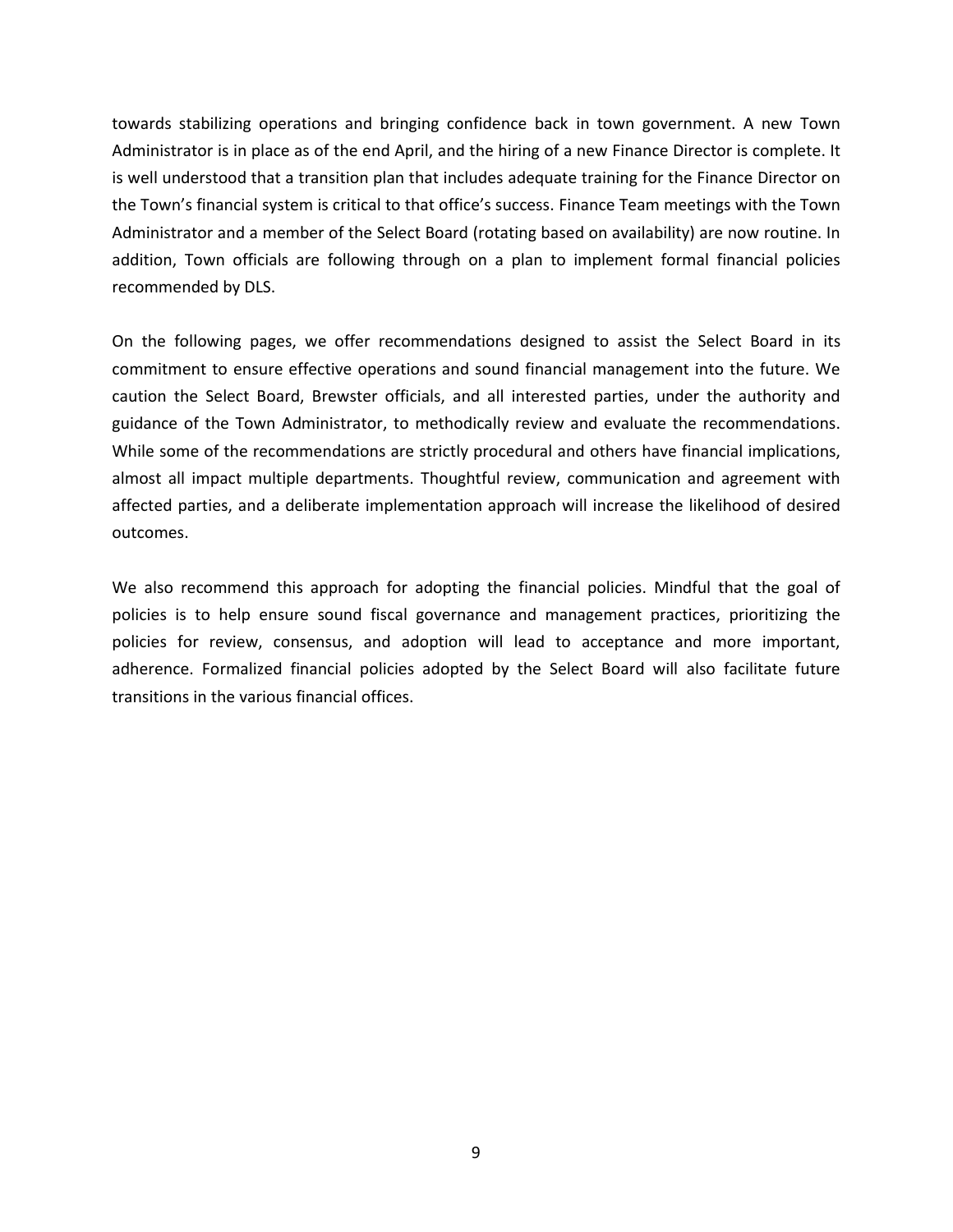## **OVERALL FINANCIAL MANAGEMENT**

<span id="page-15-0"></span>The five members of Brewster's Select Board collectively act as the executive branch of government with responsibility over Town operations. They meet formally semimonthly and periodically as needed throughout the month to oversee Town affairs, decide policy, and approve payroll and vendor warrants. To advocate for the financial interests of town meeting, the bylaws call for a Finance Committee, as well as a Capital Planning Committee to coordinate the Town's capital improvement program.

In accordance with [Chapter 5, Article I, Section 5-5](https://www.ecode360.com/7605575) of the Town's bylaws, the Select Board appoints a full-time Town Administrator to function as chief administrative officer. Subject to Select Board approval, the Town Administrator appoints almost all the departmental personnel under the Board's jurisdiction. The Select Board retains appointing authority for the Town Counsel, Town Clerk, Police Chief, Fire Chief, Director of Golf Operations, and Board of Water Commissioners.

The Town Administrator is responsible for coordinating Brewster's day-to-day operations and carrying out the Select Board's policies and objectives. Despite the Town having a Finance Director, the Town Administrator also functions as Brewster's chief financial officer, with responsibility for preparing the annual budget and five-year capital improvement program. Supporting the Town Administrator's office are two Assistant Town Administrators and an Administrative Assistant, who together perform a broad mix of both high-level and administrative tasks in roles that are not clearly defined. Each of the two Assistant Administrators has some distinct duties but also share some responsibilities, all the while maintaining a 'whatever needs to be done' attitude.

Brewster is fortunate that one Assistant Town Administrator is a Massachusetts Certified Public Purchasing Official (MCPPO), who manages a centralized procurement office, develops policies, and administers contracts. She also provides purchasing assistance to all departments, monitors compliance with procurement laws, prepares and executes contracts, and processes purchase orders. Her other responsibilities include managing the Town's affordable housing program, oversight of town-wide insurance coverages and special project management. She also works very closely with the Department of Public Works operations, including overseeing the Swap Shop.

The second Assistant Town Administrator is a member of the Massachusetts Municipal Personnel Association (MMPA) and essentially functions as the Town's Human Resource Director. Her responsibilities include maintaining job descriptions, recruiting, and ensuring compliance with personnel policies. She also manages road betterments, the senior and veteran tax work-off programs, and town meeting warrant production and distribution.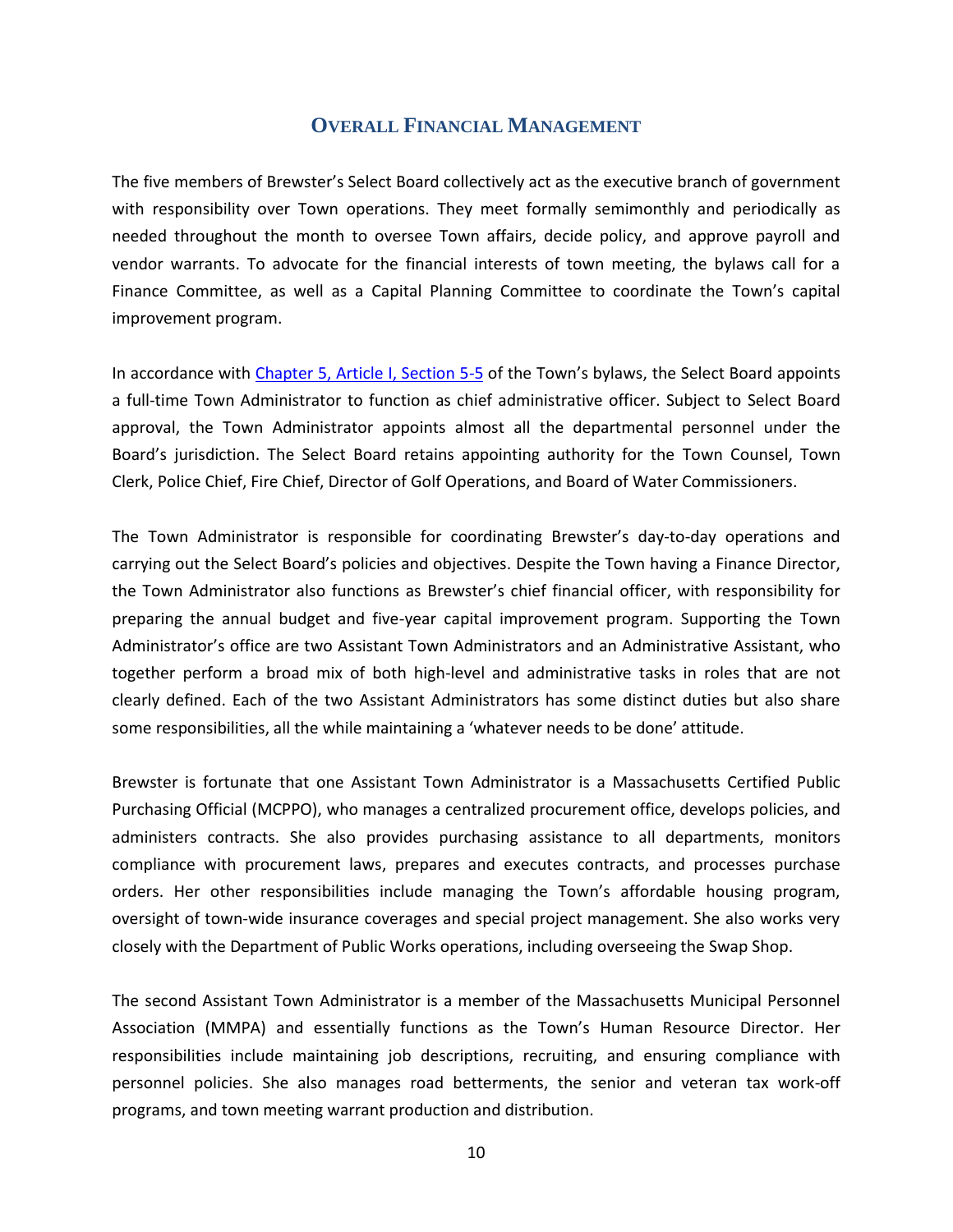The Administrative Assistant posts meetings, prepares all meeting documents, takes minutes, prepares the Town's annual report, and publishes documents on the Town website. Additionally, she fields incoming phone calls, manages seasonal permit sales, and interacts with residents when they walk into the office.

In early 2014, the Select Board appointed a Government Study Committee (GSC) to research, discuss, and consider potential changes to the Town government's structure. For this purpose, town meeting approved funding for a consultant (Edward J. Collins Center) to provide expert analyses. In July 2016, the Committee issued a [report](https://www.brewster-ma.gov/files/govstudyrpt.pdf) with 24 recommendations, some of which we comment on in the following recommendations.

## <span id="page-16-0"></span>*Establish a Town Charter and Review Bylaws*

The GSC recommended that Brewster consider establishing a town charter, and the Select Board recently voted to appoint a Charter Study Committee to develop a special act for that purpose. Unlike the charter process allowed under [MGL c. 43B,](https://malegislature.gov/Laws/GeneralLaws/PartI/TitleVII/Chapter43B) which sets specific guidelines and time frames, petitioning the legislature for a special act has no specific requirements. We support the local movement in this direction. By establishing a charter, the Town can succinctly and clearly define its government structure, establish the distribution of powers, and delineate lines of authority.

In conducting its work, we suggest the Committee consider the following:

- Approach the process without predetermined outcomes
- Seek assistance from Town Counsel or another experienced consultant familiar with governmental organizations including drafting of charters
- Set a timeline for key milestones and report progress to the Select Board
- Meet with Department Heads and other local officials
- Encourage local input through surveys and public forums
- Research and review other Massachusetts town charters
- **•** Speak with officials from other communities about their experiences establishing charters<sup>8</sup>

Ultimately, the Charter Study Committee should be charged to draft the text of a special act and present it to the Select Board. The Select Board would then put the finalized draft in an article to be voted on at the next annual town meeting. If approved there, the Town will submit the proposed special act to the state legislature for review and approval. Local action to adopt a charter through a special law need not be approved by voters at large after the legislative branch's enactment in

 $\overline{a}$ 

<sup>8</sup> Additional charter information is included in the Appendix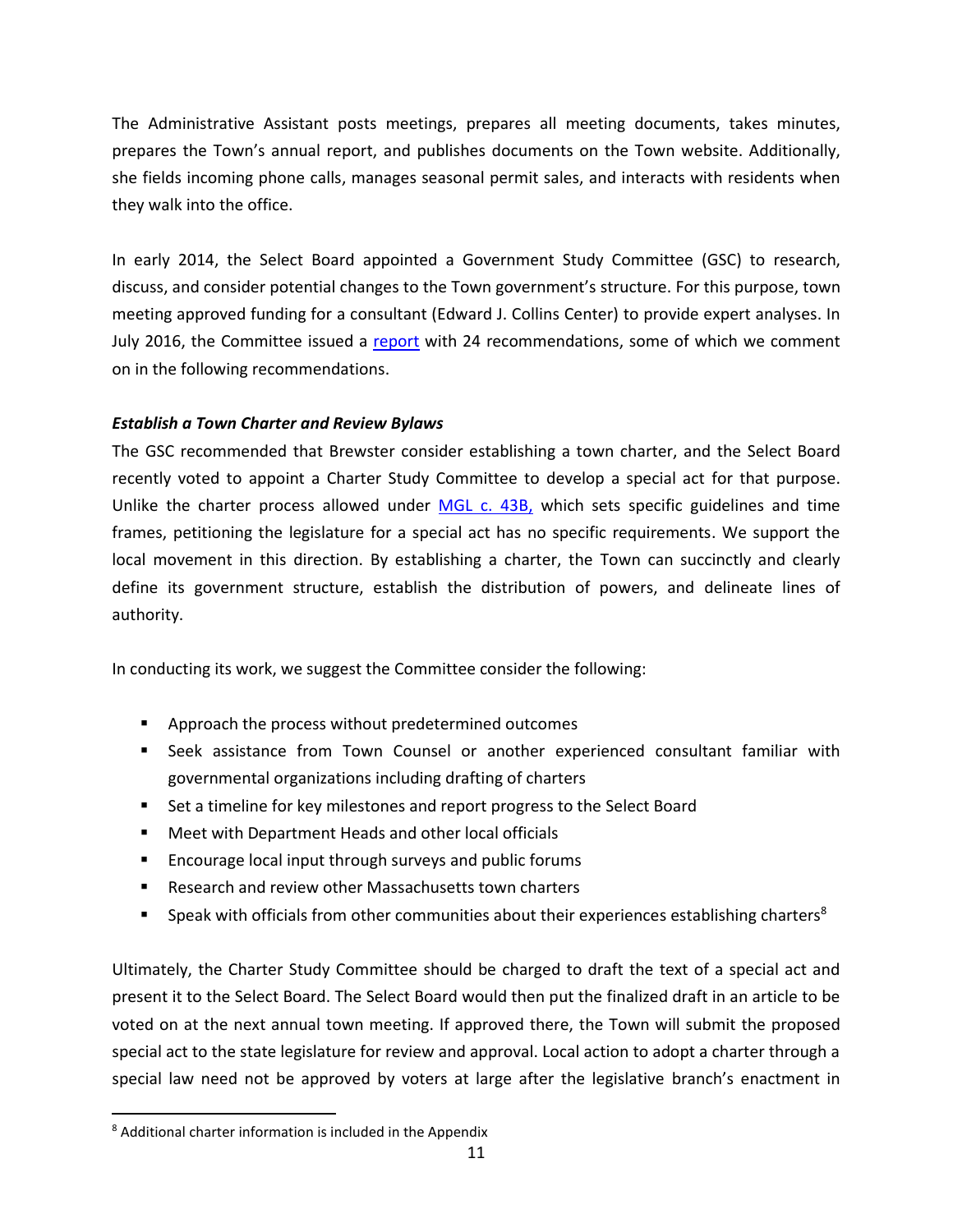order to take effect. However, as a matter of practice, the legislature or town meeting almost always make special laws to adopt or change a charter contingent on ballot vote approval.

Concurrent with the work of the Charter Study Committee, we recommend Brewster conduct a comprehensive review of its Town bylaws. Bylaws establish the codes, policies, and procedures under which the Town operates (e.g., personnel rules, zoning regulations, and health codes). When a town has a charter, they act as a supplement to it. Many of our recommendations and the GSC's would require changes to existing bylaws, and with the possible adoption of a town charter, it makes sense for the Town to conduct a thorough review of the whole set of bylaws. The process of establishing or amending bylaws requires only a majority vote of town meeting (and subsequent submission to the Attorney General's office), which is substantially less cumbersome than creating or revising a charter.

#### <span id="page-17-0"></span>*Establish a Human Resources Department*

Similar to another GSC recommendation, we advise Brewster to consider creating a Human Resources Department headed by a full-time director. The Town's largest annual expenditure is its labor force, including the costs of compensation, fringe benefits, professional development, and other related expenses. Employees constitute an active investment, and when properly trained, managed, and deployed, can provide efficient and cost-effective services to residents, businesses, and visitors. The Town Administrator, Assistant Town Administrator, Treasurer/Collector, Finance Director, and other local officials all devote considerable time to administering and addressing human resources concerns. Many people we interviewed cited a rise in employee discontent, complaints, changing job descriptions, and inconsistent application of collective bargaining agreement policies and benefits, which have taxed the Town's resources.

Proper personnel management requires the Town to have a staff member with extensive human resource management experience and broad knowledge of all local, state, and federal compliance requirements. As workplace requirements, collective bargaining agreements, and benefit programs grow in complexity, the Town bears an increasing responsibility to provide proper working conditions, ensure consistent personnel policies, and meet minimum compliance standards. In creating this department, the Select Board should consider the Town Hall's office configuration since confidentiality concerns require that Human Resource staff have private space to work in.

The Human Resource Director's duties should include:

- Provide timely direction and oversight on employee matters
- Develop and administer personnel policies and procedures to ensure consistent interpretation and application among all Town departments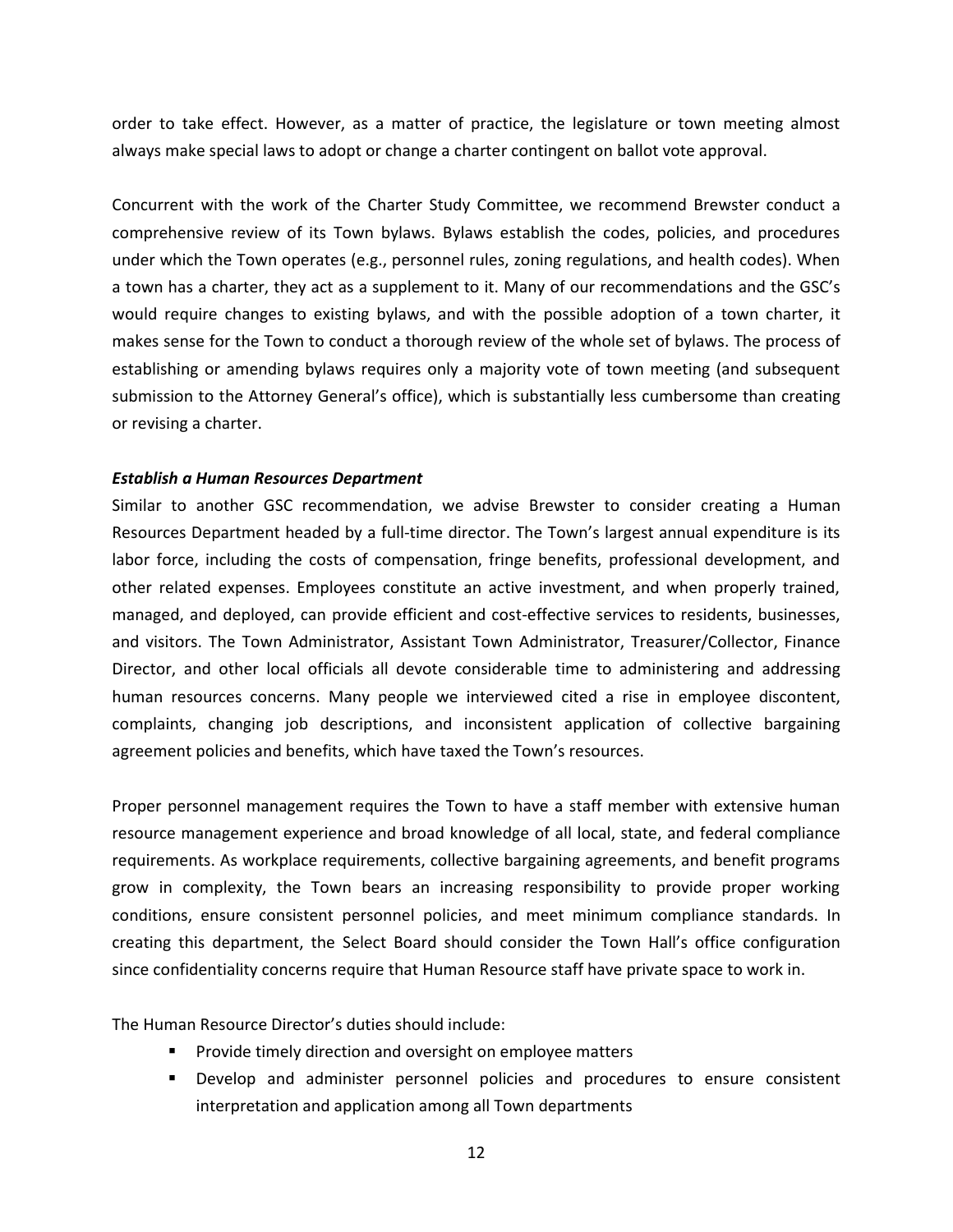- **E** Administer employee benefit programs, including health, dental, life, and disability insurances, unemployment insurance, workers' compensation, and employee assistance programs
- Maintain employee classification, benefit, and compensation plans
- Direct employee recruitment and hiring activities
- Coordinate orientation, training, and employee recognition activities
- Manage the collection, custody, and compliance reporting of employee data to local, state, and federal agencies
- Assist local officials during collective bargaining negotiations, labor relations issues, grievances, arbitrations, and disputes
- Develop labor cost impact studies, plans, and forecasts

## <span id="page-18-0"></span>*Disband the Personnel Board*

We recommend that Brewster disband the Personnel Board and revise its bylaws to remove all references to it. Existing bylaws currently distribute overlapping personnel responsibilities among the Town Administrator, Select Board, and Personnel Board. In fact, bylaw [Chapter 36, Section 36-3](https://www.ecode360.com/7605848) designates the Select Board to serve as the Personnel Board, so they are presently one and the same entity. The Personnel Board's charge also becomes moot if the Town establishes a Human Resource Director.

### <span id="page-18-1"></span>*Procure Auditing Services*

 $\overline{\phantom{a}}$ 

Since 1987, Brewster has contracted with R.E. Brown & Company to annually examine the Town's financial statements and compliance with accounting standards. For good reason, it is rare to find a community having this type of long and continuous 31-year engagement with the same audit firm. Periodically putting the job out for competitive bidding is a sound procedural control to mitigate the risk of complacency. It is good practice to seek a fresh look at the Town's bookkeeping and financial procedures by qualified new experts.

We therefore echo the advice of the Government Finance Officers Association (GFOA) and Massachusetts Office of Inspector General<sup>9</sup> that communities change their external auditors every five to eight years. The GFOA also recommends entering into multiyear agreements with audit firms (or a series of one-year contracts) for terms of at least five years. A multiyear agreement allows for greater continuity and also enables a new auditor to spread initial start-up costs over multiple years to thereby potentially reduce costs in the initial years. Thereafter, at the direction of the Select Board, the Town Administrator should engage in a full competitive selection process and rotation of

<sup>&</sup>lt;sup>9</sup> For guidance, see the Inspector General publication <u>A Local Official's Guide to Procuring and Administering Audit</u> **[Services](https://www.mass.gov/files/documents/2016/08/ub/audguide.pdf)**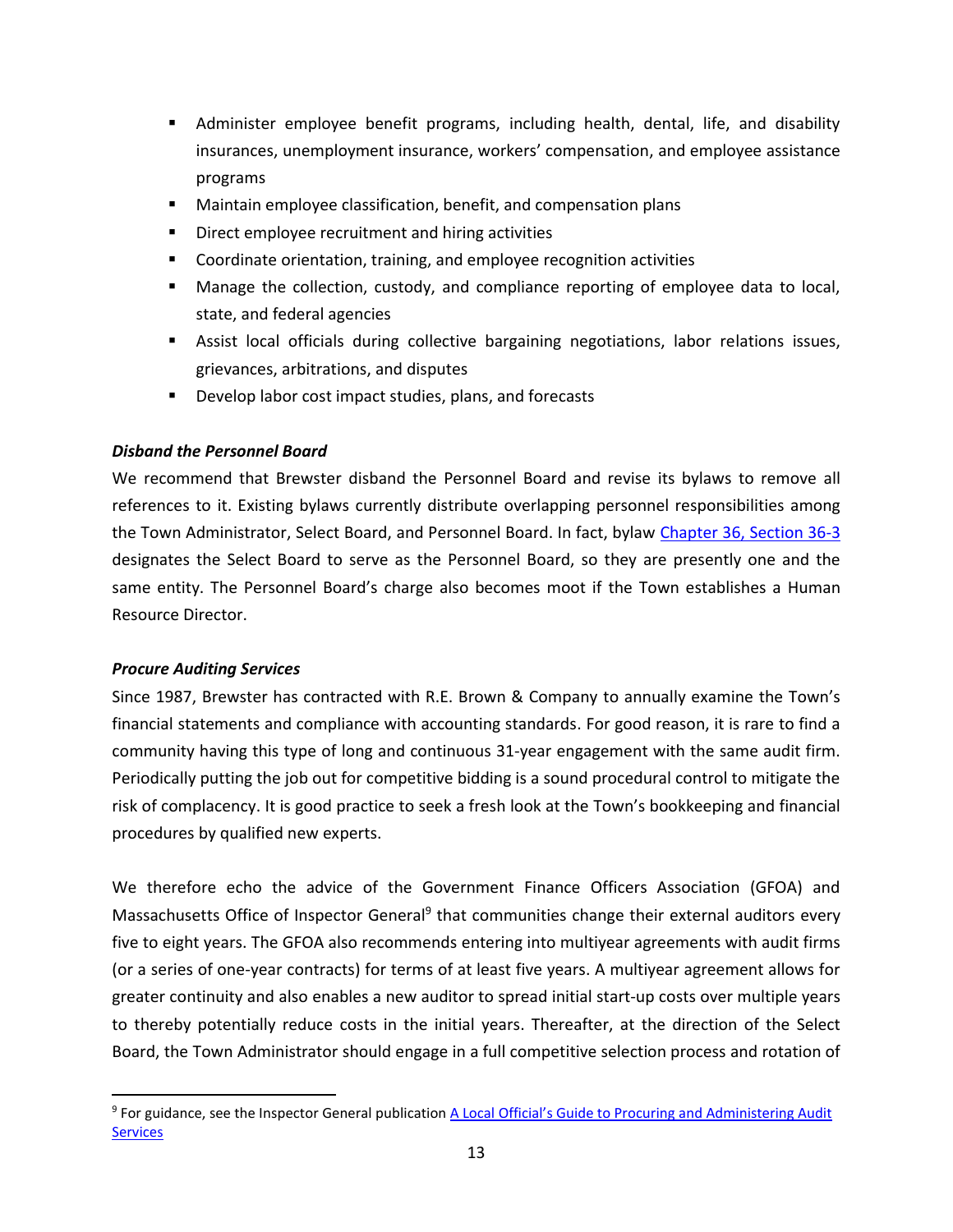auditors after each multiyear agreement to provide fresh perspective and foster long-term independence. We also recommend that as part of the required scope of services the auditor issue a written management letter and present the audit at an exit conference with the Select Board and members of the public.

#### <span id="page-19-0"></span>*Adopt Enterprise Funds for the Water and Golf Operations*

We recommend the adoption of enterprise fund accounting for Brewster's water and golf operations. The Collins Center provided the GSC some analysis on this question and indicated that an enterprise fund would especially make sense for the Golf Department, but we believe there are compelling reasons to convert both water and golf to this form of accounting. The Town should analyze the current revenue, expenditure, and capital needs of the two funds to make an informed decision supported by the affected departments.

M.G.L. c 53 § F $\frac{1}{2}$  is the statue that allows communities to create an enterprise fund through local acceptance, and it provides more flexibility and transparency than the enabling statutes currently providing for the water and golf operations. For the water operation under [M.G.L. c. 41 § 69B,](https://malegislature.gov/Laws/GeneralLaws/PartI/TitleVII/Chapter41/Section69B) the town must first apply any surplus funds to indirect costs and may then expend surplus on any needed maintenance, repairs or capital purpose. If any surplus funds still remain, they must be used to reduce water rates. In the case of the golf operation, [M.G.L. c. 40 § 5F](https://malegislature.gov/Laws/GeneralLaws/PartI/TitleVII/Chapter40/Section5F) requires that any appropriation be based on the fund's current account balance, not on anticipated revenues. This restriction could adversely affect the department's ability to operate.

Enterprise fund accounting enables a community to identify the total cost of providing a service and determine if the rates charged are sufficient to cover the cost, providing useful management information and data tracking for more informative decision making. It allows payments for indirect costs to flow from the enterprise to the general fund to reimburse the town for the associated costs of town employees working on enterprise activities. Also, surpluses remain in the fund and may be used to pay operating, capital, or debt service costs associated with the operation. Additionally, investment income earned by the particular enterprise fund is retained within the fund to finance anticipated projects.

A list of communities with golf and water enterprise funds is in the appendix.

#### <span id="page-19-1"></span>*Codify the Budget Process in Bylaw*

In conjunction with establishing a town charter, we recommend Brewster adopt a bylaw that lays out the key elements of the budget process, including roles and responsibilities, event calendar, data collection procedures, and required approvals. A primary policymaking tool, the budget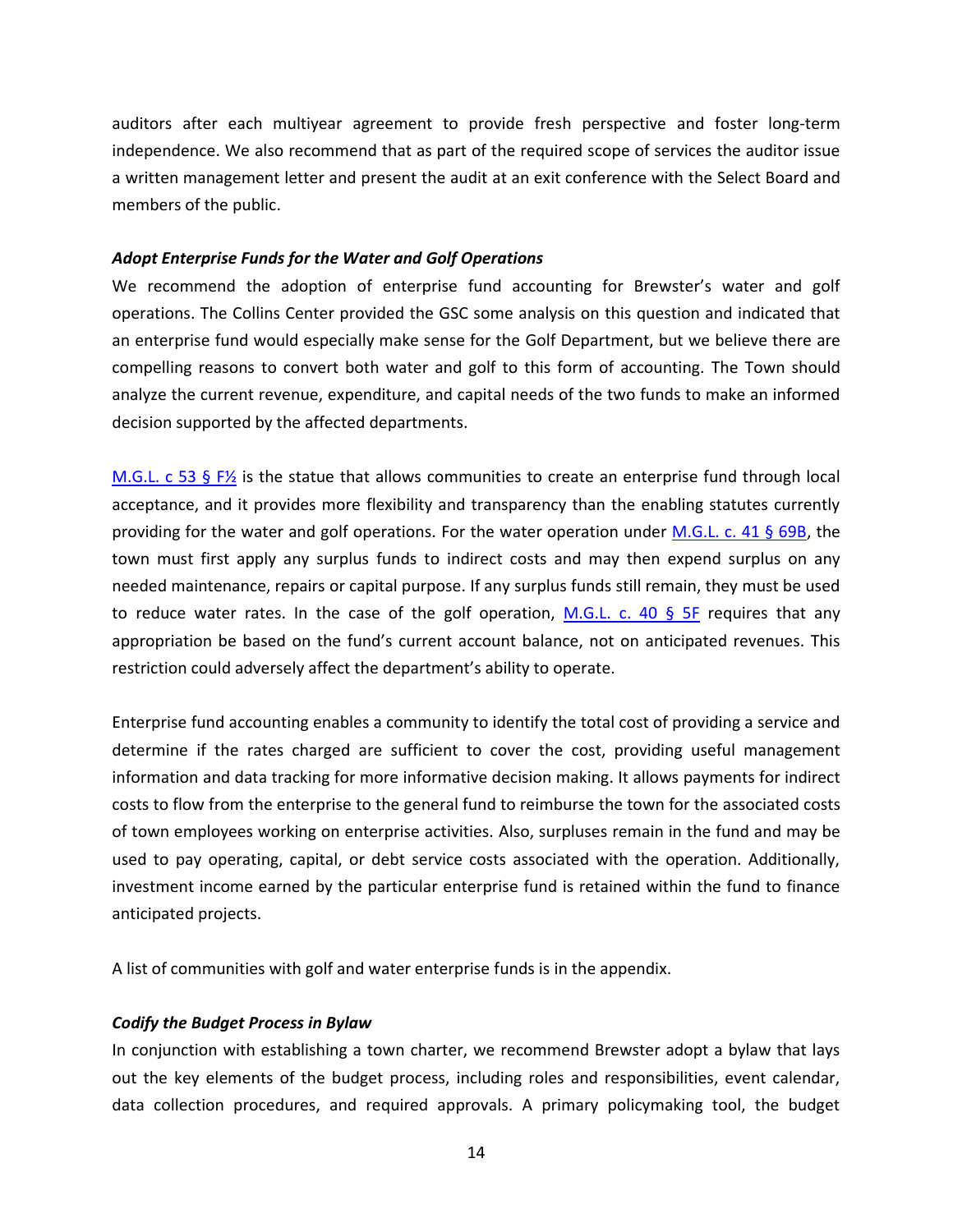reflects a town's decisions on the allocation of its scarce resources. By codifying the process, a community can promote year-to-year consistency and inspire confidence among local officials and residents that decisions are made pursuant to a thoughtful process that endures even as elected and appointed officeholders change.

Among other considerations, a comprehensive budget process bylaw would include the following:

Calendar of events – Working backwards from the date of annual town meeting, set dates for the key events, beginning with a joint kickoff meeting between the Select Board, School Committee, and Finance Committee in the early fall to reach consensus on budget guidelines for the next year. Include deadlines for submitting operational and capital appropriation requests and the consequences for late submission. Joint meetings with the Finance Committee, Department Heads, and Select Board should also be incorporated into the calendar.

Long-range revenue and expenditure forecasts – Assign responsibility for the timely creation and presentation of initial projections and for updating data as warranted. This will provide context for analyzing requests relative to long-term, town-wide goals and incorporating capital planning.

Linear progression – Outline the procedural flow from initial budget consolidation by the Town Administrator, to the Select Board's review and approval, to the Finance Committee's review and final recommendations. Provide for budget hearings with Department Heads and for a public hearing hosted by the Finance Committee.

Town meeting presentation – Assign responsibility for presenting the operating and capital budgets.

Ongoing review – Require quarterly review of revenue and expenditure reports by the Select Board and Finance Committee to monitor the budget during the year. This provides the opportunity to make plans for any necessary corrective actions and to consider advance forecasting into the next year.

Throughout the budget's development, it is crucial that officials maintain a strong commitment to the process, to a high level of communication, and to reaching consensus. There should be an ongoing exchange of information among officials, particularly as they get deeper into the process, to attain a unified budget position at town meeting. In addition to a budget process bylaw, we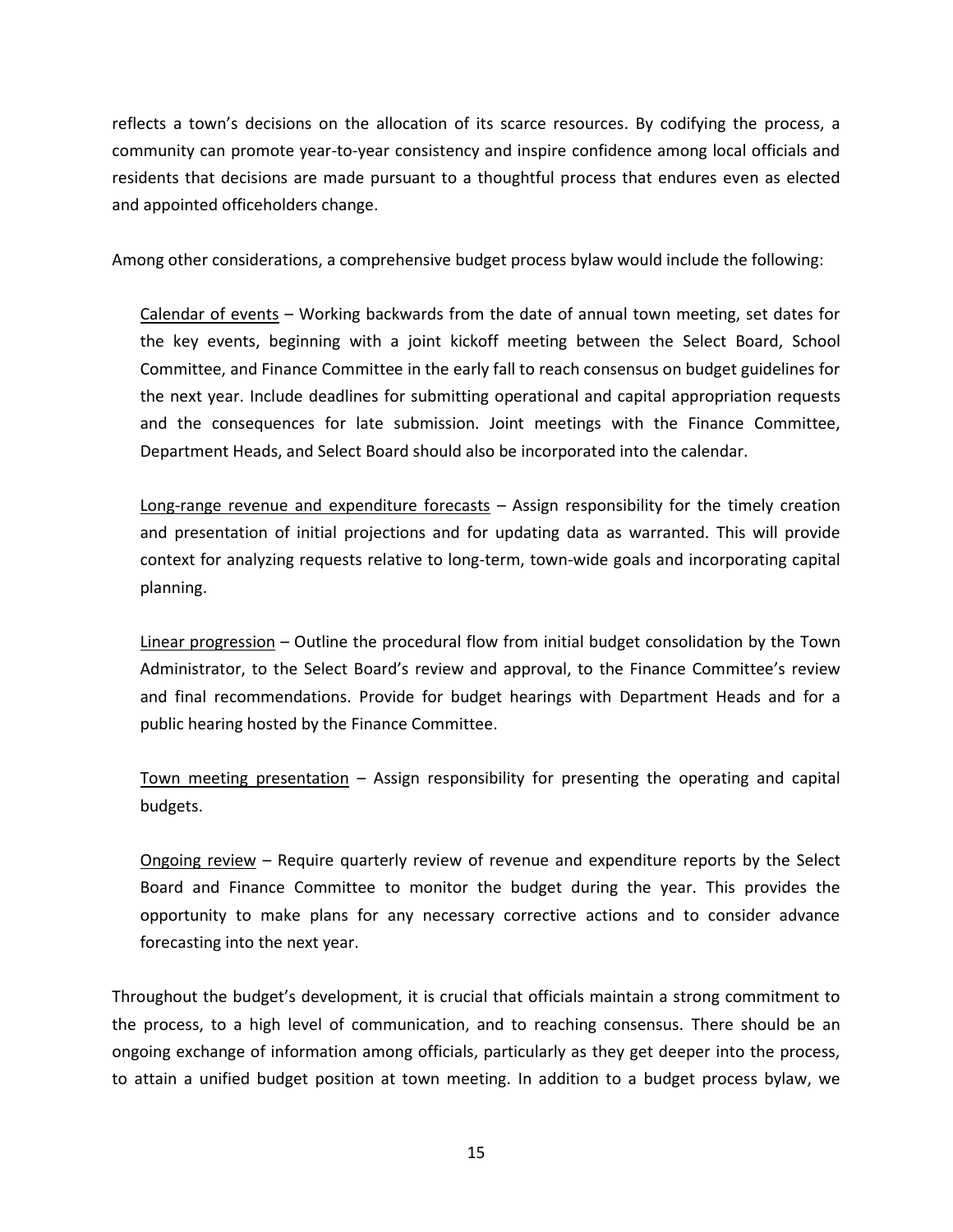encourage local leaders to meet early in the budget year with the Nauset Public Schools Regional School Committee and the region's Select and Finance Boards.

## <span id="page-21-0"></span>*Revise the Capital Planning Bylaw*

We recommend Brewster revise the current capital planning bylaw to assign oversight of the Town's capital program to the Town Administrator. Although bylaw [Chapter 12, Article XI](https://www.ecode360.com/7605776) provides for a Capital Planning Committee (CPC), the Committee has been dormant in recent years. Furthermore, in both practice and per the Town Administrator bylaw, the Town Administrator is ultimately responsible for assembling the Town's operating and capital budgets and presenting them to the Select Board and Finance Committee. In addition, the Town Administrator bylaw assigns the position with the duty to maintain an inventory of the Town's capital assets.

Along with spelling out the Town Administrator's capital planning oversight role, we recommend that a revised bylaw include the following:

- 1) Clear definition of capital project based on the years of useful life and dollar cost
- 2) Criteria for prioritizing capital project requests
- 3) Maintenance of a capital asset inventory
- 4) Development of multiyear capital plans
- 5) Presentation to town meeting of a comprehensive capital budget warrant article and annual report of the Town's capital needs

The current CPC bylaw states that the capital plan shall include all projects that cost \$10,000 or more and that the five-year capital report presented to town meeting need only show potential future projects with cost thresholds of \$100,000 or more. To truly comprehend the Town's capital needs, it makes sense to present the whole plan. With a comprehensive capital program shaped by clear, consistent standards and spending priorities, the Town can more effectively direct funds to identified needs and make strategic plans based on explicit long-term goals.

## <span id="page-21-1"></span>*Determine if a Special Purpose Stabilization Fund for Capital Projects is Needed*

By special act in August 2002 [\(Chapter 210 of the Acts of 2002\),](https://malegislature.gov/Laws/SessionLaws/Acts/2002/Chapter210) the legislature authorized Brewster to establish a capital investment fund, but the Town has never appropriated to it. We recommend the Town review the original purpose of the fund to determine if such a fund is still necessary or desired. Instead of the special act fund, we suggest establishing a special purpose stabilization fund for capital projects under [M.G.L. c. 40, § 5B.](https://malegislature.gov/Laws/GeneralLaws/PartI/TitleVII/Chapter40/Section5B) An important advantage of adopting this statute is that it would permit the Town to designate to the fund certain types of revenues, including those from specified fees and charges such as short-term rental excises. Creating a special purpose fund and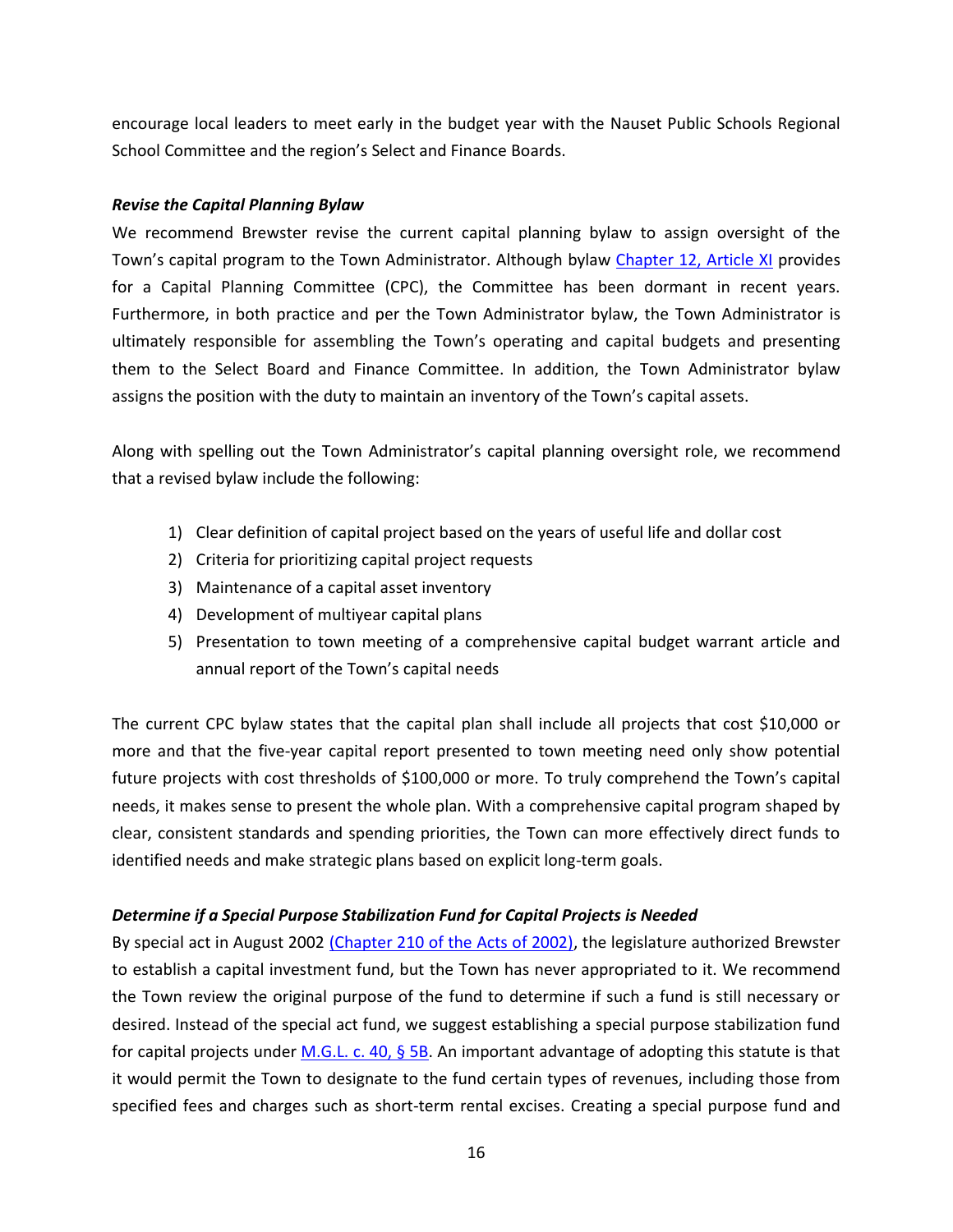dedicating a revenue stream to it both require two-thirds town meeting votes. A sample dedication article and motion are included in the appendix.

#### <span id="page-22-0"></span>*Seek Municipal Finance Professional Development and Training*

We recommend that Brewster develop a proactive and systematic approach to professional development and training for the Finance Team and finance-related boards and committees. By investing time, energy and funds into employee development, the Finance Team can improve customer service, create efficiencies through appropriate delegation, and provide for succession planning. Expanding training to related boards and committees fosters the team approach with the various offices by developing an understanding of their responsibilities and interrelationships.

For the financial departments, we suggest that the Department Heads compile in writing a top-tobottom inventory of tasks that must be completed to achieve the department's objectives, along with the requisite skills and knowledge to perform them. Department Heads should meet with employees individually to discuss the breadth of their skills and identify any gaps in the employee's knowledge. These meetings can then be used as a basis to develop a roadmap for scheduling training that will serve as a career ladder to mark progress through an employee's continuing educational development. The departments should also dedicate time to hands-on cross-training, especially in critical areas like payroll processing and interdepartmental reconciliations.

Besides in-house training, we recommend the Town continue to support attendance at conferences and trainings provided by the associated professional organizations (i.e., Massachusetts Collectors and Treasurers Association, Massachusetts Accountants and Auditors Association, Massachusetts Association of Assessing Officers, and their regional counterparts). Likewise, we encourage attendance at trainings sponsored by the Massachusetts Municipal Association and its organizations in general and those specifically offered for Select Boards, Town Managers and Administrators, and Finance Committees. Lastly, training provided by DLS such as the New Officials Finance Forum and Municipal Law Seminars are a valuable resource for all finance officials. By attending the meetings and trainings of these groups, officials can gain concrete, functional information, hear about new practices developing in their fields, and interact with peers to exchange practical tips.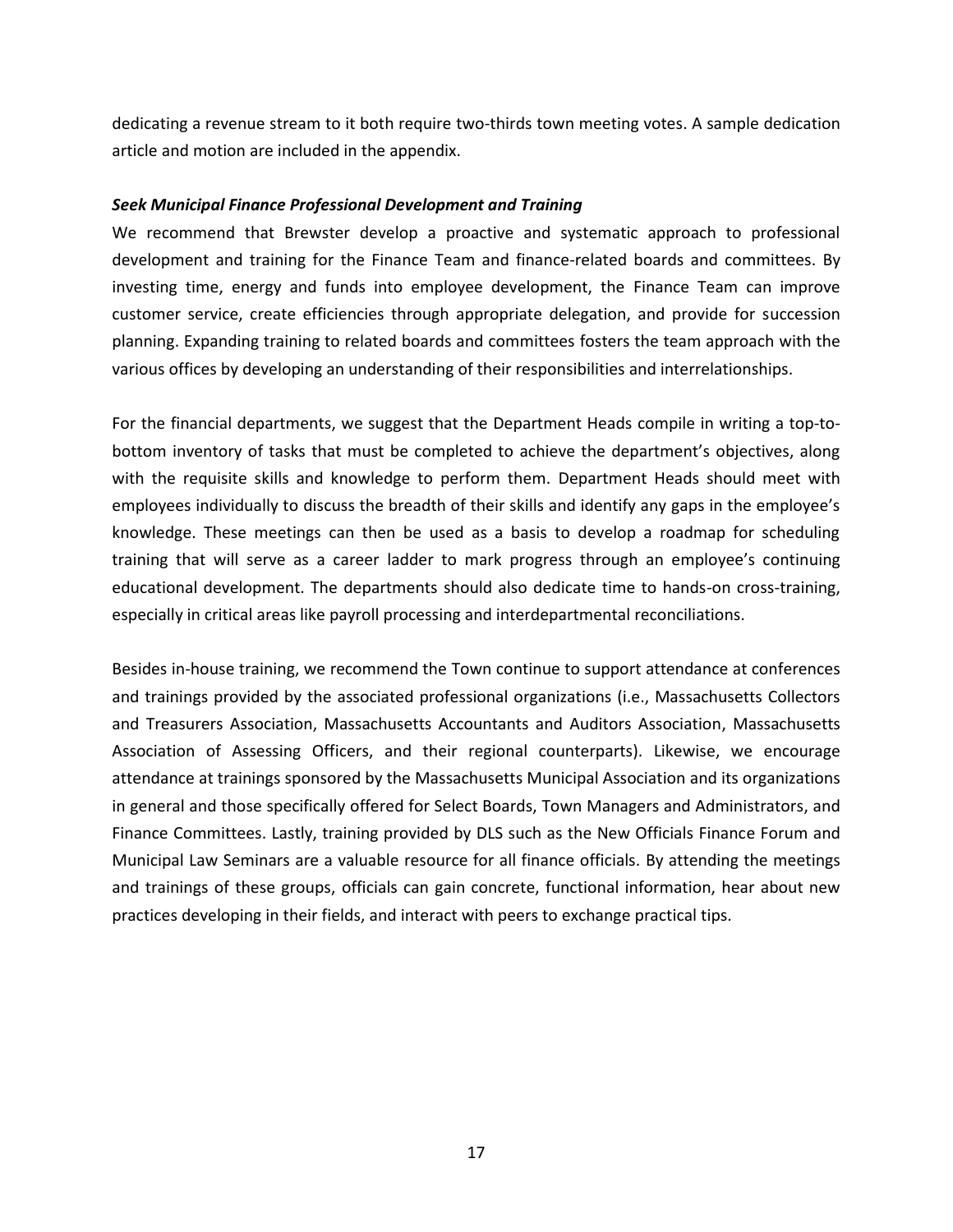## **CONSOLIDATED DEPARTMENT OF MUNICIPAL FINANCE**

<span id="page-23-0"></span>Subsequent to the GSC's report recommendation, in the spring of 2017, Brewster adopted bylaw [Article IV,](https://www.ecode360.com/32545638) which established a Consolidated Finance Department. Led by a Director of Municipal Finance, otherwise known as the Finance Director, the department includes the offices of the Accountant, Treasurer/Collector, Assessor, and Information Technology (IT). All the department's employees are appointed by the Town Administrator.



### Current Consolidated Finance Department

The accountant's office has a legal obligation to review Brewster's financial books and ensure that proper procedures are maintained. In doing so, the department plays a critical role in the system of statutory checks and balances established to safeguard local assets. Through the maintenance of independent records and by following well-defined procedures, the office documents the flow of money into and out of municipal accounts and manages the system of internal controls established by state statute to monitor and protect local assets. To fulfill these responsibilities, the staff prepare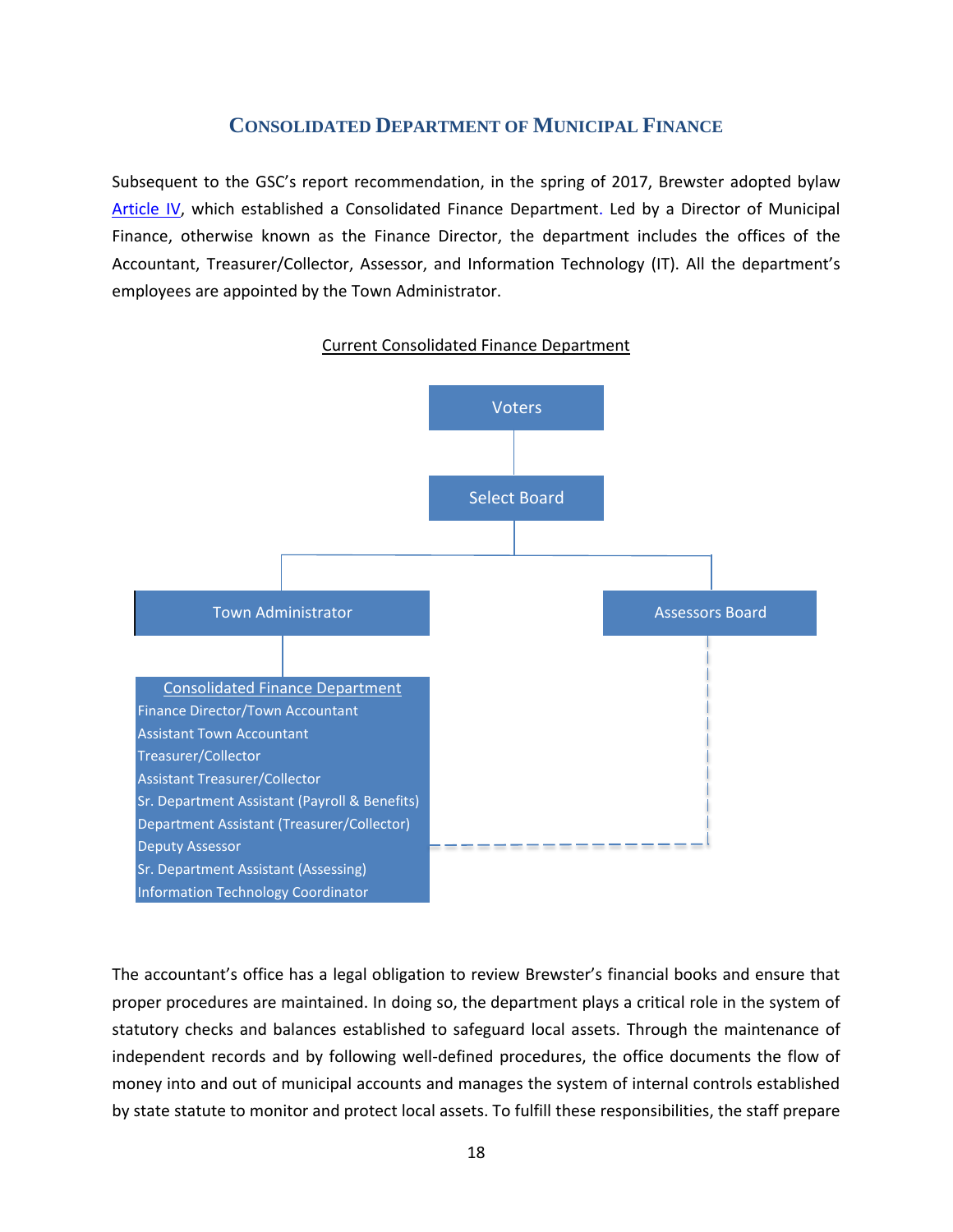payroll and vendor warrants, maintain a general ledger (in which receipts, expenditures, and other Town financial activity are recorded), and reconcile cash, receivables, and debt with the Treasurer/Collector.

The Finance Director, who also functions as Town Accountant, is a senior-level manager and custodian of the financial records, supervises the administration of the Assessors' and Treasurer/Collector's offices, and plays a central role in the development of the annual operating budget by providing support for analyses, forecasts, and projections. Currently the position is filled temporarily with the retired Finance Director until a new director is hired. The office also includes a long-term (30-year), full-time Assistant Town Accountant. Both individuals regularly participate in professional development offered by the Massachusetts Municipal Auditors and Accountants Association (MMAAA) and other regional municipal associations.

The Finance Director coordinates the preparation of the annual tax recapitulation sheet (tax recap) and produces the annual Schedule A and year-end balance sheet submittals required for free cash certification. The Assistant Town Accountant's primary responsibilities include preparing the weekly accounts payable warrant, monitoring compliance with procurement procedures, maintaining the attendance database, and verifying payroll file transmissions. While the Assistant Town Accountant is very organized and performs her duties with precision, many of these daily and weekly routines are very labor-intensive and not well documented. Additionally, there is no other employee crosstrained to fulfill her duties when she is out of the office, which restricts her ability to take time off.

As the Town's cash manager, the Treasurer has custody of all municipal funds, issues debt, posts and deposits town receipts into appropriate bank accounts, and monitors balances to ensure that sufficient funds are available to cover obligations. Additionally, the Treasurer maintains the cash book, debt schedules, check registers, and tax title and foreclosure accounts. As a financial control, the Treasurer is obligated to reconcile cash balances, debt, and payroll deductions on a regular basis both internally and with the accounting office. Brewster's payroll and employee insurance benefits are also handled through this department.

The Collector issues bills for real and personal property taxes, motor vehicle excise and boat excise, betterments, and makes certain that collections are properly received, counted, and posted to payer accounts. The Collector maintains a receivable control that is reconciled regularly with the Accountant's records. Looking out for the Town's best interest and fairness to all taxpayers, the Collector pursues delinquent accounts and places them into tax title and eventually into foreclosure.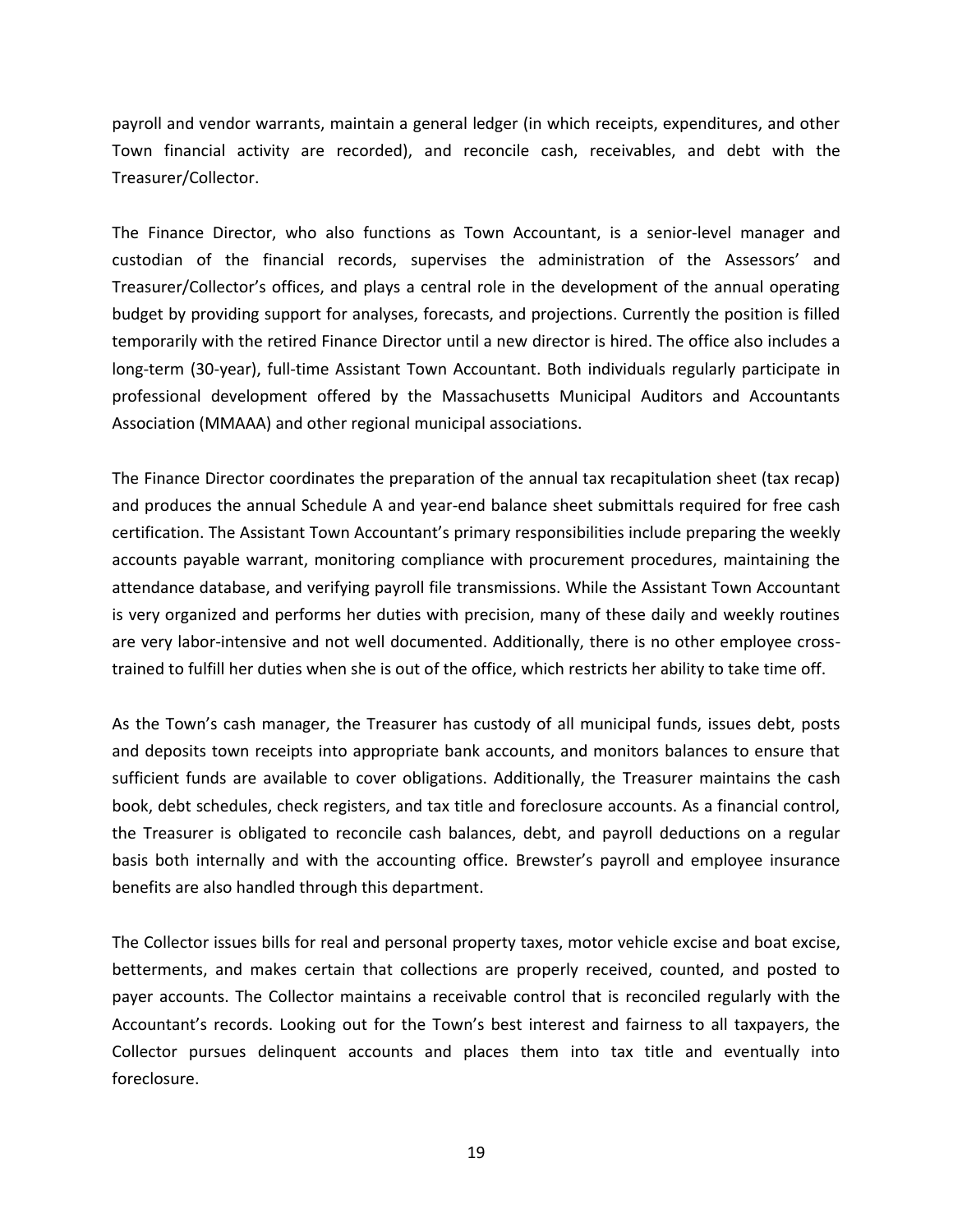In Brewster, treasury and collection functions are combined into one office led by a full-time Treasurer/Collector, who has been with the Town for over 15 years. The incumbent is certified for both roles by the Massachusetts Collectors and Treasurers Association (MCTA) and with her human resources background, she manages a well-run, professional office. She supervises a staff of three: a full-time Assistant Treasurer/Collector, a Senior Department Assistant, and a Department Assistant. The Assistant Treasurer/Collector is generally responsible for the daily collections process, including weekly reporting of revenues to the Accountant and reconciling receivables, and she also functions as the Treasurer/Collector in her manager's absence. The Senior Department Assistant handles payroll and human resource-related matters, and the Department Assistant primarily provides customer service, including receiving tax and other payments made at the window and turnovers from departments, although preparing municipal lien certificates and processing the mail are also her responsibility. All members of the department participate in professional development opportunities offered by the MCTA, MMPA, and other regional municipal associations.

For the last few years, the Treasurer/Collector has maintained a property tax collection rate of over 98%. Along with employing the services of a Deputy Collector and tax title attorney, the Treasurer/Collector makes every effort to collect on outstanding taxes before advancing any prior year unpaid balances into tax title. The Treasurer/Collector's outstanding collection rate and carefully monitored cash flow provide sufficient liquidity and investment of the Town's funds.

As the office's roles and responsibilities have been defined, there is proper segregation of duties providing suitable internal controls. Daily, weekly, and monthly procedures are well documented and followed evidenced by the timely updating of the Treasurer's cash book, recording and depositing turnovers, and funding payroll and vendor warrants. Reconciliations, both within the department and with the Accountant's office are completed on a regular basis, without significant variances. The current office staff takes their responsibilities very seriously, understanding the role they provide interfacing with taxpayers. They describe a positive office environment, one that is proactive in looking for ways to be more efficient and effective.

The assessing office is responsible for valuing all real and personal property in Town and generating the commitments authorizing the Treasurer/Collector to collect real estate taxes, betterments, and motor vehicle and boat excises. The Assessors annually review property assessments to ensure they reflect full and fair cash value so residents are taxed equitably and accurately. Subject to the approval of the Board of Assessors, the Deputy Assessor sets the annual overlay amount, provides information for tax classification hearings and the tax recap, and makes decisions on all abatement applications and property tax exemptions. Other duties of the Assessors' office include updating tax maps and deed transfer information and responding to public inquiries. The office also shares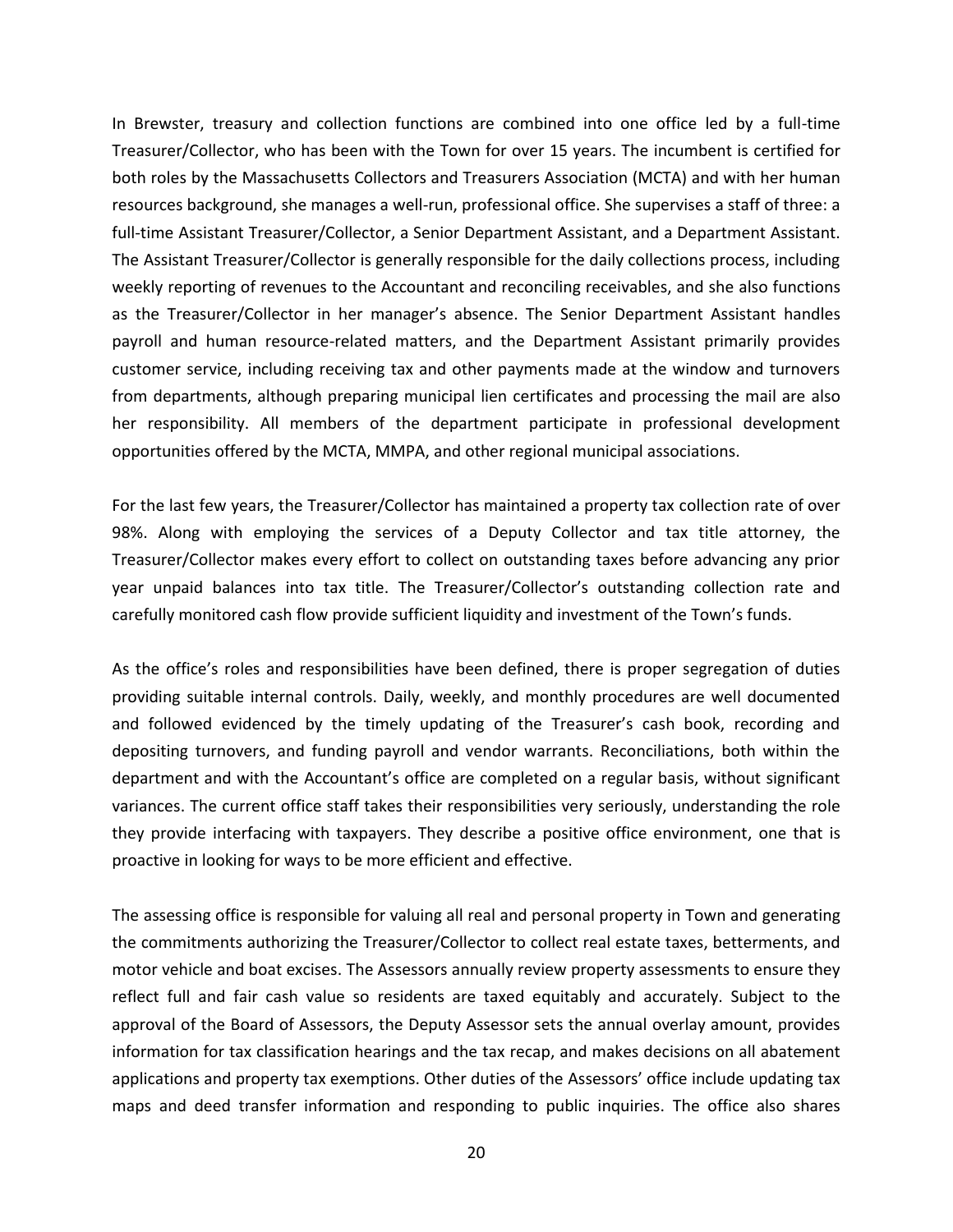responsibility with the Town Administrator and Treasurer/Collector offices for the various betterments processes which includes reviewing applicable municipal lien certificates.

The full-time Deputy Assessor was appointed in August 2017 and is accredited by the Massachusetts Association of Assessing Officers. He receives support from a full-time Senior Department Assistant, who handles customer service issues and prepares motor vehicle excise commitments and abatements. Performing required statutory duties is an appointed three-member Board of Assessors. As with the other financial offices, staff professional development is ongoing with the association.

Brewster contracts with PK Valuation Group to maintain the computer assisted mass appraisal system, perform cyclical revaluation work, compile data of residential sales and permit inspections, and determine personal and commercial property valuations. The current process for conveying permit information between the building department and assessing office is effective but paperbased. To increase efficiency, the Town is in the process of developing electronic permitting capability. The office offers Geographical Information System (GIS) mapping through PeopleGIS, which is supported by the IT Department on a limited basis. Without a dedicated IT resource, the Assessors (and other departments, such as planning and public works) are not able to fully utilize this software.

#### <span id="page-26-0"></span>*Clarify the Reporting Structure of the Consolidated Department of Municipal Finance*

We recommend Brewster clarify the appointing and reporting relationships in the consolidated department. By elevating the Finance Director position to a true department head, the position is granted appointing and managerial authority over all departmental functions and personnel<sup>10</sup>. Under bylaw [Chapter 21 Article IV,](https://www.ecode360.com/32545638) the Finance Director is "responsible for the performance of the functions of Treasurer/Collector, Accountant, Assessor, and Information Technology." However, in October 2017, at the same time that Brewster adopted this bylaw and revised the Town Administrator bylaw [\(Chapter 5, Article I, Section 5-5\)](https://www.ecode360.com/7605575), no change was made to the Town Administrator's authority to appoint the Treasurer/Collector and Assessor. Both bylaws should be revised so that there is no confusion as to whom the individual financial officers report. By streamlining and clearly defining the organizational structure of the financial offices, the Town would be able to fully realize the benefits of a consolidated department.

The main purpose for having a finance department is to concentrate responsibility for the execution of the Town's day-to-day, interconnected financial activities in a professional manager well suited to the task. To do this effectively, the position should be explicitly assigned full managerial oversight

 $\overline{a}$ 

 $10$  Updated consolidated finance department organization chart is included in the Appendix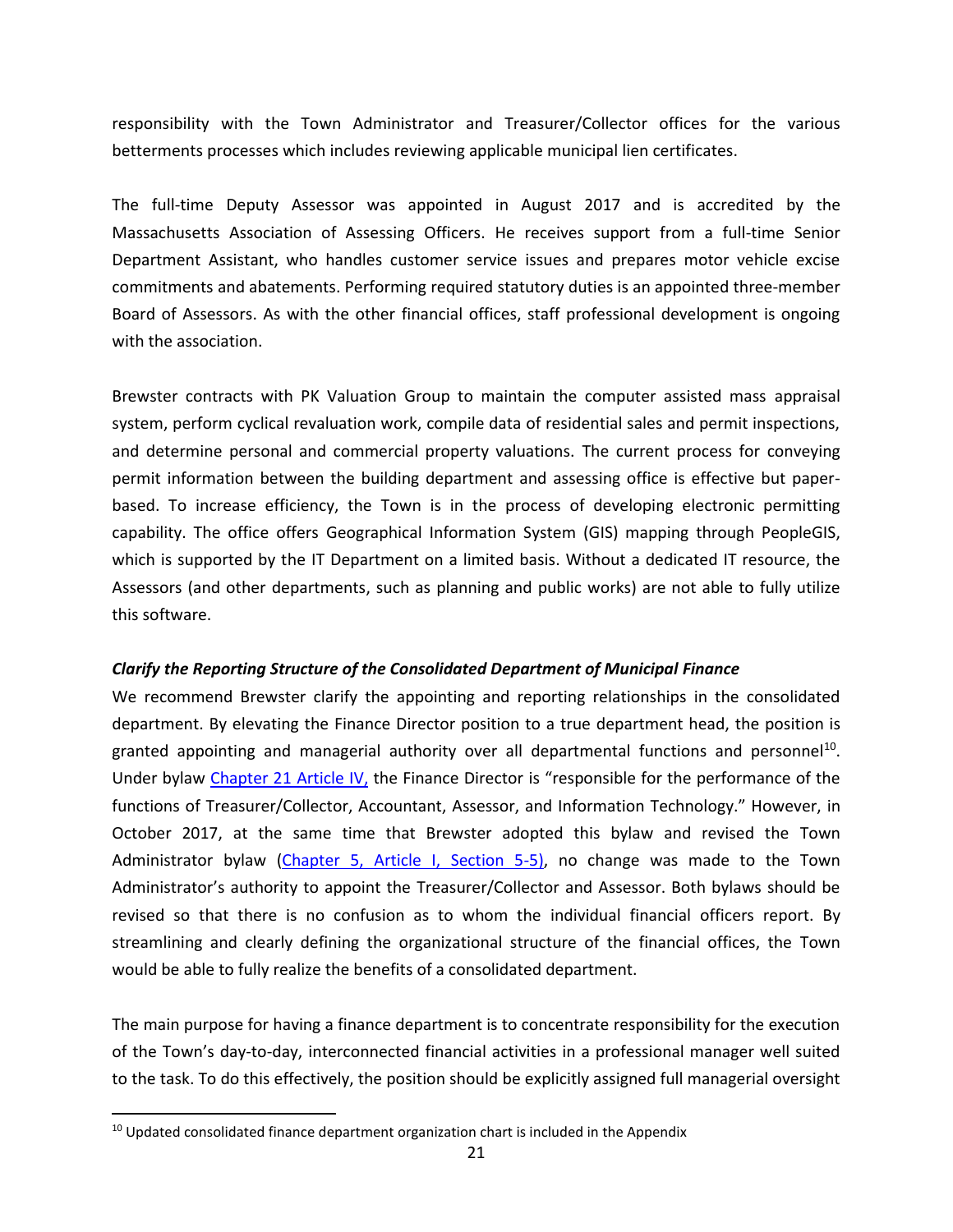over the employees in the department, including all requisite authority to hold them accountable for work performance. Firmly establishing this framework would enhance coordination, make it easier to clarify roles and assign tasks, and better promote accountability. In addition, it would help create a more vertical, government structure in the town overall, thereby reducing the total number of direct reports to the Town Administrator and freeing up more of his time for other concerns.

A Finance Director's overall mission should be to coordinate the Town's financial management, monitor its fiscal health, and analyze data for long-range planning. In addition to supervising and directing the activities of finance department managers, the officeholder should assist the Town Administrator and other Department Heads with budgets, capital planning, and the tracking of revenues and expenditures. As the Town seeks to hire a new director, we suggest the position's duties should include:

- Ensure timely compliance with internal and external reporting
- Facilitate the annual audit engagement and develop and monitor corrective action plans
- Assist the Town Administrator in preparing multiyear revenue and expenditure forecasts
- Monitor progress of capital projects
- Provide periodic and ad hoc fiscal analysis to departments, boards, and committees
- Participate in collective bargaining
- Compile personnel costs for the annual budget
- Assure timely and accurate free cash certification and tax recap submissions to DLS

## <span id="page-27-0"></span>*Conduct a Workflow Analysis and Create a Procedures Manual*

We recommend the Finance Director conduct a workflow analysis to review all departmental procedures, with a focus on using currently available technology to maximize efficiencies and reduce duplicative tasks. The accounting office, in particular, has some outdated, time- and laborintensive practices entrenched in its day-to-day routines, making it difficult to allocate time for training and professional development. Processes worthy of review include multiple payroll verifications in the Treasurer/Collector's and Accountant's offices, duplicative information on the invoices and Excel schedules of bills payable provided by Department Heads, and the handwritten log of all journal entries being maintained alongside of a system-generated transaction log and hard-copy printout.

Complementing the workflow review should be the creation of a manual encompassing all the key procedures of the Finance Department. This task will take considerable effort and should be approached in stages, beginning with the department's most high risk activities. The manual should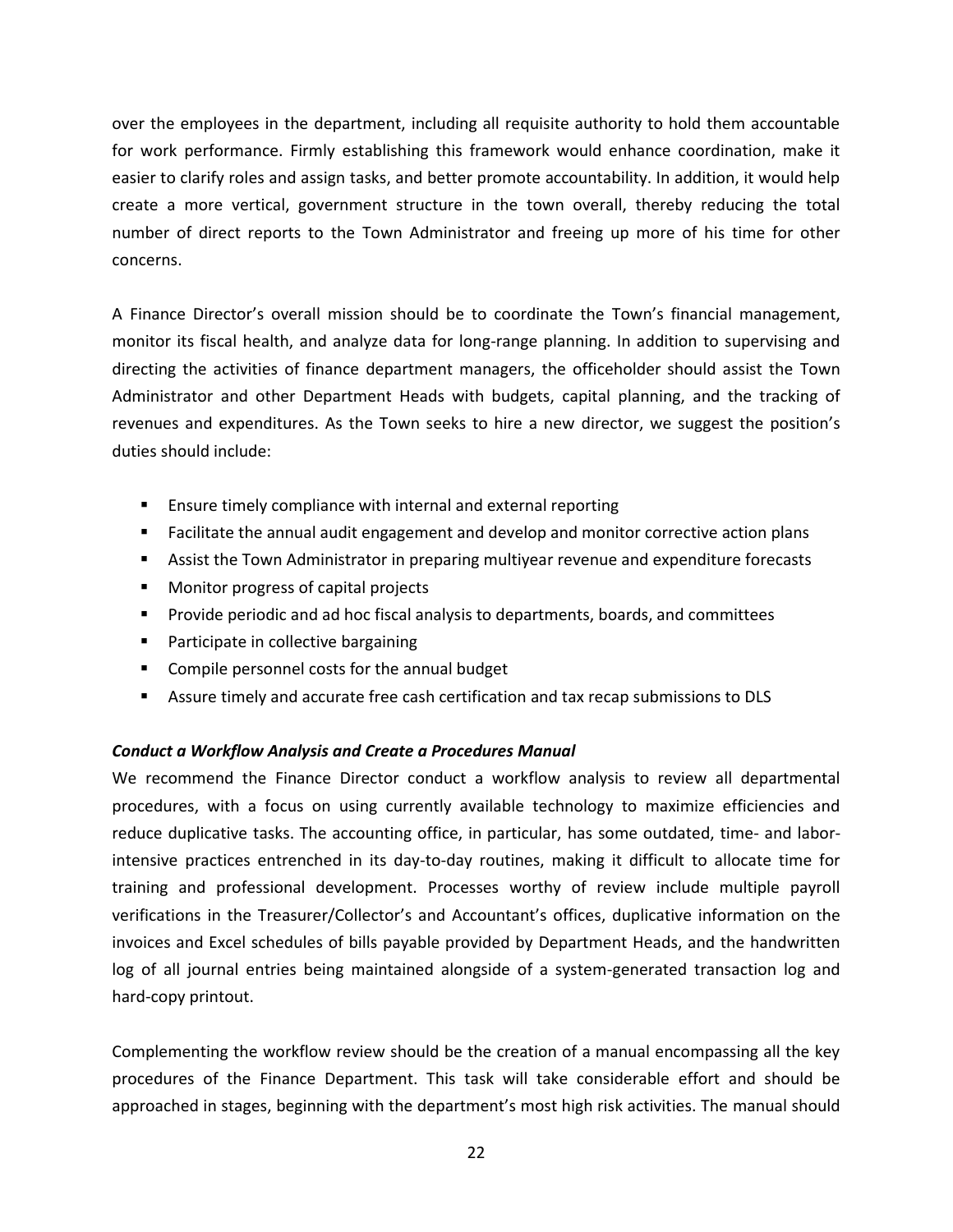be designed so that any new staff who start working in the department can quickly learn what they need to do. As important, the manual should explicitly highlight internal controls and how they are expected to function. Internal controls refers to a system of measures designed to mitigate the risks that an operation's objectives will not be achieved, which includes assuring the reliability and accuracy of financial accounting activities. These controls, which can be preventative or detective, include examples such as segregation of duties, approvals, authorizations, verifications, physical asset security, reconciliations, inventories, as well as policies and procedures themselves.

As initial efforts are being made to standardize various policies, documenting a detailed list of responsibilities that each staff member completes on an ongoing basis is the next step. The process of creating manuals can help discover redundant controls and to make risk assessment decisions on the cost of sustaining particular controls or adding new ones. A well-conceived procedures manual not only provides guidance on a host of financial management activities and reinforces internal controls; it serves as a valuable tool for any staff to reference procedures, helps maintain services when there are unexpected employee absences, facilitates employee time-off, and supports the training of new hires.

#### <span id="page-28-0"></span>*Expand Remote Data Entry*

We recommend the Town expand remote entry capability to all departments. With proper training, departmental staff could be given responsibility for data entering their vendor bills into VADAR. As systems upgrade, this could be expanded to include payroll information and receipts as well. This would distribute the burden of data entry without weakening financial controls. The Accountant's or Treasurer's staff would match the departments' electronic submissions against their submitted back-up documents before accepting and posting the data to the appropriate system (e.g., warrant, general ledger, or cash book).

#### <span id="page-28-1"></span>*Shift Water Department Collection to Collector's Office*

We recommend the Town shift responsibility for collecting water fees to the Treasurer/Collector's office. With this change, the Water Department would commit water bills to the Treasurer/ Collector, who would subsequently transmit a bill file to the appropriate billing vendor. The bills would list the Treasurer/Collector's office as the remittance address and Treasurer/Collector staff would process the receipts. The Town should analyze the current workflow, personnel time and costs, and Town and customer impact to make an informed decision that is supported by the affected departments and personnel.

Currently, Water Department clerks assign charges to almost 7,000 water accounts, print the bills, and then receive and process the receipts. They post the payments to the Billmaster Utility billing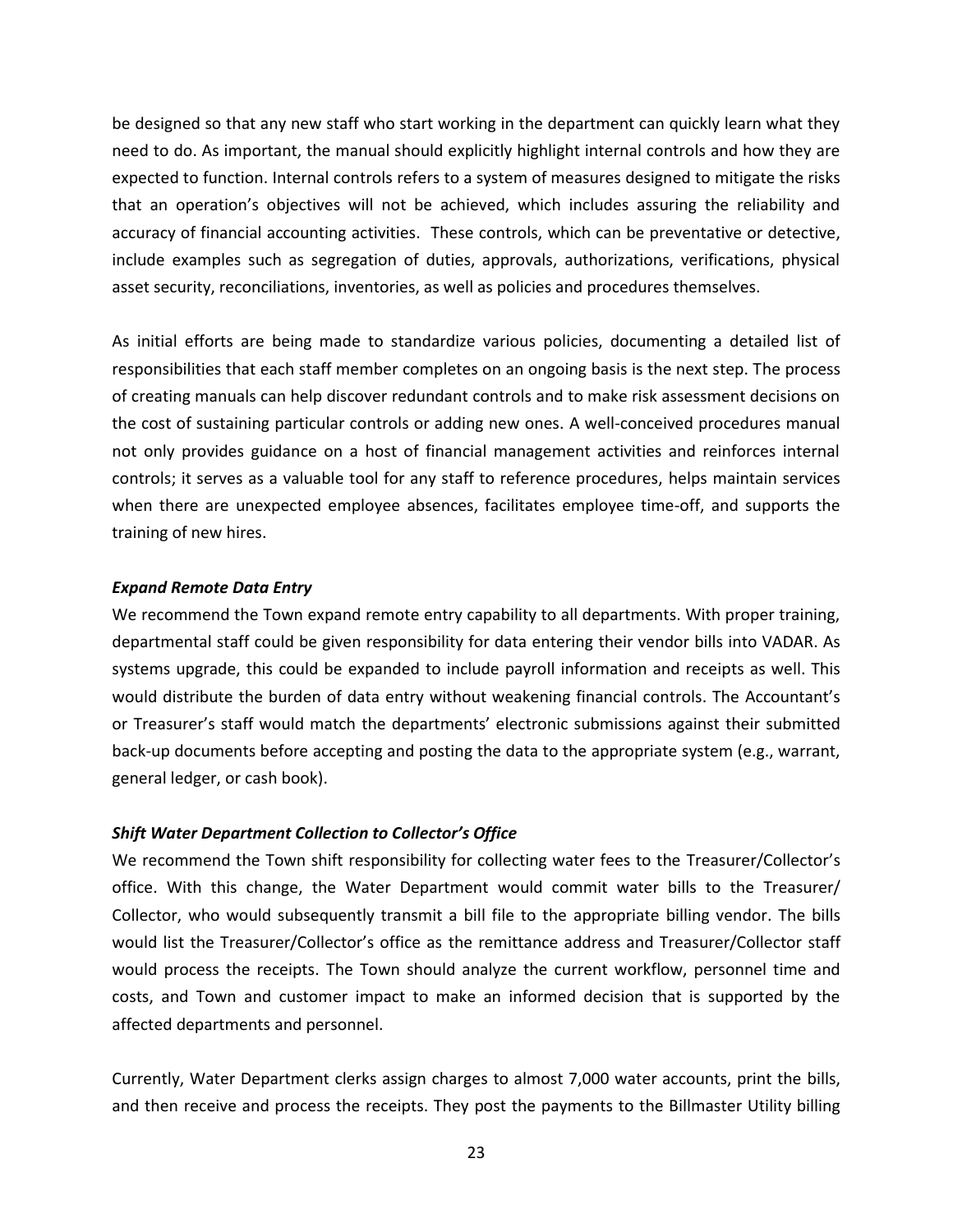system and subsequently turn over the collections to the Treasurer/Collector. Shifting the collection function into the Treasurer/Collector's office will improve the Town's financial management in numerous ways, including the reconciliation of outstanding invoices. It will decrease the number of departments that handle and transport receipts, which will strengthen financial control by centralizing cash management. In addition, processing all major receipts in one office will allow the Treasurer/Collector to review billing procedures and suggest ways to adjust billings and distribute workloads more evenly. Finally, it will establish an important check and balance by segregating the assessment of charges from the collection of payments for those charges.

## **INFORMATION TECHNOLOGY**

<span id="page-29-0"></span>The management of information technology (IT) is a central component of modern day municipal government. As technology continues to advance, so does the investment in both time and financial resources necessary to manage and maintain computer systems. Today, IT managers must ensure that various hardware components such as town servers are running properly and that critical data is backed-up on a routine schedule. They maintain and monitor system performance so it is continually available to users. The department also investigates, purchases, and installs new software and/or upgrades to existing applications. Additional responsibilities include providing helpdesk support for general technology-related issues or problems, acting as a liaison between vendors and Town officials, supporting the Town's website, and coordinating the development of town-wide technology related policies and procedures.

Brewster's IT Department staff is one full-time Information Technology Coordinator within the Consolidated Finance Department. She supports the computer and technology usage throughout Town government, excluding the Elementary School Department. This includes 150 users and over 100 desktops and laptops, 15 physical and virtual servers dedicated to accounting, payroll, permitting, document management, backup, and departmental management, and the Town's website consisting of over 500 separate pages and a public records portal offering over 44,000 minutes, agendas, applications, reports, and other documents.

The following table lists all the software systems that support financial transactions in Brewster.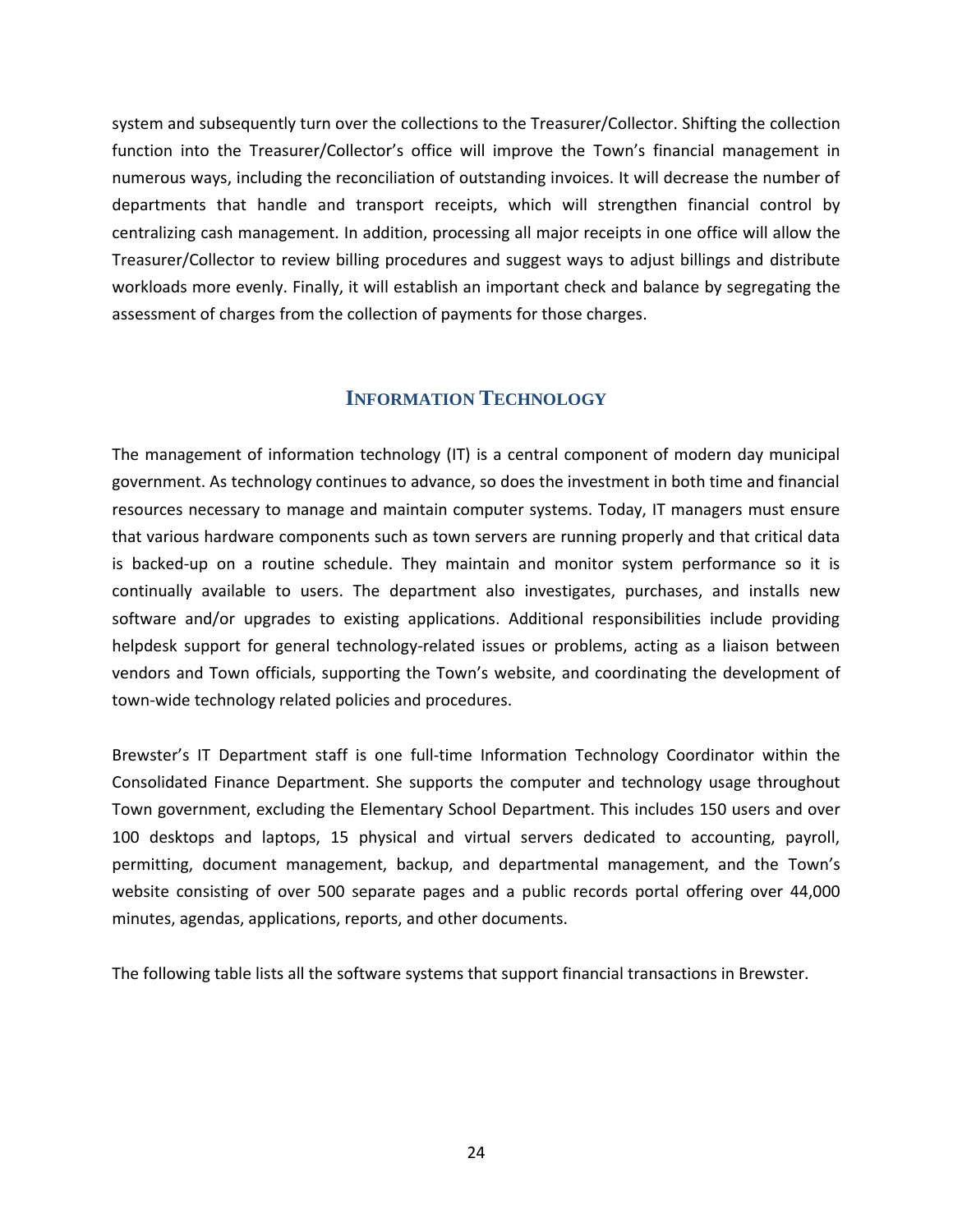| <b>Department</b>          | <b>Primary Systems</b>                                                                                                                                                                                     | <b>Observations</b>                                                                                                                                                                                                                                                    |
|----------------------------|------------------------------------------------------------------------------------------------------------------------------------------------------------------------------------------------------------|------------------------------------------------------------------------------------------------------------------------------------------------------------------------------------------------------------------------------------------------------------------------|
| <b>Assessing</b>           | PK system for computer-assisted<br>mass appraisal system (real estate<br>and personal property)<br>VADAR for motor vehicle and boat<br>٠<br>excise, as well as abatements and<br>exemptions of receivables | PK transfers tax levy commitment<br>information to VADAR by electronic<br>interface                                                                                                                                                                                    |
| <b>Collections</b>         | VADAR for property tax and excise<br>billing and collections and for<br>municipal lien certificates                                                                                                        | PK system interfaces with VADAR                                                                                                                                                                                                                                        |
|                            | Invoice Cloud for online payments<br>٠<br>(both Town and water)                                                                                                                                            | Collections and Water Department use<br>Invoice Cloud independently<br>Treasurer/Collector reconciles both<br>records with bank activity                                                                                                                               |
| <b>Treasury</b>            | Excel for cash book and treasury<br>٠<br>receipts                                                                                                                                                          | There is no integration of VADAR's<br>Collections records with the treasury<br>receipts                                                                                                                                                                                |
|                            | VADAR tax title module                                                                                                                                                                                     | Treasurer module for maintaining tax<br>title accounts                                                                                                                                                                                                                 |
|                            | Sage/Abra Payroll Services                                                                                                                                                                                 | There is no integration between Abra<br>and VADAR's general ledger (GL)<br>Duplicative data entry is required to<br>record transactions in both systems                                                                                                                |
|                            | Paper time sheets                                                                                                                                                                                          | Sage/Abra has functions available to<br>track critical information, like emergency<br>contact, dependent, beneficiary,<br>education, certification, accident<br>reporting, and other comprehensive<br>data needed for compliance<br>requirements but they are not used |
| Water<br><b>Department</b> | Billmaster for billing and collecting<br>water charges                                                                                                                                                     | No interface with treasury receipts                                                                                                                                                                                                                                    |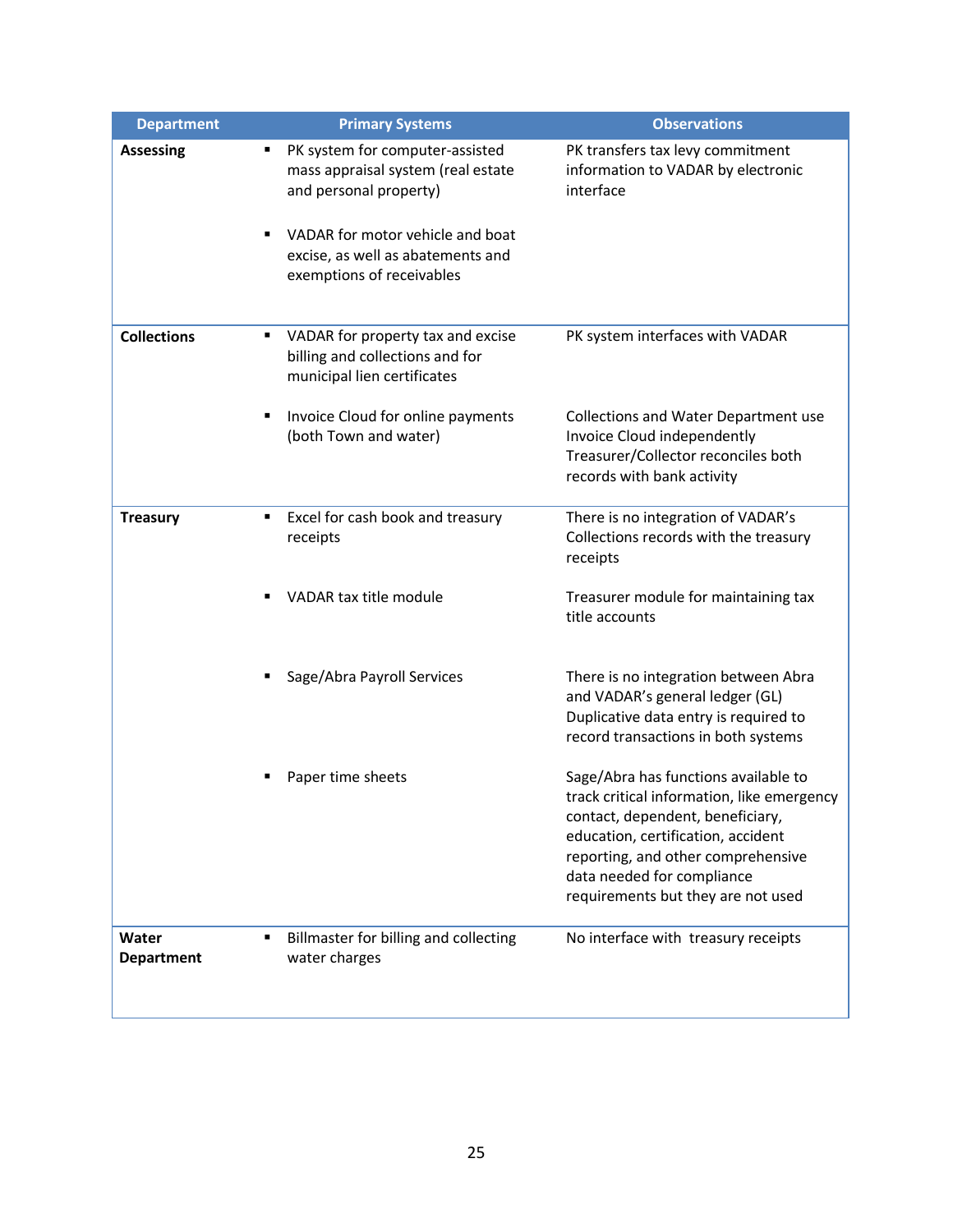| <b>Department</b>                | <b>Primary Systems</b>                                          | <b>Observations</b>                                                                                                                                                  |
|----------------------------------|-----------------------------------------------------------------|----------------------------------------------------------------------------------------------------------------------------------------------------------------------|
| <b>Accounting</b>                | VADAR for GL, financial reporting,<br>٠<br>and accounts payable | VADAR's GL is not integrated with any<br>other software applications, such as<br>accounts receivable or payroll<br>Some departments use remote entry for<br>invoices |
|                                  | Manual (paper) reconciliations                                  | VADAR Bridge (integrated cash module)<br>is available but not used<br>Best practice is to have formal<br>reconciliation signoffs                                     |
| <b>School Business</b><br>Office | Soft Right for accounts payable<br>invoice tracking             | School enters invoices in SoftRight for its<br>budget monitoring<br>Town Accountant enters the same data<br>into VADAR for warrant processing                        |

## <span id="page-31-0"></span>*Reposition the IT Department*

We recommend moving the IT Department out from the within the Finance Department to strengthen town-wide IT coordination and internal controls.<sup>11</sup> The efficiency and effectiveness of town operations as a whole depends on maximizing the potential of the Town's computer network hardware and software while still focusing on cost-effectiveness. Therefore, the IT needs of all Town departments would be best served by an IT Director who holds a more global, senior-level management position reporting directly to the Town Administrator.

Additionally, the best control environment entails positioning the IT Director apart from those responsible for day-to-day financial transactions. This officeholder should be the person in Town with administrator rights for all systems, including being the gatekeeper for all user profiles with their particular edit or read-only permissions. Segregating this oversight from department managers is an effective means to deter fraud, safeguard data integrity, and ensure employee accountability. Making this change will codify the current practice of the IT Coordinator reporting directly to the Town Administrator and eliminate any confusion regarding segregation of duties.

### <span id="page-31-1"></span>*Explore Software Upgrades*

 $\overline{a}$ 

We recommend the Town perform a comprehensive reevaluation of its financial goals and whether existing software adequately meets the needs. Earlier decisions to maintain standalone software packages that are either not compatible or fully integrated with each other may have at the time

 $11$  An updated Finance Department organizational chart is included in the Appendix.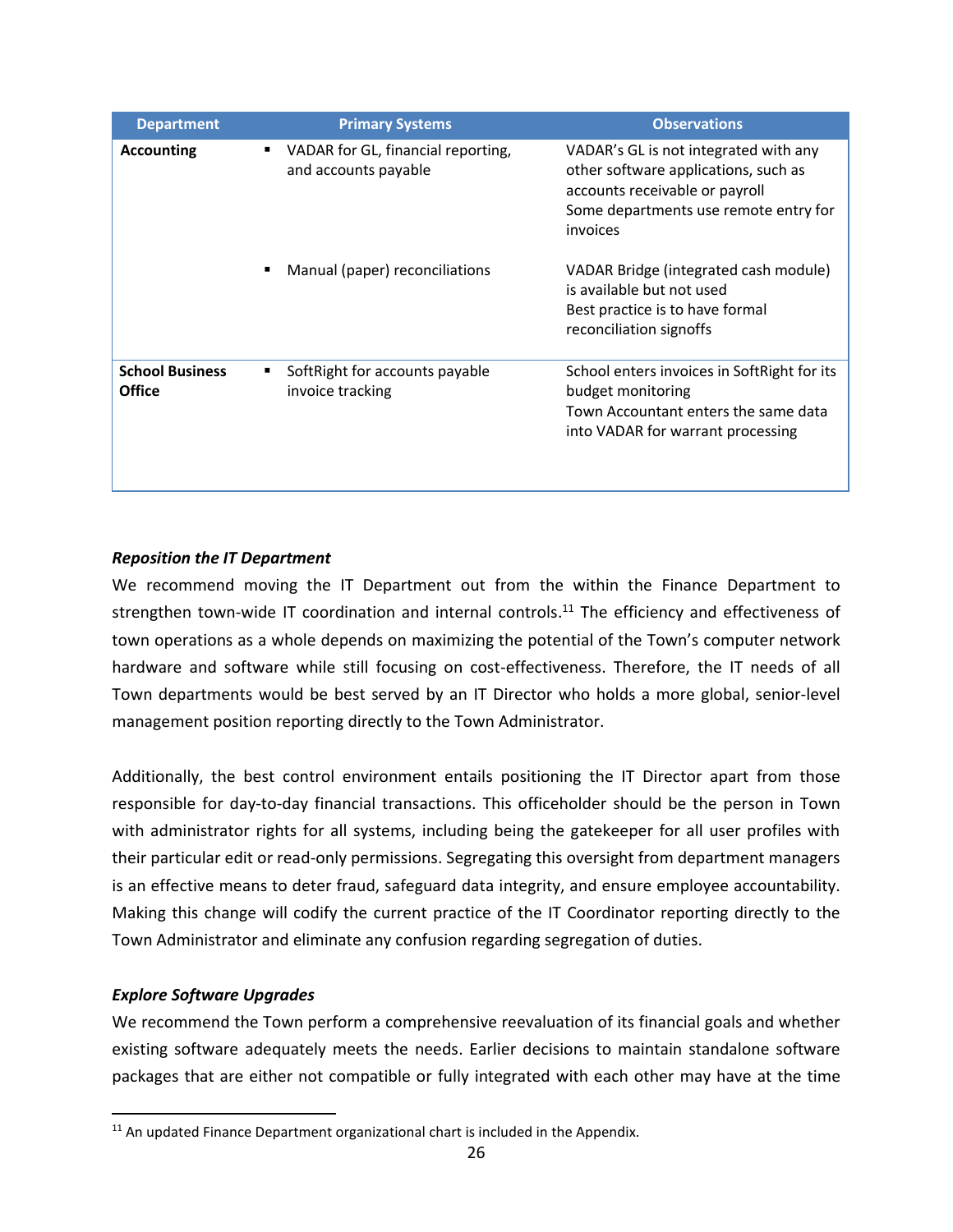provided certain checks and balances, a sense of financial integrity, or particular efficiencies. Current available software, with either more compatible applications or even a single integrated system, might address those concerns and permit departments to more easily share data, reduce data entry errors, and eliminate duplicative data entry.

The Treasurer/Collector does not use the treasury module to interface with the Accountant's VADAR software, and therefore both offices manually enter all town receipts each month. While the Sage Abra payroll system has interface capabilities, it is used as a standalone system. The Water Department has a billing and collection system separate from the Finance Department.

Although the current VADAR system can detect duplicate accounts payable invoices, one of the stated reasons for the lack of widespread remote data entry is the concern of paying bills more than once. An upgraded system could possibly provide greater insurance against entering duplicate invoices along with streamlined budget data-entry and document handling technology to reduce time, cost, and waste. A software evaluation committee chaired by the Town Administrator and consisting of the Finance Team and IT Coordinator could be formed to explore options.

#### <span id="page-32-0"></span>*Implement a Human Resource Information System*

As part of a complete review for establishing a Human Resources Department with a HR Director, we further recommend that the Town implement a human resource information system (HRIS) to manage and report the complex data required by federal, state, and local agencies and to mitigate the risks presented by incomplete recordkeeping. To mitigate various risks and avoid significant penalties, personnel management not only requires highly trained staff but also adequate employee tracking systems to maintain complete and accurate personnel records, develop and implement consistent employee policies, and report required data to regulatory agencies. The Town may consider the possibility of fully utilizing the HR capabilities in the current payroll system as well as conduct an assessment to replace it with an integrated payroll/HRIS. In either case, interfacing with the accounting financial system should also be explored.

#### <span id="page-32-1"></span>*Maintain Vigilant Cybersecurity Awareness*

Cybersecurity, which refers to measures employed to protect computer networks, programs, and data against unauthorized access or attacks, is critical to the Town's operational continuity and a vital component of the IT Coordinator's responsibilities. Cyberattacks are aimed at accessing, changing, or destroying information, extorting money, or interrupting normal business processes. Weaknesses in cybersecurity can also expose the Town to significant penalties and potential lawsuits for failure to protect confidential data.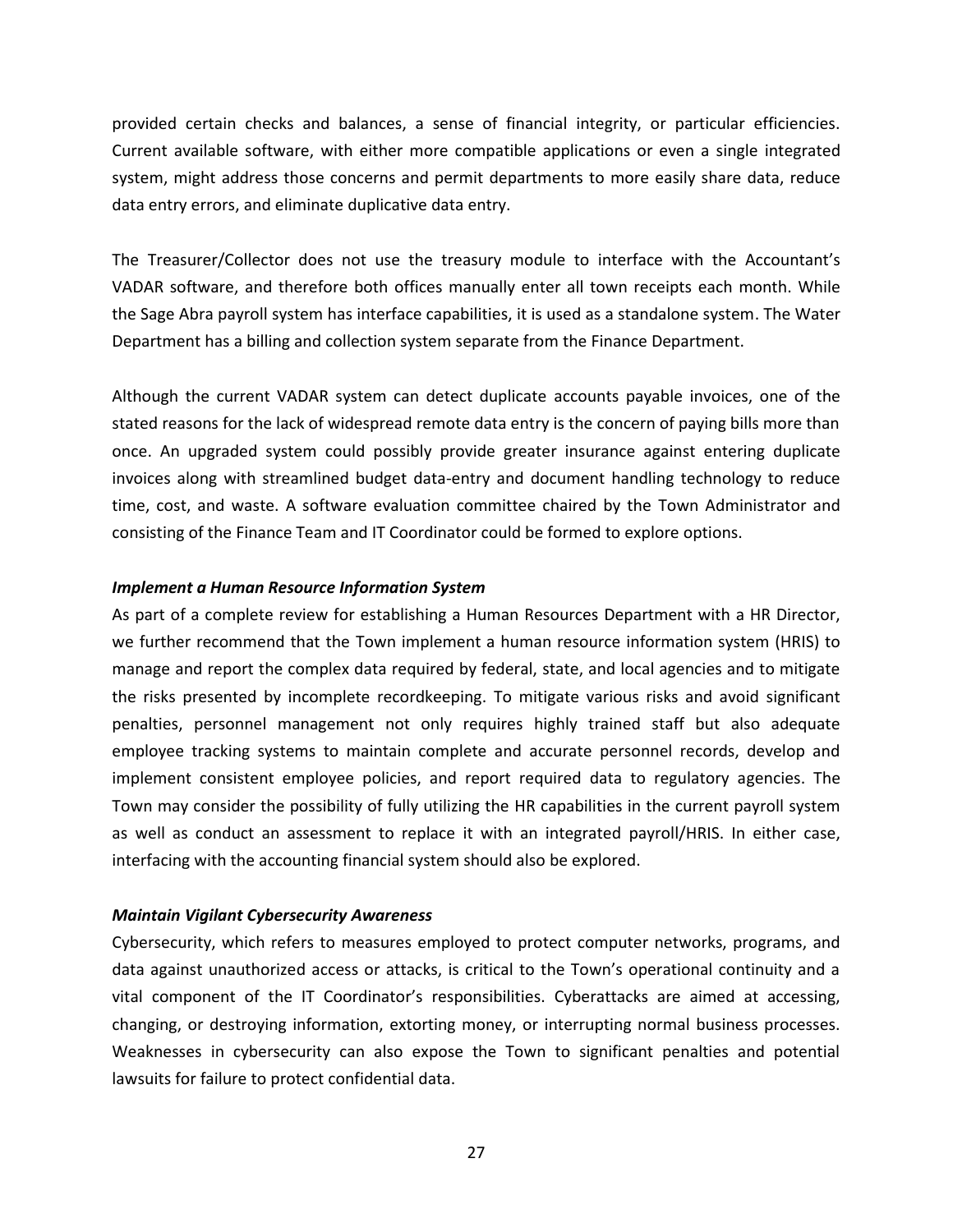In Brewster, the IT Coordinator maintains a vigorous cyber protocol throughout the Town's network, email, and remote offices and all devices that includes continual monitoring of systems and system reports. The network has a robust firewall with advanced intrusion protection scanning all traffic in and out with multiple anti-virus products. Redundant email protections are in place to protect the system against unauthorized access and attacks, along with the utilization of hosting service to block phishing schemes and malware. All workstations, remote offices, and laptops are well-managed with anti-malware/anti-virus systems, require encryption, and are subject to the same network scrutiny. Multiple redundant backups both on and off site of all servers are maintained, with regular testing to restore data. To mitigate risk, the IT Coordinator is in the process of implementing new written employee policies and conducting ongoing cyber training.

We include cybersecurity in the recommendations to draw attention to its vital importance. The IT Coordinator has implemented a forceful cyber defense; however, security risks are continually evolving and require a proactive approach. The extent of time, resources, and investment required to be dedicated to cybersecurity should not be underestimated.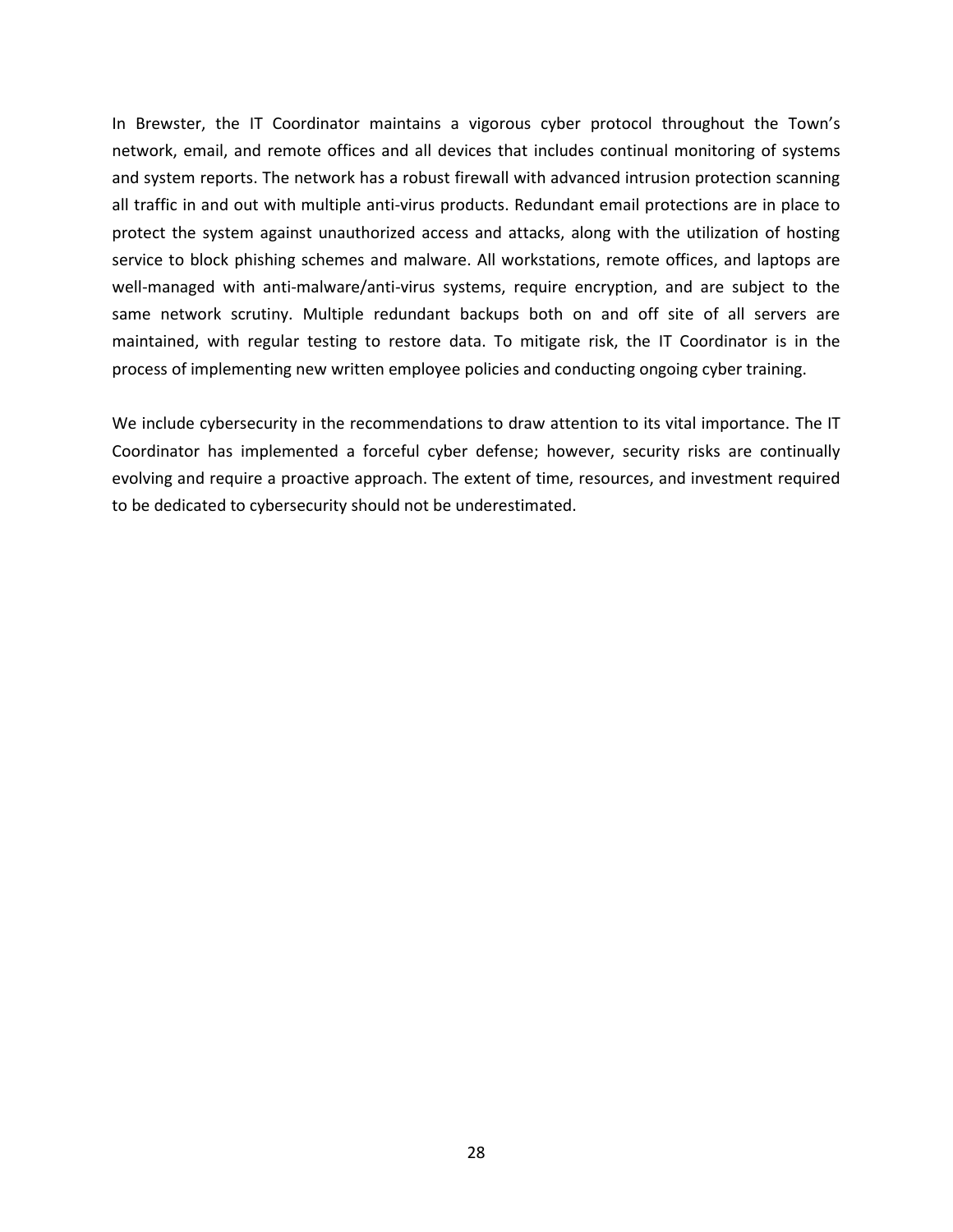## **APPENDIX**

#### **Brewster Town-wide Organization Chart**

<span id="page-34-1"></span><span id="page-34-0"></span>

**\* Currently active committees.** 

**\*\* The Community Preservation Committee - 9 members: 4 appointed by the Select Board and one member designated by each of the following: Conservation Commission, Planning Board, Brewster Historical Commission, Housing Authority and Recreation Commission.**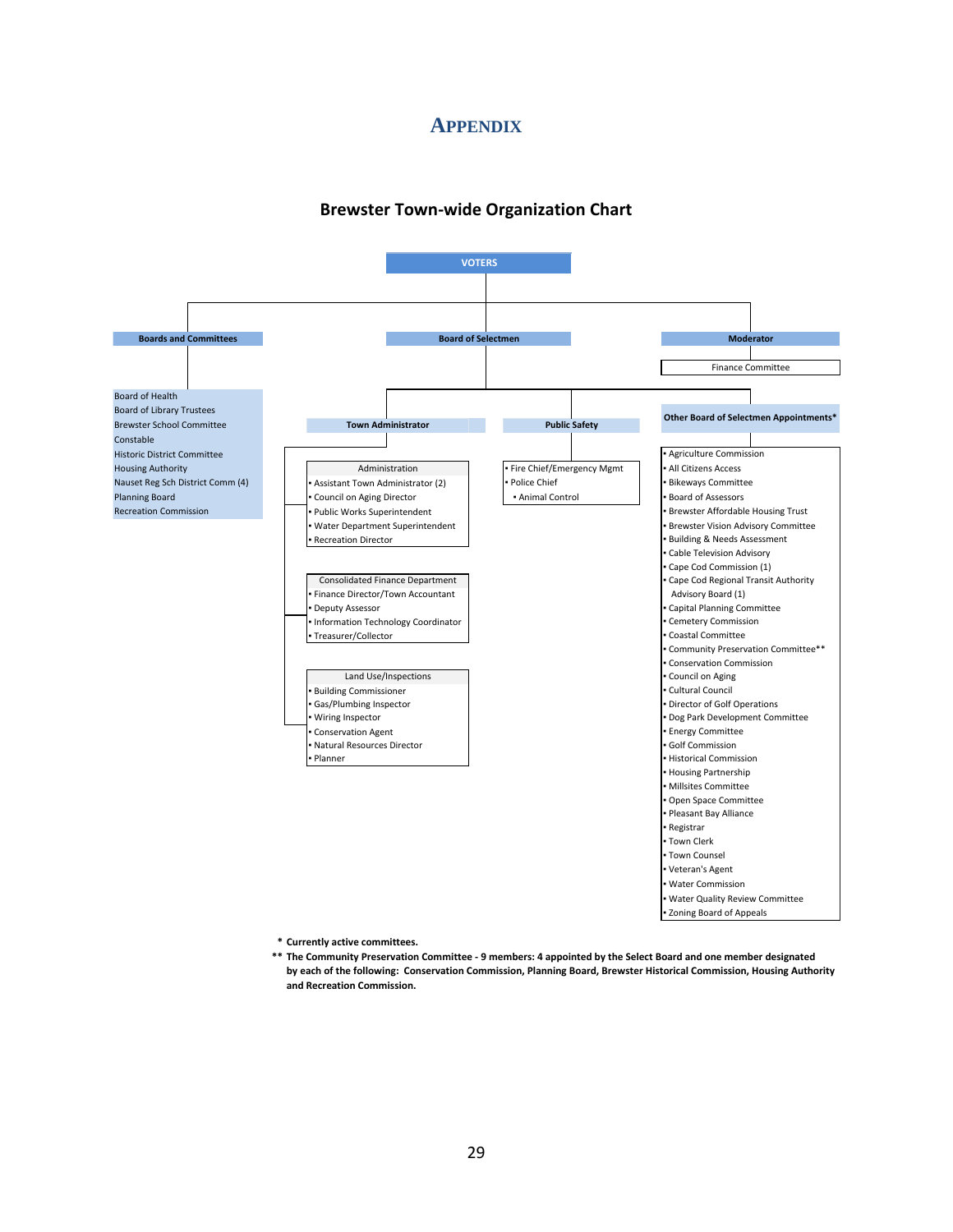<span id="page-35-0"></span>

## **Proposed Consolidated Finance Department Organization Chart**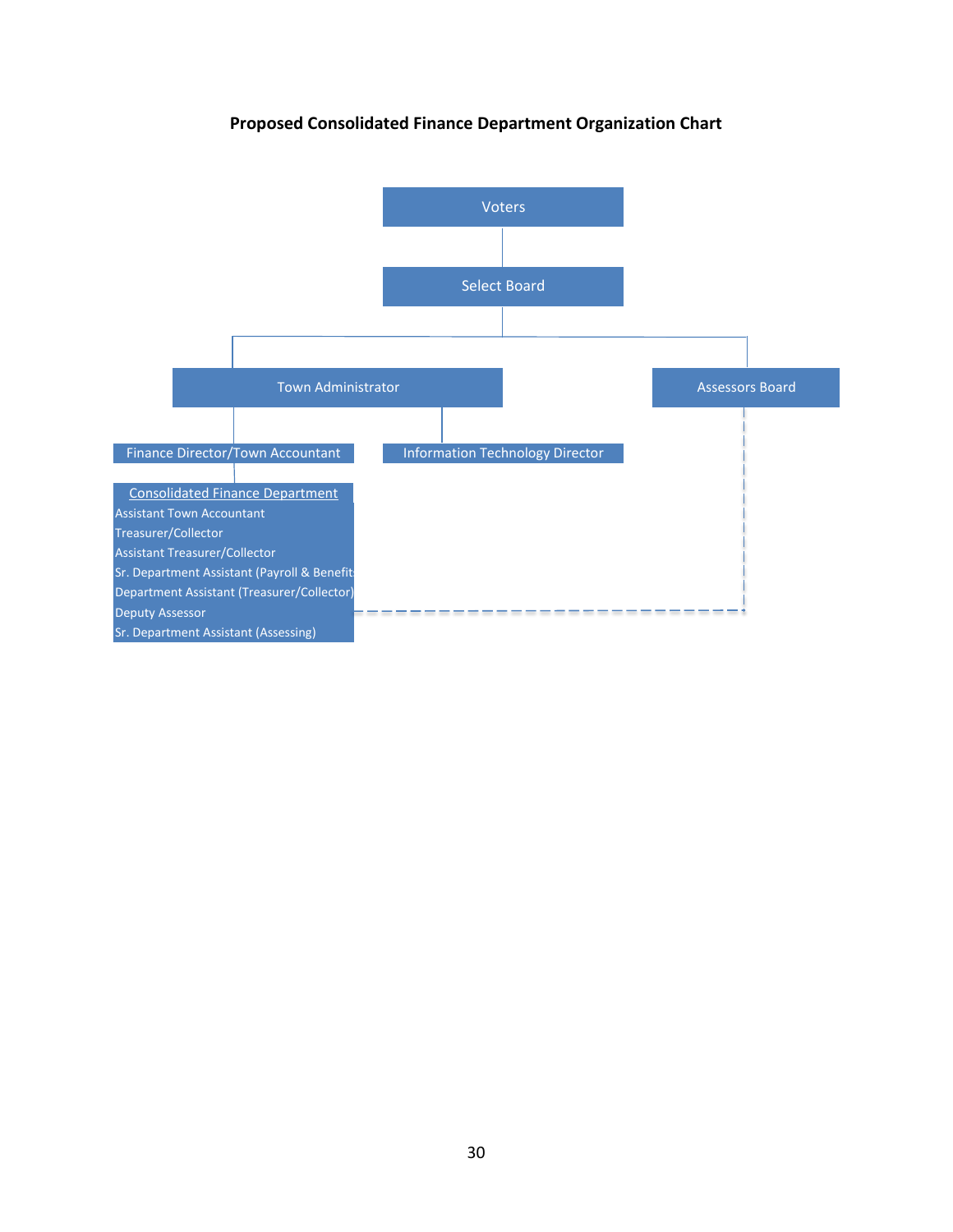# <span id="page-36-0"></span>**Examples of Previous and Current Government Review Committees and Comparable Communities**

#### **Amherst Charter Commission, 2018**

*<https://www.amherstma.gov/2248/Charter-Commission> [https://www.masslive.com/news/index.ssf/2018/03/amherst\\_charter\\_vote\\_results\\_2018.html](https://www.masslive.com/news/index.ssf/2018/03/amherst_charter_vote_results_2018.html)*

### **Framingham Charter Commission, 2017**

*<http://www.framinghamma.gov/2067/Charter-Commission>*

## **North Attleborough Charter Commission, May 2018** *<https://www.nattleboro.com/charter-commission/news/may-2018-charter-commission-preliminary-report>*

## **Westborough Charter Review Committee**

*<https://www.town.westborough.ma.us/town-clerk/events/30183> <https://www.town.westborough.ma.us/town-manager>*

### **Wrentham Town Government Study Committee, 2014**

*<http://www.wrentham.ma.us/boards-committees/wrentham-ma-board-of-selectmen/tgsc>*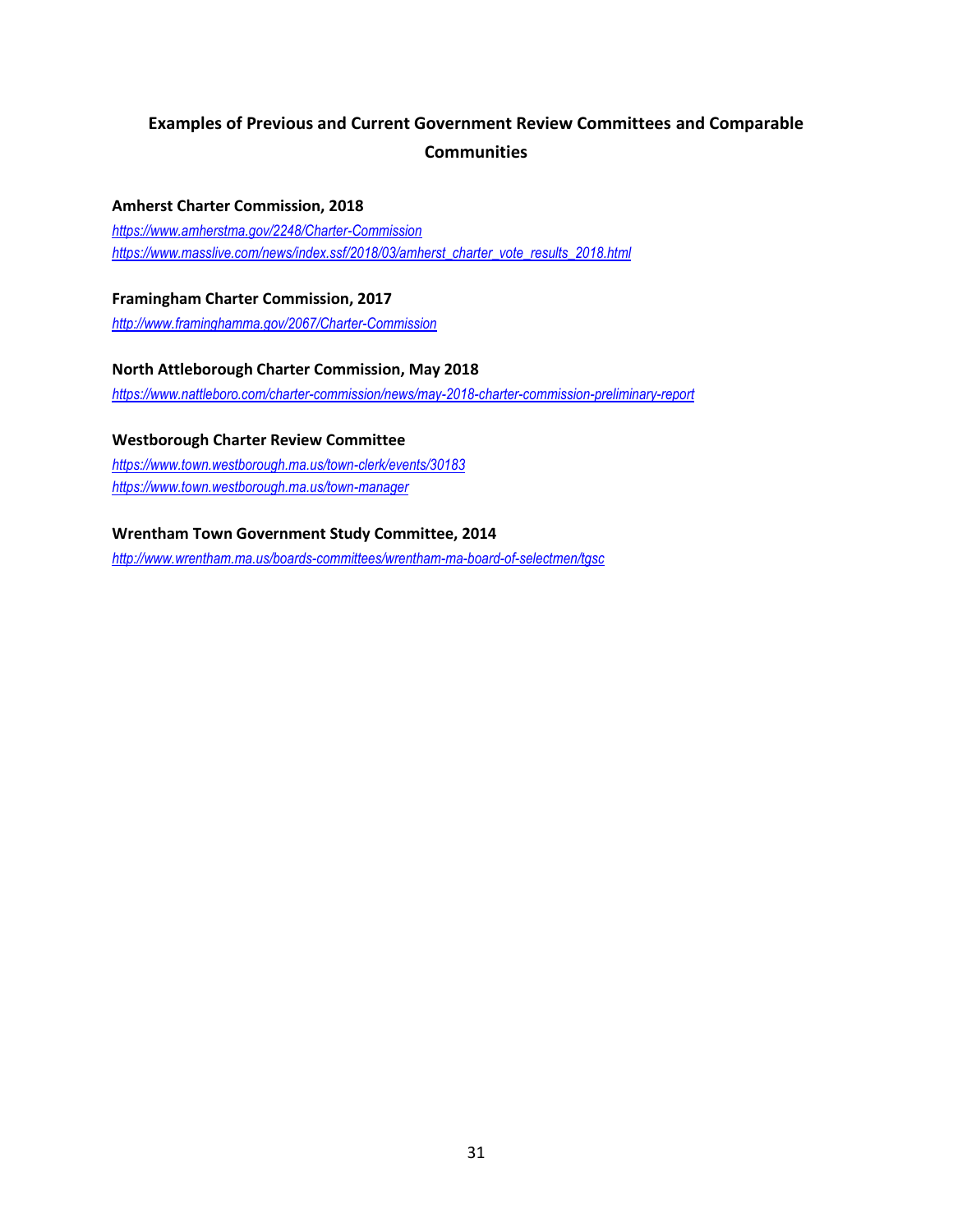| City/Town        | County         | 2015 Population Average Single | 2018<br><b>Family Tax Bill</b> | 2015<br>DOR Income<br>Per Capita | 2016 EQV<br>Per Capita | Land Area | FY2018 Total<br><b>Budget</b> | FY2018 Total<br><b>Assessed Value</b> | $R/O$ % of<br><b>Total Value</b> | FY2018 Total Tax<br>Levy | R/O % of<br><b>Total Levy</b> |
|------------------|----------------|--------------------------------|--------------------------------|----------------------------------|------------------------|-----------|-------------------------------|---------------------------------------|----------------------------------|--------------------------|-------------------------------|
| <b>Brewster</b>  | Barnstable     | 9,918                          | 4,219                          | 32,143                           | 374,075                | 22.9      | 52,505,673                    | 3,819,923,720                         | 94.5                             | 31,552,570               | 94.5                          |
| Abington         | Plymouth       | 16,227                         | 6,113                          | 34,342                           | 116,975                | 9.7       | 58,207,580                    | 1,977,712,400                         | 87.4                             | 35,242,835               | 87.4                          |
| Acushnet         | <b>Bristol</b> | 10,477                         | 4,029                          | 29,416                           | 106,162                | 18.4      | 32,399,384                    | 1,152,639,265                         | 90.6                             | 17,062,788               | 88.3                          |
| Boxford          | Essex          | 8,253                          | 10,092                         | 104,605                          | 213,178                | 23.6      | 35,590,134                    | 1,763,654,655                         | 97.0                             | 28,571,205               | 97.0                          |
| Carver           | Plymouth       | 11,629                         | 5,206                          | 29,476                           | 107,380                | 37.4      | 47,774,889                    | 1,288,013,270                         | 81.4                             | 24,988,866               | 74.0                          |
| Chatham          | Barnstable     | 6,143                          | 4,462                          | 56,654                           | 1,073,316              | 16.1      | 48,758,139                    | 6,767,129,050                         | 93.3                             | 32,955,918               | 93.3                          |
| Dennis           | Barnstable     | 14,005                         | 2,810                          | 32,046                           | 479,573                | 20.5      | 61,385,689                    | 6,669,724,660                         | 92.3                             | 42,286,054               | 92.3                          |
| Dover            | Norfolk        | 5,961                          | 14,670                         | 214,886                          | 425,376                | 15.1      | 39,024,234                    | 2,498,440,838                         | 97.1                             | 32,079,980               | 97.1                          |
| East Bridgewater | Plymouth       | 14,343                         | 5,844                          | 32,092                           | 110,710                | 17.2      | 52,021,741                    | 1,634,125,080                         | 89.2                             | 29,348,886               | 89.2                          |
| Fairhaven        | <b>Bristol</b> | 16,140                         | 3,205                          | 27,423                           | 125,283                | 12.3      | 60,941,615                    | 2,047,117,260                         | 84.8                             | 27,795,589               | 73.4                          |
| Freetown         | <b>Bristol</b> | 9,179                          | 4,114                          | 33,919                           | 140,856                | 34.5      | 26,621,137                    | 1,318,756,110                         | 79.4                             | 19,751,881               | 70.6                          |
| Georgetown       | Essex          | 8,584                          | 6,752                          | 47,302                           | 142,244                | 12.9      | 34,227,813                    | 1,281,049,282                         | 91.3                             | 20,343,063               | 91.3                          |
| Groton           | Middlesex      | 11,296                         | 8,002                          | 68,739                           | 145,714                | 32.8      | 42,122,208                    | 1,668,133,803                         | 94.1                             | 31,144,058               | 94.1                          |
| Hamilton         | Essex          | 8,179                          | 9,187                          | 66,838                           | 179,474                | 14.2      | 32,887,567                    | 1,578,350,094                         | 95.2                             | 25,600,839               | 95.2                          |
| Holbrook         | Norfolk        | 11,050                         | 5,843                          | 29,206                           | 102,161                | 7.3       | 46,620,916                    | 1,202,398,242                         | 86.2                             | 27,831,012               | 77.0                          |
| Hull             | Plymouth       | 10,491                         | 5,606                          | 37,180                           | 198,544                | 2.8       | 45,893,826                    | 2,117,744,590                         | 95.7                             | 28,420,132               | 95.7                          |
| Ipswich          | Essex          | 13,804                         | 7,332                          | 48,008                           | 194,297                | 32.1      | 59,787,177                    | 2,808,621,152                         | 89.4                             | 39,994,765               | 89.4                          |
| Kingston         | Plymouth       | 13,301                         | 6,279                          | 39,718                           | 137,309                | 18.7      | 57,250,527                    | 1,965,846,163                         | 87.4                             | 32,338,169               | 87.4                          |
| Lincoln          | Middlesex      | 7,491                          | 15,629                         | 121,195                          | 286,860                | 14.2      | 39,545,552                    | 2,116,457,949                         | 96.5                             | 29,099,955               | 95.5                          |
| Lynnfield        | Essex          | 12,761                         | 8,674                          | 75,692                           | 237,683                | 9.9       | 59,674,861                    | 3,076,618,902                         | 85.9                             | 43,778,411               | 83.0                          |
| Mattapoisett     | Plymouth       | 6,267                          | 6,306                          | 56,676                           | 273,330                | 17.4      | 33,064,677                    | 1,718,098,797                         | 93.6                             | 22,369,646               | 93.6                          |
| Maynard          | Middlesex      | 10,676                         | 7,440                          | 37,389                           | 125,359                | 5.2       | 49,248,975                    | 1,289,112,607                         | 89.1                             | 30,376,658               | 85.6                          |
| Middleton        | Essex          | 9,738                          | 8,082                          | 49,275                           | 196,860                | 13.5      | 36,679,538                    | 1,980,480,580                         | 83.0                             | 27,647,509               | 83.1                          |
| Millis           | Norfolk        | 8,169                          | 6,900                          | 41,178                           | 142,865                | 12.0      | 34,022,711                    | 1,160,779,300                         | 90.0                             | 20,917,243               | 90.0                          |
| Norfolk          | Norfolk        | 11,908                         | 8,432                          | 51,131                           | 144,003                | 14.9      | 43,618,357                    | 1,665,413,394                         | 92.2                             | 31,009,997               | 92.2                          |
| Norwell          | Plymouth       | 10,984                         | 10,193                         | 89,034                           | 233,974                | 20.9      | 58,532,338                    | 2,634,342,866                         | 85.6                             | 43,045,162               | 85.6                          |
| Orleans          | Barnstable     | 5,846                          | 5,200                          | 50,677                           | 682,347                | 14.1      | 37,746,101                    | 3,963,296,600                         | 92.3                             | 26,276,656               | 92.3                          |
| Rehoboth         | <b>Bristol</b> | 12,008                         | 4,603                          | 42,310                           | 147,359                | 46.9      | 29,620,110                    | 1,822,690,885                         | 91.6                             | 21,817,610               | 91.6                          |
| Rockport         | Essex          | 7,206                          | 6,329                          | 46,586                           | 270,786                | 7.0       | 36,293,592                    | 2,154,384,450                         | 94.7                             | 21,780,827               | 94.7                          |
| Salisbury        | Essex          | 9,261                          | 4,358                          | 27,007                           | 182,549                | 15.4      | 32,317,640                    | 1,735,216,906                         | 82.7                             | 20,440,855               | 82.7                          |
| South Hadley     | Hampshire      | 17,743                         | 4,361                          | 30,266                           | 85,281                 | 17.7      | 50,016,073                    | 1,542,235,758                         | 91.4                             | 27,205,039               | 91.5                          |
| Stow             | Middlesex      | 7,125                          | 9,657                          | 67,147                           | 180,442                | 17.3      | 33,247,901                    | 1,246,517,591                         | 91.3                             | 26,151,939               | 91.3                          |
| Swansea          | <b>Bristol</b> | 16,387                         | 3,868                          | 32,374                           | 130,007                | 22.7      | 48,069,531                    | 2,123,582,150                         | 85.0                             | 32,485,132               | 76.7                          |
| Topsfield        | Essex          | 6,529                          | 10,122                         | 77,781                           | 207,350                | 11.9      | 31,348,967                    | 1,362,278,394                         | 92.7                             | 23,649,153               | 92.7                          |
| Tyngsborough     | Middlesex      | 12,267                         | 6,166                          | 40,962                           | 124,386                | 16.8      | 46,003,959                    | 1,577,966,795                         | 87.4                             | 26,999,012               | 87.4                          |
| Westport         | <b>Bristol</b> | 15,814                         | 3,304                          | 37,345                           | 200,007                | 49.8      | 42,363,143                    | 3,207,982,982                         | 92.5                             | 26,209,221               | 92.5                          |
| Whitman          | Plymouth       | 14,849                         | 4,687                          | 29,722                           | 101,048                | 6.9       | 37,817,809                    | 1,525,857,032                         | 87.4                             | 24,428,971               | 87.4                          |

## **Comparable Communities**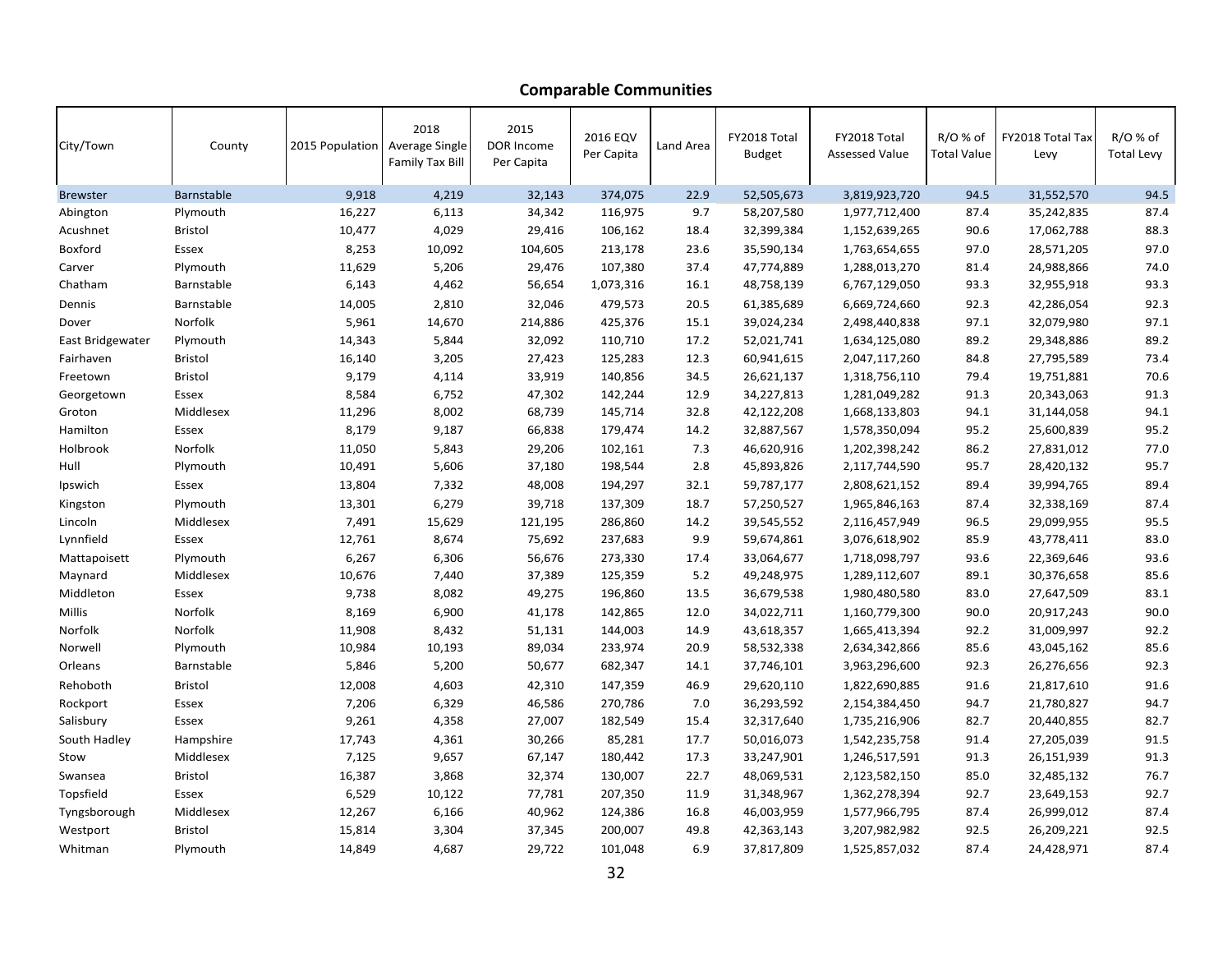## **Comparable Communities**

| City/Town        | Free Cash<br>Amount as of<br>7/1/2017 | <b>FY17</b><br>Stabilization<br>Fund | Moody's<br><b>Bond Rating</b> | S&P<br>Bond<br>Rating | CEO                       | <b>BOS</b> | Town<br>Meeting | Finance<br>Head | Treasurer/ Collector | Charter                       |
|------------------|---------------------------------------|--------------------------------------|-------------------------------|-----------------------|---------------------------|------------|-----------------|-----------------|----------------------|-------------------------------|
| <b>Brewster</b>  | 2,905,830                             | 2,064,083                            |                               | AAA                   | <b>Town Administrator</b> | 5          | <b>OTM</b>      | <b>FD</b>       | Appointed            |                               |
| Abington         | 1,956,315                             | 1,436,610                            |                               | AA                    | <b>Town Manager</b>       | 5          | <b>OTM</b>      |                 | Appointed            | 43B Charter 2004 (as amended) |
| Acushnet         | 2,078,886                             | 1,696,590                            |                               | AA                    | Town Administrator        | 3          | <b>OTM</b>      | <b>FD</b>       | Appointed            | 43B Charter 1971 (as amended) |
| Boxford          | 3,420,347                             | 793,268                              | Aa1                           | AAA                   | <b>Town Administrator</b> | 5          | <b>OTM</b>      | <b>FD</b>       | Appointed            |                               |
| Carver           | 2,956,900                             | 2,879,319                            |                               | AA                    | Town Administrator        | 5          | <b>OTM</b>      |                 | Appointed            |                               |
| Chatham          | 3,014,245                             | 1,826,370                            | Aa2                           | AAA                   | <b>Town Manager</b>       | 5          | <b>OTM</b>      | <b>FD</b>       | Appointed            | 43B Charter 1995 (as amended) |
| Dennis           | 3,843,616                             | 3,487,300                            |                               | AAA                   | <b>Town Administrator</b> | 5          | <b>OTM</b>      |                 | Appointed            |                               |
| Dover            | 8,139,482                             | 886,721                              | Aaa                           |                       | <b>Town Administrator</b> | 3          | <b>OTM</b>      |                 | Appointed            |                               |
| East Bridgewater | 1,913,587                             | 6,470,947                            | Aa3                           |                       | <b>Town Administrator</b> | 3          | <b>OTM</b>      |                 | Appointed            |                               |
| Fairhaven        | 5,068,586                             | 3,254,710                            | Aa2                           |                       | <b>Town Administrator</b> | 3          | <b>RTM</b>      | T/C             | Appointed            |                               |
| Freetown         | 1,559,694                             | 3,808,831                            |                               | $AA+$                 | Town Administrator        | 3          | <b>OTM</b>      |                 | Appointed            |                               |
| Georgetown       | 473,860                               | 936,979                              | Aa2                           |                       | <b>Town Administrator</b> | 5          | <b>OTM</b>      | <b>FD</b>       | Appointed            |                               |
| Groton           | 1,219,850                             | 2,340,549                            |                               | AAA                   | <b>Town Manager</b>       | 5          | <b>OTM</b>      |                 | Appointed            | c 81 Acts of 2008             |
| Hamilton         | 2,890,774                             | 1,799,008                            | Aa2                           | AAA                   | <b>Town Manager</b>       | 5          | <b>OTM</b>      | <b>FD</b>       | Appointed            | c 114 Acts of 2009*           |
| Holbrook         | 1,448,638                             | 1,904,819                            | A <sub>2</sub>                | AA-                   | <b>Town Administrator</b> | 5          | <b>OTM</b>      |                 | Elected              |                               |
| Hull             | 1,703,760                             | 414,670                              |                               | AA                    | <b>Town Manager</b>       | 5          | <b>OTM</b>      |                 | Appointed            | c 8 Acts of 1989              |
| Ipswich          | 1,594,316                             | 2,360,611                            | Aa2                           | AAA                   | <b>Town Manager</b>       | 5          | <b>OTM</b>      | <b>FD</b>       | Appointed            | c 620 Acts of 1966            |
| Kingston         | 2,709,706                             | 2,216,656                            | Aa2                           | $AA+$                 | <b>Town Administrator</b> | 5          | <b>OTM</b>      |                 | Elected (Separate)   |                               |
| Lincoln          | 5,084,978                             |                                      |                               | AAA                   | <b>Town Administrator</b> | 3          | <b>OTM</b>      |                 | Appointed            |                               |
| Lynnfield        | 2,757,692                             | 1,335,050                            |                               | $AA+$                 | <b>Town Administrator</b> | 3          | <b>OTM</b>      |                 | Appointed            | 43B Charter 1971 (as amended) |
| Mattapoisett     | 1,109,177                             | 2,772,899                            |                               | AAA                   | <b>Town Administrator</b> | 3          | <b>OTM</b>      |                 | Appointed            |                               |
| Maynard          | 1,326,652                             | 5,334,942                            | Aa3                           |                       | <b>Town Administrator</b> | 5          | <b>OTM</b>      |                 | Appointed            | 43B Charter (as amended)      |
| Middleton        | 1,997,831                             | 1,779,387                            | Aa2                           |                       | <b>Town Administrator</b> | 5          | <b>OTM</b>      | <b>CFO</b>      | Appointed            | 43B Charter 1974 (as amended) |
| Millis           | 1,049,003                             | 1,073,050                            | Aa3                           |                       | <b>Town Administrator</b> | 3          | <b>OTM</b>      | <b>FD</b>       | Appointed            | charter                       |
| Norfolk          | 1,552,778                             | 1,155,421                            | Aa3                           | $AA+$                 | <b>Town Administrator</b> | 3          | <b>OTM</b>      | <b>FD</b>       | Appointed            |                               |
| Norwell          | 2,259,358                             | 2,833,023                            |                               | AAA                   | <b>Town Administrator</b> | 5          | <b>OTM</b>      | <b>FD</b>       | Appointed            | 43B Charter 2012 (as amended) |
| Orleans          | 2,581,494                             | 134,432                              |                               | AAA                   | <b>Town Administrator</b> | 5          | <b>OTM</b>      | <b>FD</b>       | Appointed            | 43B Charter 1988 (as amended) |
| Rehoboth         | 1,780,635                             | 2,258,945                            |                               |                       | <b>Town Administrator</b> | 5          | <b>OTM</b>      |                 | Elected (Separate)   |                               |
| Rockport         | 913,937                               | 1,766,192                            |                               | AA+                   | <b>Town Administrator</b> | 5          | <b>OTM</b>      |                 | Appointed            |                               |
| Salisbury        | 1,607,637                             | 558,365                              | Aa3                           | AA                    | <b>Town Manager</b>       | 5          | <b>OTM</b>      | <b>FD</b>       | Appointed            | 43B Charter 1989 (as amended) |
| South Hadley     | 1,973,540                             | 1,646,688                            | Aa2                           |                       | <b>Town Administrator</b> | 5          | <b>RTM</b>      |                 | Appointed            |                               |
| Stow             | 2,266,676                             | 944,882                              |                               | AAA                   | <b>Town Administrator</b> | 5          | <b>OTM</b>      |                 | Appointed            | Charter 1991                  |
| Swansea          | 4,782,248                             | 2,006,469                            |                               | AA                    | <b>Town Administrator</b> | 3          | <b>OTM</b>      |                 | Elected              |                               |
| Topsfield        | 1,611,613                             | 1,269,163                            | Aa2                           |                       | <b>Town Administrator</b> | 5          | <b>OTM</b>      |                 | Appointed            |                               |
| Tyngsborough     | 2,018,870                             | 1,765,020                            | Aa3                           |                       | <b>Town Administrator</b> |            |                 |                 | Appointed            |                               |
| Westport         | 1,342,338                             | 887,204                              | Aa3                           |                       | <b>Town Administrator</b> | 5          | <b>OTM</b>      |                 | Elected (Separate)   |                               |
| Whitman          | 1,123,287                             | 2,582,928                            | Aa3                           |                       | <b>Town Administrator</b> | 5          | <b>OTM</b>      |                 | Appointed            |                               |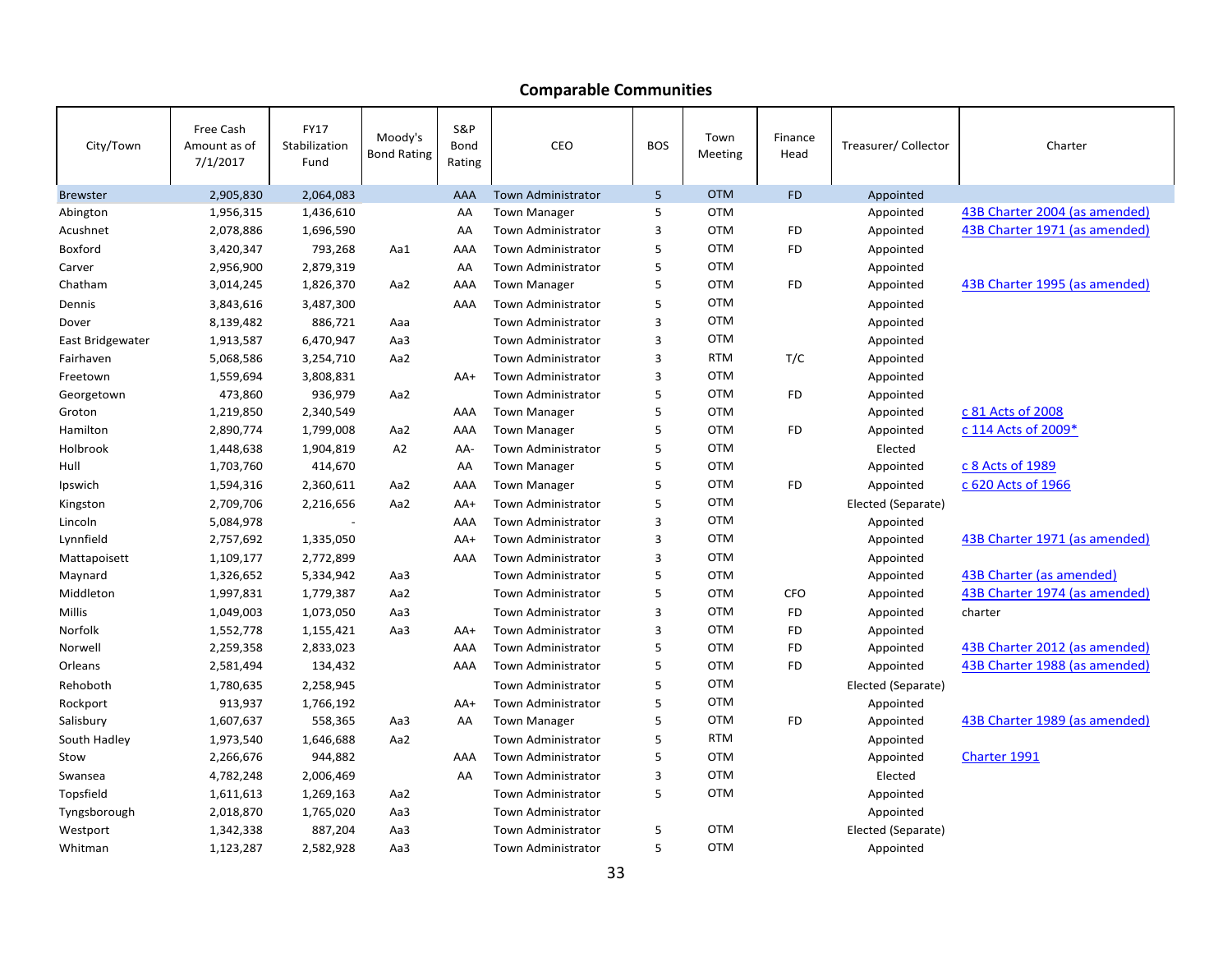### <span id="page-39-0"></span>**Sample: Dedication of Revenues to a Stabilization Fund Acceptance Legislative Body Vote**

**ARTICLE.** To see if the town will vote to accept the fourth paragraph of Massachusetts General Laws Chapter 40, Section 5B, which allows the dedication, without further appropriation, of all, or a percentage not less than 25 percent, of particular fees, charges or receipts to a stabilization fund established under Massachusetts General Laws Chapter 40, Section 5B, to be effective for the fiscal year beginning on July 1, \_\_\_\_\_\_\_, or take any other action relative thereto.

**MOTION.** Moved that the town accept the fourth paragraph of Massachusetts General Laws Chapter 40, Section 5B, which provides for the dedication, without further appropriation, of all, or a percentage not less than 25 percent, of particular fees, charges or receipts to a stabilization fund established under Massachusetts General Laws Chapter 40, Section 5B, to be effective for the fiscal year beginning on July 1, \_\_\_\_\_\_\_.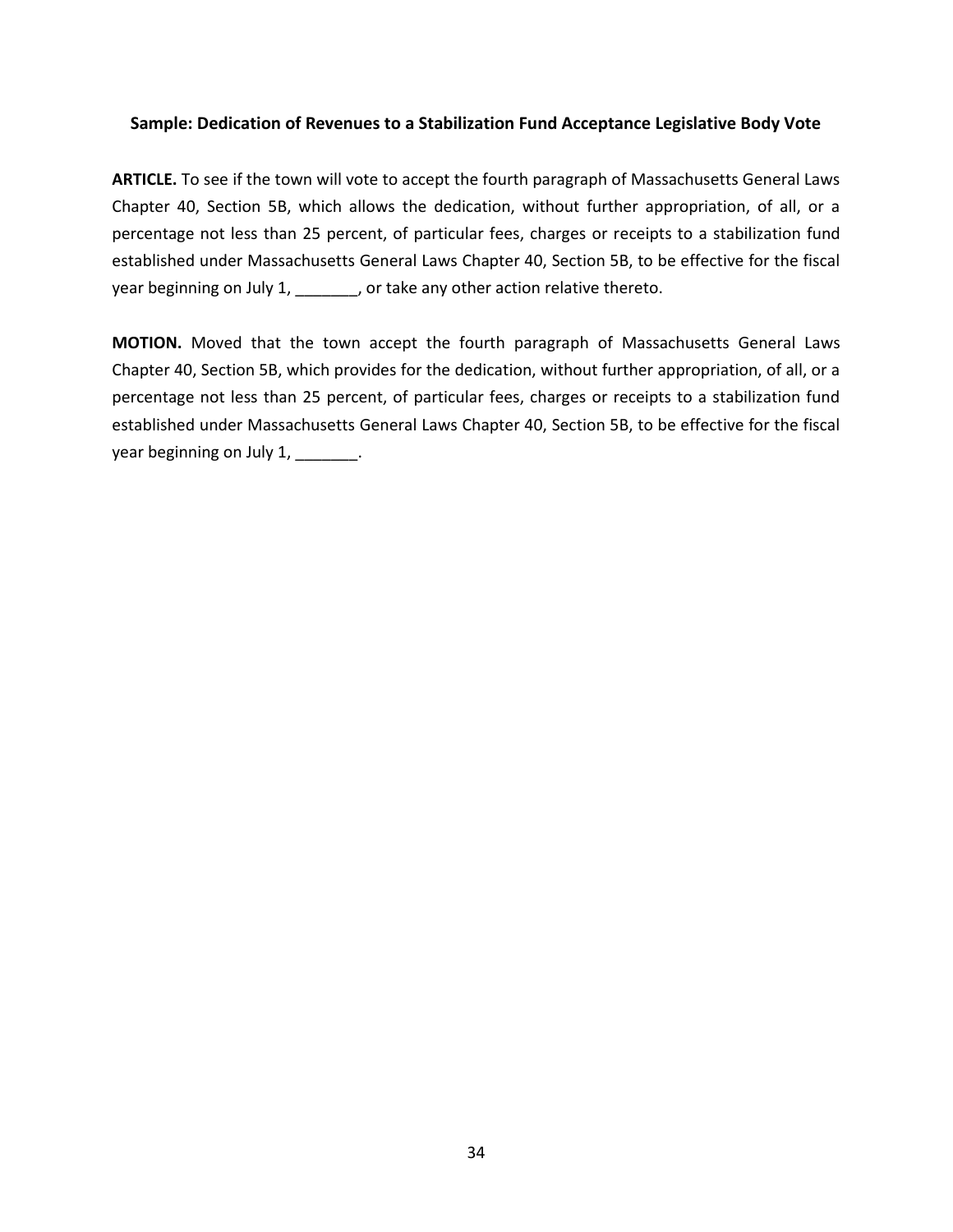# **Communities with Enterprise Funds**

# <span id="page-40-0"></span>**Golf Enterprise Funds As of Fiscal Year 2019**

| Community        | FY2019 Budget | <b>GF Subsidy</b> |
|------------------|---------------|-------------------|
|                  |               | <b>Amount</b>     |
| Abington         | 29,780        | 0                 |
| Acushnet         | 1,464,070     | 0                 |
| Agawam           | 522,391       | 4,282             |
| Auburn           | 375,229       | 0                 |
| Barnstable       | 3,545,757     | 190,012           |
| <b>Beverly</b>   | 438,152       | 0                 |
| <b>Braintree</b> | 1,586,992     | 194,459           |
| Bridgewater      | 1,407,205     | 0                 |
| <b>Brookline</b> | 1,772,700     | 0                 |
| Chelmsford       | 116,500       | 0                 |
| Gardner          | 819,380       | 0                 |
| Hingham          | 2,123,677     | 133,302           |
| Ludlow           | 769,060       | 0                 |
| Lynnfield        | 950,000       | 0                 |
| <b>Natick</b>    | 729,219       | 270,000           |
| North Reading    | 1,584,438     | 0                 |
| Peabody          | 1,550,800     | 0                 |
| Sandwich         | 977,466       | 0                 |
| Scituate         | 1,225,860     | 0                 |
| South Hadley     | 1,206,895     | 637,890           |
| Stoughton        | 218,720       | 58,286            |
| Taunton          | 15,000        | 0                 |
| Westborough      | 501,842       | 0                 |
| Worcester        | 1,368,701     | 200,000           |
| Yarmouth         | 3,366,600     | 364,040           |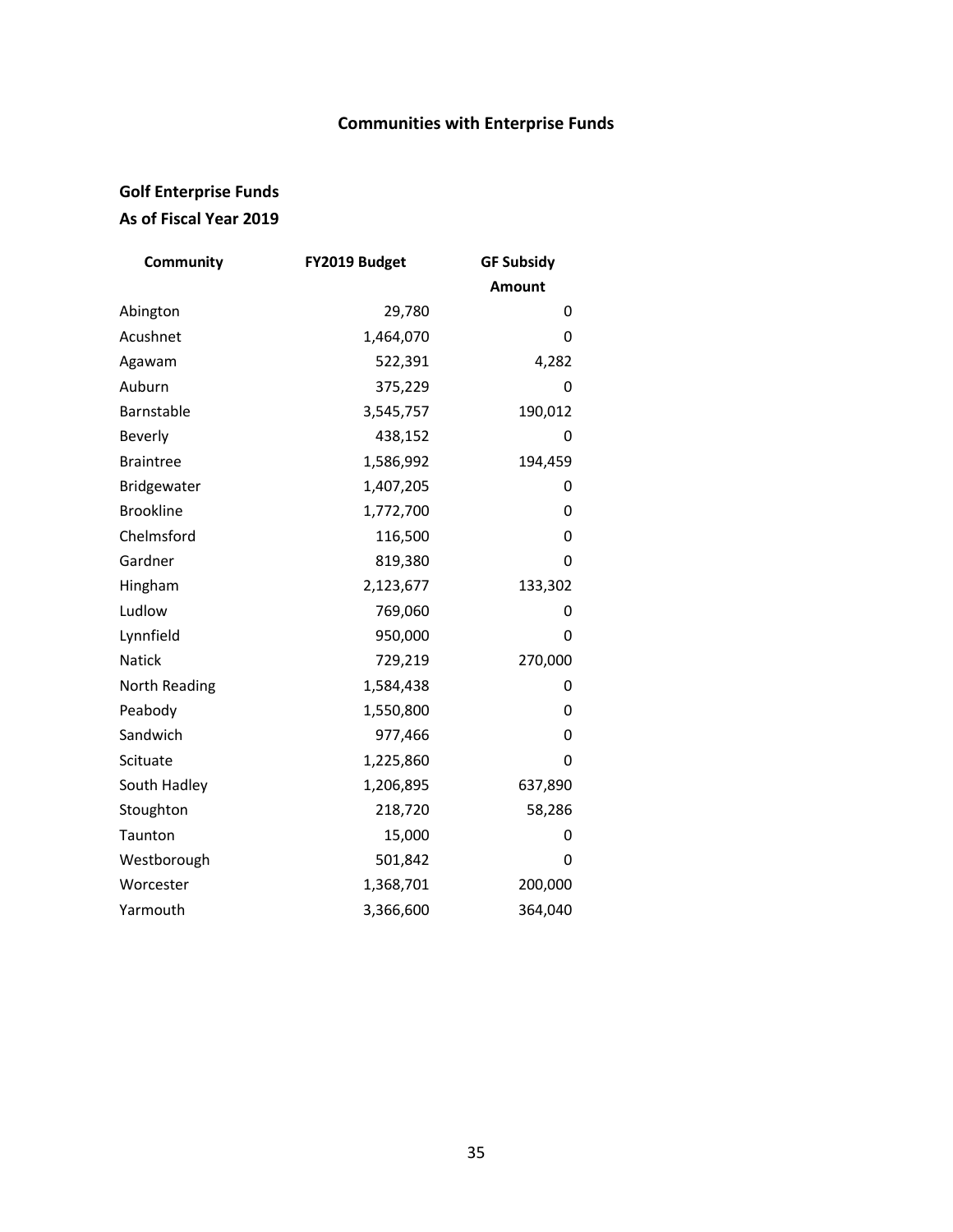| <b>Water Enterprise</b> | Fitchburg         | Medway             | Somerville          |
|-------------------------|-------------------|--------------------|---------------------|
| <b>Funds</b>            | Foxborough        | Melrose            | Southampton         |
|                         | Franklin          | Merrimac           | Southbridge         |
| Agawam                  | Gardner           | Middleborough      | Spencer             |
| Amesbury                | Georgetown        | Milford            | Sterling            |
| Amherst                 | Gloucester        | Millis             | Stoneham            |
| Andover                 | Gosnold           | Milton             | Stoughton           |
| Ashburnham              | Greenfield        | Monson             | Swampscott          |
| Ashland                 | Groton            | Nantucket          | Taunton             |
| Athol                   | Groveland         | Nantucket          | Tewksbury           |
| Attleboro               | Hadley            | Needham            | Tisbury             |
|                         | Halifax           | New Bedford        | Tisbury             |
| Ayer<br>Barnstable      | Hamilton          | Newburyport        | Topsfield           |
| Barre                   | Hamilton          | Norfolk            | Townsend            |
|                         | Hanover           | Norfolk            | Upton               |
| Bellingham<br>Belmont   | Harwich           | North Andover      | Uxbridge            |
| Beverly                 | Haverhill         | North Attleborough | Wakefield           |
| <b>Billerica</b>        | Holbrook          | North Brookfield   | Walpole             |
| Blandford               | Holliston         | North Reading      | Waltham             |
|                         | Hopedale          | Northampton        | Ware                |
| Bridgewater             | Hopkinton         | Northborough       | Watertown           |
| Brockton                | Ipswich           | Northbridge        | Wayland             |
| Canton                  | Kingston          | Norton             | Webster             |
| Carver                  | Lancaster         | Orange             | Wellesley           |
| Carver                  | Lee               | Oxford             | Wellfleet           |
| Charlton                | Lenox             | Paxton             | West Bridgewater    |
| Chelsea<br>Cheshire     | Lexington         | Pembroke           | <b>West Newbury</b> |
|                         | Lincoln           | Pepperell          | West Springfield    |
| Cohasset                | Littleton         | Pittsfield         | West Stockbridge    |
| Danvers                 | Longmeadow        | Plymouth           | Westborough         |
| Dartmouth               | Lowell            | Provincetown       | Westfield           |
| Dracut                  | Lunenburg         | Quincy             | Westford            |
| Dunstable               | Manchester By The | Randolph           | Westminster         |
| Duxbury                 | Sea               | Reading            | Weston              |
| East Bridgewater        | Mansfield         | Reading            | Westport            |
| East Longmeadow         | Marblehead        | Rockport           | Weymouth            |
| Easton                  | Marion            | Rowley             | Whately             |
| Egremont                | Marshfield        | Rutland            | Wilbraham           |
| Erving                  | Mattapoisett      | Salisbury          | Williamsburg        |
| Essex                   | Maynard           | Saugus             | Williamstown        |
| Fairhaven               | Medfield          | Scituate           | Winchendon          |
| <b>Fall River</b>       | Medford           | Sharon             | Worcester           |
|                         |                   |                    |                     |